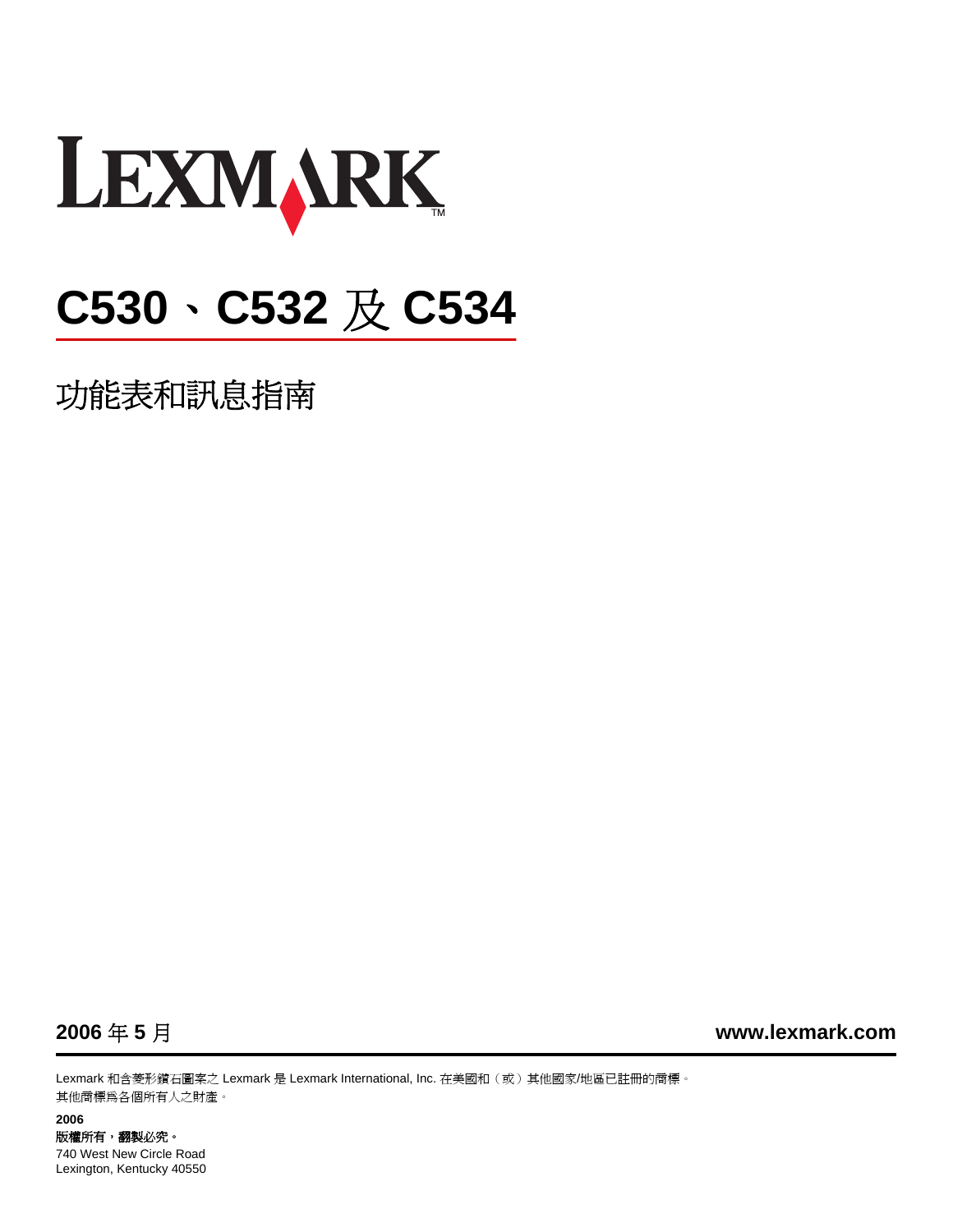#### <span id="page-1-0"></span>版本注意事項

#### July 2006

下列各段文字如與當地法規歧異時,於該地不適用之:LEXMARK INTERNATIONAL, INC. 僅以現狀提供本出版品,不含任何明示或暗示之保證,包括,但 不限於銷售性及針對特定目的適用性之暗示性保證。有些州禁止於特定交易中拒絕爲明示或暗示之保證,因此,本份聲明不一定適用於 台端。

本出版品中,可能會有技術上或印刷上之錯誤。本處所提供之資料會定期進行變更;該等變更會併入其後發行的版本。所有論述之產品或程式,亦隨時有可 能進行改進或變更。

如對本出版品有任何指教,請寄至 Lexmark International, Inc., Department F95/032-2, 740 West New Circle Road, Lexington, Kentucky 40550, U.S.A.。 在英國和愛爾蘭地區,請寄到 Lexmark International Ltd., Marketing and Services Department, Westhorpe House, Westhorpe, Marlow Bucks SL7 3RQ 。 Lexmark 將以適當而不對 台端負任何義務之方式,使用或發行 台端提供之資料。如需取得與本產品相關的其他出版品資料,請造訪 Lexmark 網站,稠址

#### 為:**[www.lexmark.com](http://www.lexmark.com)**。

本出版品中所提及的產品、程式或服務,並不表示製造商將使其可適用於所有國家/地區。所有提及的產品、程式或服務,並無明示或暗示僅能使用該等產 品、程式或服務。凡功能相當之產品、程式或服務,於不侵害任何現有智慧財產權下均可替換使用。除製造商另有明示外,結合其他產品、程式或服務之操 作評估與查驗,屬使用者之責任。

#### **2006**

#### 版權所有,翻製必究。

#### **UNITED STATES GOVERNMENT RIGHTS**

This software and any accompanying documentation provided under this agreement are commercial computer software and documentation developed exclusively at private expense.

#### 商標

Lexmark 和含菱形鑽石圖案之 Lexmark 都是 Lexmark International, Inc. 在美國和(或)其他國家/地區已經註冊之商標。

PCL® 是 Hewlett-Packard Company 的註冊商標。PCL 是 Hewlett-Packard 公司所設計, 附在印表機產品中的一組印表機指令(語言)及功能。Lexmark International, Inc. 設計此印表機與 PCL 語言相容。意即印表機可以辨識在不同應用程式中使用的 PCL 指令,並模擬與指令相對應的功能。 以下專有名詞為下列公司的商標或註冊商標:

| Albertus                      | The Monotype Corporation plc                                                      | Antique Olive            | <b>Monsieur Marcel OLIVE</b>       |
|-------------------------------|-----------------------------------------------------------------------------------|--------------------------|------------------------------------|
| Apple-Chancery                | Apple Computer, Inc.                                                              | Arial                    | The Monotype Corporation plc       |
| <b>CG Times</b>               | 以 Times New Roman 為基礎,並由 The Monotype Corporation plc<br>授權之 Agfa Corporation 的產品 | Chicago                  | Apple Computer, Inc.               |
| Clarendon                     | Linotype-Hell AG 和/或其附屬機構                                                         | Eurostile                | Nebiolo                            |
| Geneva                        | Apple Computer, Inc.                                                              | GillSans                 | The Monotype Corporation plc       |
| Helvetica                     | Linotype-Hell AG 和/或其附屬機構                                                         | Hoefler                  | Jonathan Hoefler Type Foundry      |
| <b>ITC Avant Garde Gothic</b> | International Typeface Corporation                                                | <b>ITC Bookman</b>       | International Typeface Corporation |
| <b>ITC Mona Lisa</b>          | International Typeface Corporation                                                | <b>ITC Zapf Chancery</b> | International Typeface Corporation |
| Joanna                        | The Monotype Corporation plc                                                      | Marigold                 | <b>Arthur Baker</b>                |
| Monaco                        | Apple Computer, Inc.                                                              | New York                 | Apple Computer, Inc.               |
| Oxford                        | <b>Arthur Baker</b>                                                               | Palatino                 | Linotype-Hell AG 和/或其附屬機構          |
| Stempel Garamond              | Linotype-Hell AG 和/或其附屬機構                                                         | Taffy                    | Agfa Corporation                   |
| Times New Roman               | The Monotype Corporation plc                                                      | <b>Univers</b>           | Linotype-Hell AG 和/或其附屬機構          |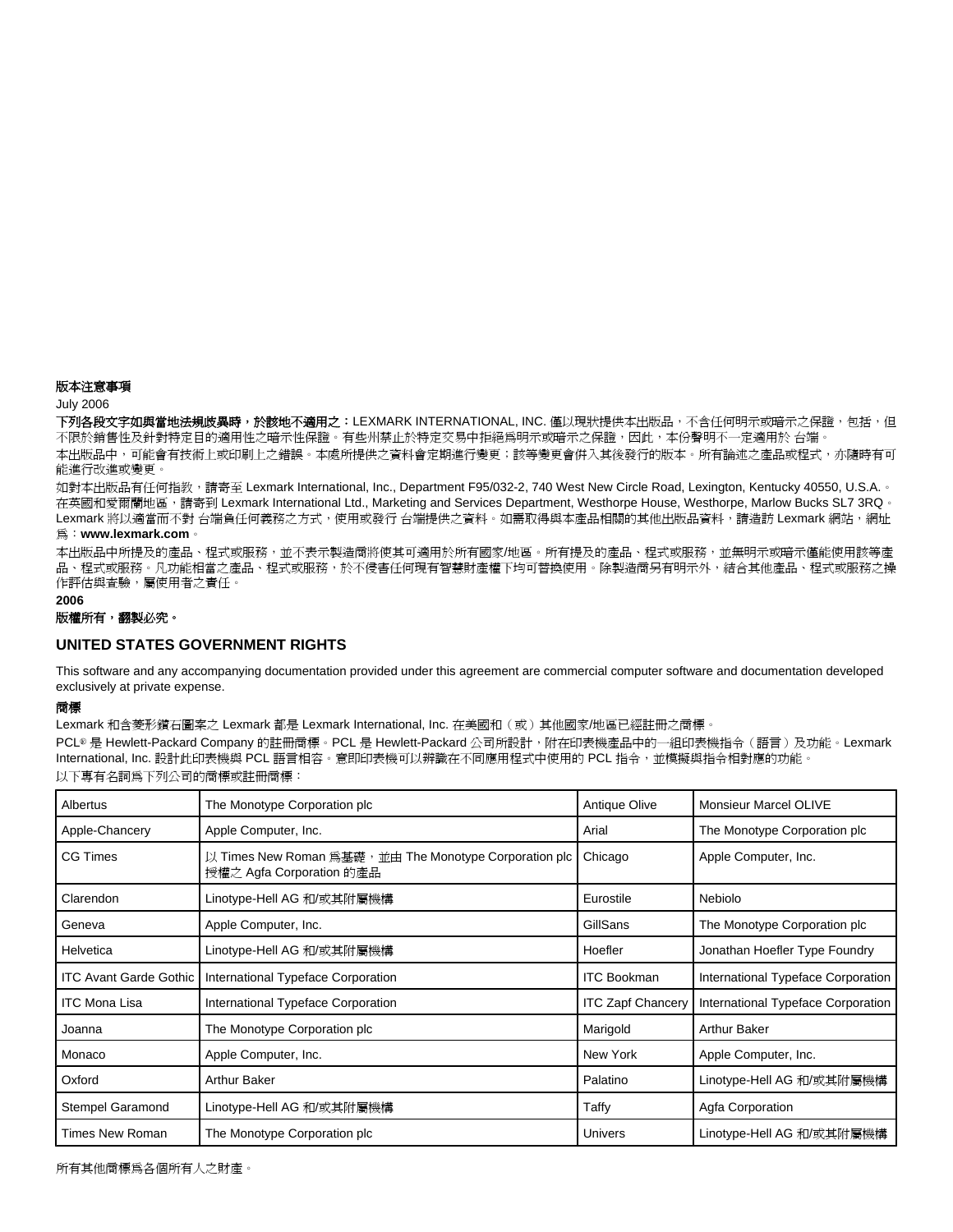目錄

| Paper Size/Type menu (紙張尺寸/類型功能表) ………………………………………………………………………………………8                |  |
|-------------------------------------------------------------------------------------|--|
|                                                                                     |  |
| Substitute Size menu (替代尺寸功能表) ……………………………………………………………………………………………11                |  |
| Paper Texture menu (紙張材質功能表) ……………………………………………………………………………………………11                  |  |
|                                                                                     |  |
| Paper Loading menu (紙張載入功能表) ……………………………………………………………………………………………12                  |  |
|                                                                                     |  |
| Universal Setup menu (通用尺寸設定功能) ………………………………………………………………………………………12                 |  |
|                                                                                     |  |
| Menu Settings Page menu (功能表設定頁功能表) ……………………………………………………………………………13                 |  |
|                                                                                     |  |
| Network Setup Page and Network <x> Setup Page menu (網路設定頁和網路 <x> 設定頁功能表) 13</x></x> |  |
|                                                                                     |  |
|                                                                                     |  |
|                                                                                     |  |
|                                                                                     |  |
|                                                                                     |  |
|                                                                                     |  |
|                                                                                     |  |
|                                                                                     |  |
|                                                                                     |  |
|                                                                                     |  |
|                                                                                     |  |
|                                                                                     |  |
|                                                                                     |  |
|                                                                                     |  |
|                                                                                     |  |
|                                                                                     |  |
|                                                                                     |  |
|                                                                                     |  |
|                                                                                     |  |
|                                                                                     |  |
|                                                                                     |  |
|                                                                                     |  |
|                                                                                     |  |
|                                                                                     |  |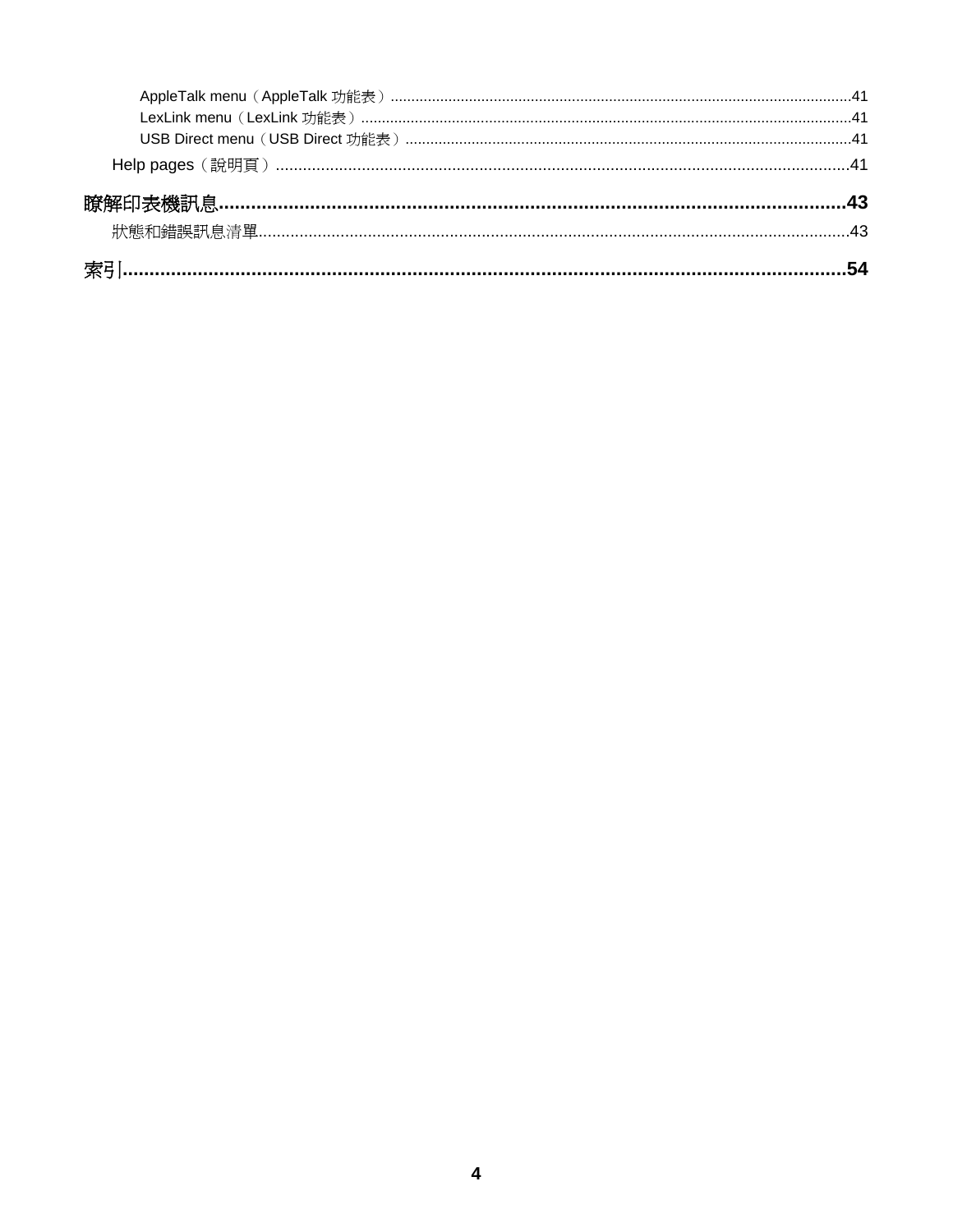# <span id="page-4-0"></span>瞭解控制面板



|                | 控制面板項目 | 說明                                                                                                                                                                 |
|----------------|--------|--------------------------------------------------------------------------------------------------------------------------------------------------------------------|
| 1              | 顯示幕    | 顯示幕可顯示訊息和圖片來表示印表機相關資訊。<br>• 印表機狀態訊息一指出印表機目前的狀態,例如:Ready(備妥)。<br>• 耗材訊息一提供耗材相關資訊,例如:Toner Low(碳粉不足)。<br>• Show-me (告訴我)畫面一提供有關解決常見印表機錯誤的指示。印表機偵測到錯誤碼<br>時,才會提供這些畫面。 |
| $\overline{2}$ | 選取     | 按下(U),即可起始功能表項目上的動作。                                                                                                                                               |
| $\mathbf{3}$   | 導覽按鈕   | 按下 ▲ 或 ▼, 即可捲動功能表清單。<br>接下 ◀ 或▶,即可捲動捲至其他畫面的值或文字。                                                                                                                   |
| 4              | 指示燈    | 顯示印表機狀態:<br>• 熄滅一電源關閉。<br>• 閃爍中的綠色—印表機正在暖機、處理資料或列印。<br>固定不閃爍的綠色一印表機電源開啓,但閒置中。<br>• 固定不閃爍的紅色一需要操作員介入。                                                               |
| 5              | 停止     | 停止所有的印表機活動<br>顯示幕上出現 Stopped (已停止) 後,畫面上會提供選項清單。                                                                                                                   |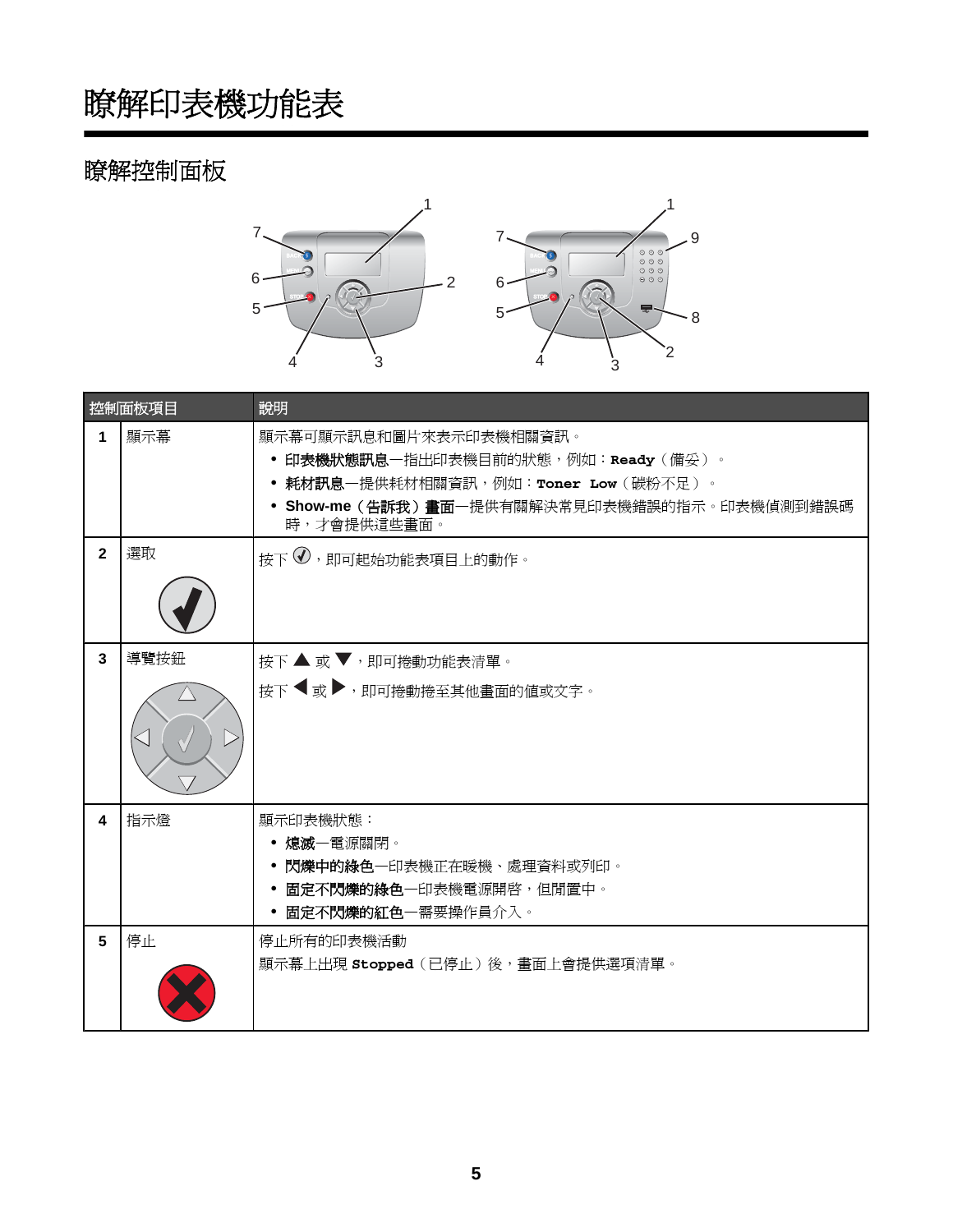<span id="page-5-0"></span>

|                | 控制面板項目                               | 說明                                             |
|----------------|--------------------------------------|------------------------------------------------|
| 6              | 功能表                                  | 開啓功能表索引<br>請注意:當印表機處於 Ready(備妥)狀態時,才可以使用這些功能表。 |
|                |                                      |                                                |
| $\overline{7}$ | 返回                                   | 讓顯示幕返回前一個畫面                                    |
|                |                                      |                                                |
| 8              |                                      | USB Direct 連接埠   插入 USB 快閃硬碟來將資料傳送至印表機。        |
| 9              | 數字鍵台                                 | 由數字 0-9、倒退按鈕,以及井字按鈕所組成                         |
|                | (3)<br>(2)<br>1)                     |                                                |
|                | (6)<br>(5)<br>$\left 4\right\rangle$ |                                                |
|                | (9)<br>(8)<br>$\overline{7}$         |                                                |
|                | #                                    |                                                |

# 功能表清單

多種可用的功能表,讓您能夠輕易的變更印表機設定。此圖顯示每個功能表下可用的項目。

請注意: 視印表機機型或已安裝的選購品而定, 有些功能表項目可能無法使用。

| Supplies Menu (耗材功能<br>表)                                                                                                                                                                                                                                                                                  | Paper Menu (紙張功能表)                                                                                                                                                                                                                            | Reports (報告)                                                                                                                                                                                                                                                                                                                     | Settings (設定)                                                                                                                                                                                                                                            |
|------------------------------------------------------------------------------------------------------------------------------------------------------------------------------------------------------------------------------------------------------------------------------------------------------------|-----------------------------------------------------------------------------------------------------------------------------------------------------------------------------------------------------------------------------------------------|----------------------------------------------------------------------------------------------------------------------------------------------------------------------------------------------------------------------------------------------------------------------------------------------------------------------------------|----------------------------------------------------------------------------------------------------------------------------------------------------------------------------------------------------------------------------------------------------------|
| Replace Supply (更換耗材)<br>Cyan Cartridge (靛青色碳粉<br> 甲.)<br>Magenta Cartridge (洋紅色<br>碳粉匣)<br>Yellow Cartridge (鮮黃色碳<br>粉匣)<br>Black Cartridge (黑色碳粉<br>匣)<br>Cyan PC Unit (靛青色感光<br>鼓組件)<br>Magenta PC Unit (洋紅色感<br>光鼓組件)<br>Yellow PC Unit (黃色感光鼓<br>組件)<br>Black PC Unit (黑色感光鼓<br>組件)<br>Fuser (加熱熔合組件) | Default Source (預設來源)<br>Paper Size/Type (紙張尺<br>寸/類型)<br>Configure MP (配置多用途送<br>紙器)<br>Substitute Size (替代尺寸)<br>Paper Texture (紙張材質)<br>Paper Weight (紙張重量)<br>Paper Loading (紙張載入)<br>Custom Types (自訂類型)<br>Universal Setup (通用尺寸設<br>定) | Menu Settings Page (功能<br>表設定頁)<br>Device Statistics (裝置統計<br>記錄)<br>Network Setup Page (網路<br>設定頁)<br>Network <x> Setup Page<br/>(網路 <x> 設定頁)<br/>Wireless <x> Setup Page<br/>(無線 <x> 設定頁)<br/>Profiles List (設定檔清單)<br/>NetWare Setup Page<br/>(NetWare 設定頁)<br/>Print Fonts (列印字型)<br/>Print Directory (列印目錄)</x></x></x></x> | Setup Menu (設定功能表)<br>Finishing Menu (輸出處理功<br>能表)<br>Quality Menu (品質功能表)<br>Utilities Menu (公用程式功能<br>表)<br>PDF Menu (PDF 功能表)<br>PostScript Menu (PostScript<br>功能表)<br>PCL Emul Menu (PCL 模擬<br>模式功能表)<br>HTML Menu (HTML 功能表)<br>Image Menu (影像功能表) |
| Transfer Belt(轉印帶裝置)                                                                                                                                                                                                                                                                                       |                                                                                                                                                                                                                                               |                                                                                                                                                                                                                                                                                                                                  |                                                                                                                                                                                                                                                          |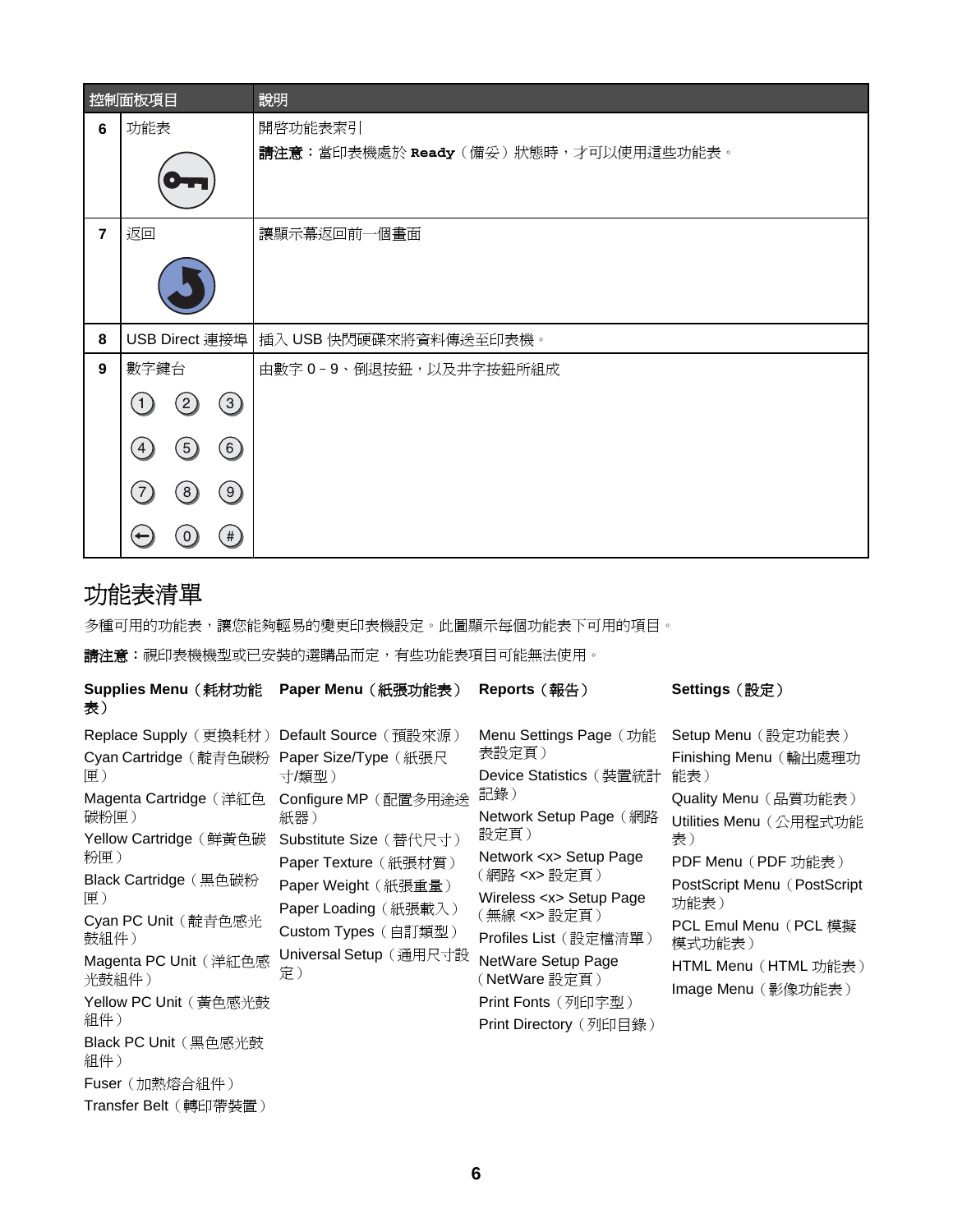#### <span id="page-6-0"></span>**Security**(安全性) **Network/Ports**(網路**/**連接埠)**Help**(說明)

Max Invalid PIN(無效密碼上限) TCP/IP Job Expiration(工作到期)

IPv6 Wireless(無線) Standard Network (標準網路) Network <x>(網路 <x>) Standard USB(標準 USB) USB <x> **NetWare** AppleTalk LexLink USB Direct Color Quality(色彩品質) Print Quality (列印品質) Printing Guide (列印指南) Supplies Guide (耗材指南) Media Guide (材質指南) Print Defects(列印瑕疵) Menu Map (功能表圖) Information Guide (資訊指南) Connection Guide(連線手冊) Moving Guide (移動指南)

# **Supplies menu**(耗材功能表)

最初隨同印表機出貨的碳粉匣只能夠搭配該印表機一同使用。嘗試將這些碳粉匣用在任何其他印表機上(即使是相同的型 號),可能會導致碳粉匣不相容的故障訊息。

| 功能表項目                                                                                                         | 說明                                                                                                                             | 設定                                                                                                                                   |
|---------------------------------------------------------------------------------------------------------------|--------------------------------------------------------------------------------------------------------------------------------|--------------------------------------------------------------------------------------------------------------------------------------|
| Replace Supply (更換耗材)                                                                                         | 提供選項讓您重設剛更換的感光鼓之<br>耗材計數器<br>選取感光鼓組件,然後選取「是」或<br>「否」:<br>● 選取「是」,可重設耗材計數器。<br>• 選取「否」,則可退出。<br>請注意:更換感光鼓組件之後, 必須<br>手動重設耗材計數器。 | Cyan PC Unit (靛青色感光鼓組件)<br>Magenta PC Unit (洋紅色感光鼓組件)<br>Yellow PC Unit (黃色感光鼓組件)<br>Black PC Unit (黑色感光鼓組件)                         |
| Cyan Cartridge (靛青色碳粉匣)<br>Magenta Cartridge (洋紅色碳粉匣)<br>Yellow Cartridge (鮮黃色碳粉匣)<br>Black Cartridge (黑色碳粉匣) | 顯示碳粉匣狀態<br>請注意: 您只會看到所選耗材元件的<br>狀態存量。                                                                                          | Low (<br>Invalid (無效)<br>Replace (置換)<br>Missing or Defective (找不到或不良的)<br><b>OK</b> (確定)<br>Uncalibrated (未校正)<br>Unsupported (不支援) |
| Cyan PC Unit (靛青色感光鼓組件)<br>Magenta PC Unit (洋紅色感光鼓組件)<br>Yellow PC Unit (黃色感光鼓組件)<br>Black PC Unit (黑色感光鼓組件)  | 顯示感光鼓組件狀態<br>請注意: 您只會看到所選耗材元件的<br>狀態存量。                                                                                        | Life Warning (使用期限警告)<br>Replace (置換)<br>Missing (找不到)<br><b>OK</b> (確定)                                                             |
| Waste Toner Box (廢棄碳粉回收盒)                                                                                     | 顯示廢棄碳粉盒狀態<br>請注意: 您只會看到所選耗材元件的<br>狀態存量。                                                                                        | Near Full (幾乎已滿)<br>Replace (置換)<br>Missing (找不到)<br><b>OK</b> (確定)                                                                  |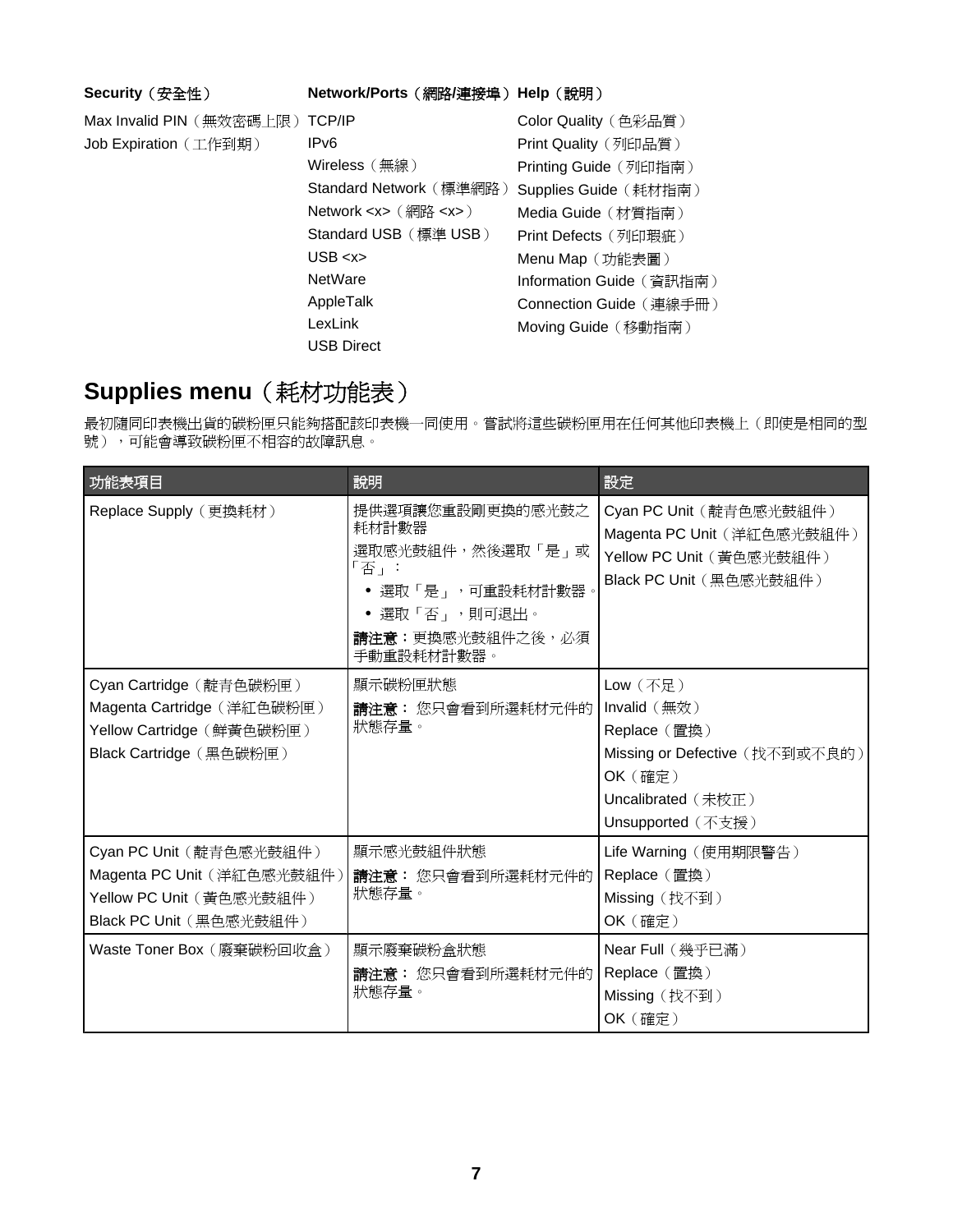<span id="page-7-0"></span>

| 功能表項目                 | 說明                              | 設定                    |
|-----------------------|---------------------------------|-----------------------|
| Fuser(加熱熔合組件)         | 顯示加熱組件或轉印帶裝置狀態                  | Life Warning (使用期限警告) |
| Transfer Belt (轉印帶裝置) | 請注意:您只會看到所選耗材元件的   Replace (置換) |                       |
|                       | 狀態存量。                           | Missing (找不到)         |
|                       |                                 | (確定)<br>OK            |

# **Paper Menu** (紙張功能表)

**請注意:**視印表機機型或已安裝的選購品而定,有些功能表項目可能無法使用。

# **Default Source menu** (預設來源功能表)

| 功能表項目                 | 說明                                                                                                                                                                                                                  | 設定                                                                            |
|-----------------------|---------------------------------------------------------------------------------------------------------------------------------------------------------------------------------------------------------------------|-------------------------------------------------------------------------------|
| Default Source (預設來源) | 識別預設裝紙匣或其他材質來源<br>請注意:                                                                                                                                                                                              | Tray <x> <math>(</math> 装紙匣 <x> <math>)</math><br/>MP Feeder (多用途送紙器)</x></x> |
|                       | 裝紙匣 1 是原廠設定値。<br>如果兩個裝紙匣中有相同尺寸和類型的紙張,且紙張尺<br>寸和紙張類型的設定是正確的,則會自動鏈結這兩個裝<br>紙匣。當其中一個裝紙匣變空時,列印工作會送至鏈結<br>的裝紙匣。<br>• 只有在「配置多用途送紙器」設為「紙匣」時,才可以<br>使用「多用途送紙器」設定。如需其他資訊,請參閱第<br>10 頁的「Configure MP menu (配置多用途送紙器功能<br>表)」。 | Manual Paper (手動紙張)<br>Manual Env (手動信封)                                      |

# Paper Size/Type menu (紙張尺寸/類型功能表)

請注意:只有已安裝的裝紙匣、裝紙器及送紙器會列示在此功能表中。

| 功能表項目                            | 說明                                         | 設定                       |
|----------------------------------|--------------------------------------------|--------------------------|
| Tray < $x$ > $($ 装紙匣 < $x$ > $)$ | 識別每個裝紙匣的預設尺寸                               | A4 (A4 紙張)               |
| Size/Type (尺寸/類型)                | 請注意:                                       | A5 (A5紙張)                |
|                                  | • 若是含有自動尺寸感應的裝紙匣,則會出現硬體                    | $JIS B5 (JIS B5$ 紙張      |
|                                  | 偵測到的設定。                                    | Letter (Letter 紙張)       |
|                                  | • 如果兩個裝紙匣中有相同尺寸和類型的紙張,且                    | Legal (Legal 紙張 )        |
|                                  | 紙張尺寸和紙張類型的設定是正確的,則會自動                      | Executive (Executive 紙張) |
|                                  | 鏈結這兩個裝紙匣。當其中一個裝紙匣變空時<br>印表機會利用鏈結的裝紙匣來列印工作。 | Folio (Folio 紙張)         |
|                                  |                                            | Universal (通用尺寸)         |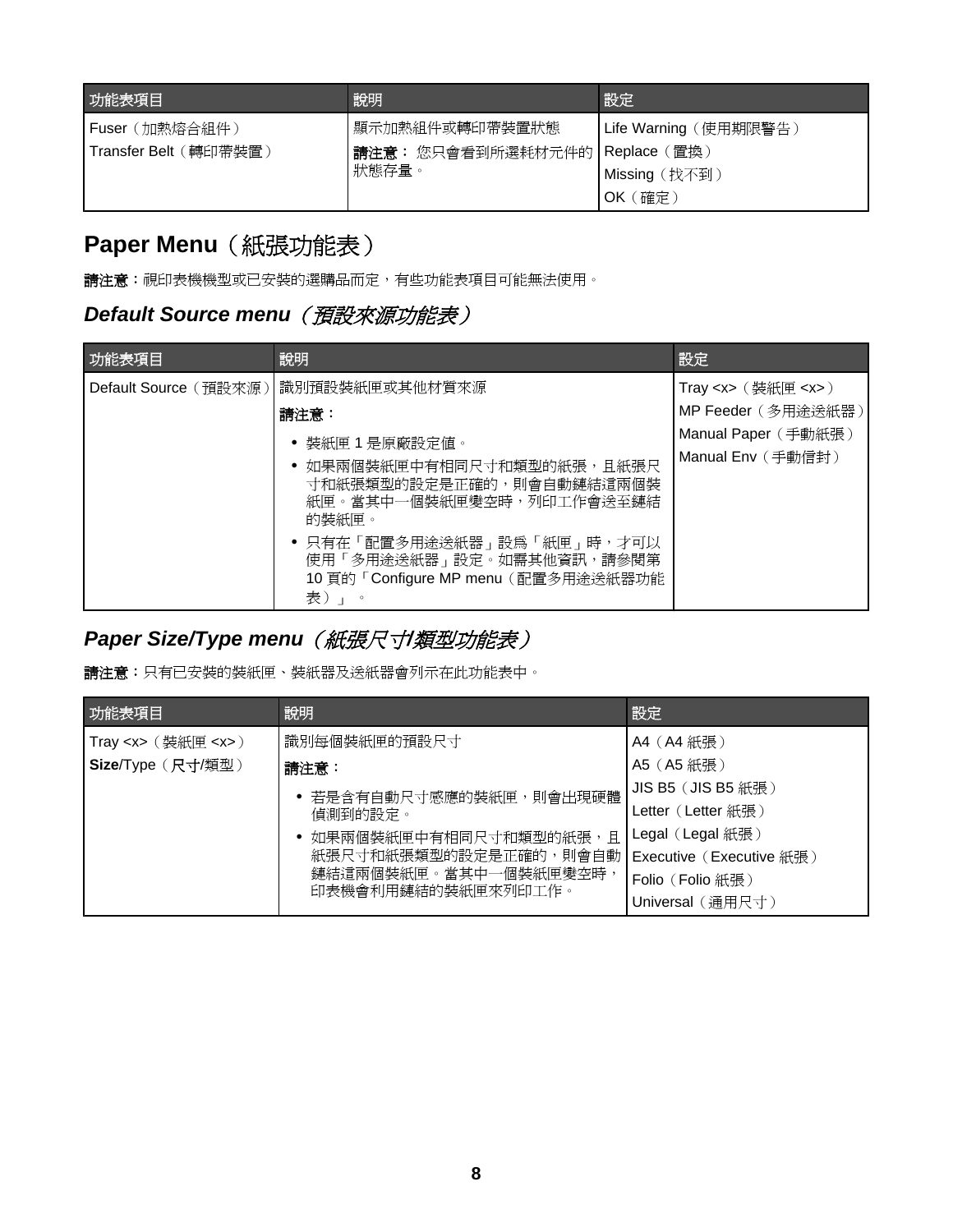| 功能表項目                      | 說明                              | 設定                                 |
|----------------------------|---------------------------------|------------------------------------|
| Tray <x> (裝紙匣 <x>)</x></x> | 識別安裝在每個裝紙匣中的紙張類型                | Plain Paper (普通紙)                  |
| Size/Type (尺寸/類型)          | 您可以利用此功能,來最佳化列印品質及自動鏈結裝         | Card Stock (卡片)                    |
|                            | 紙匣。                             | Transparency (專用透明投影膠片)            |
|                            | <b>請注意:</b> 若有使用者定義的名稱,則會出現該名稱, | Glossy (光面紙)                       |
|                            | 而不是出現 <b>自訂類型 <x></x></b> 。     | Labels (貼紙)                        |
|                            |                                 | Bond (雪銅紙)                         |
|                            |                                 | Letterhead (銜頭紙)                   |
|                            |                                 | Preprinted (預印紙)                   |
|                            |                                 | Colored Paper (彩色紙)                |
|                            |                                 | Recycled (再生紙)                     |
|                            |                                 | Custom Type <x> (自訂類型 <x>)</x></x> |
| MP Feeder (多用途送紙器)         | 識別安裝在多功能送紙器中的紙張尺寸               | A4 (A4紙張)                          |
| Size/Type (尺寸/類型)          | 請注意:適用於某些機型。                    | A5 (A5 紙張)                         |
|                            |                                 | JIS B5 (JIS B5 紙張)                 |
|                            |                                 | Letter (Letter 紙張)                 |
|                            |                                 | Legal (Legal 紙張)                   |
|                            |                                 | Executive (Executive 紙張)           |
|                            |                                 | Folio (Folio 紙張)                   |
|                            |                                 | Statement (Statement 紙張)           |
|                            |                                 | Universal (通用尺寸)                   |
|                            |                                 | 7 3/4 Envelope (7 3/4 信封)          |
|                            |                                 | 9 Envelope (9號信封)                  |
|                            |                                 | 10 Envelope (10 號信封)               |
|                            |                                 | DL Envelope (DL 信封)                |
|                            |                                 | C5 Envelope (C5 信封)                |
|                            |                                 | B5 Envelope (B5信封)                 |
|                            |                                 | Other Envelope (其它信封)              |
| MP Feeder (多用途送紙器)         | 識別安裝在多功能送紙器中的紙張類型               | Plain Paper (普通紙)                  |
| Size/Type (尺寸/類型)          | 如果沒有出現設定,請參閱第 10 頁的「Configure   | Card Stock $($ 卡片)                 |
|                            | MP menu (配置多用途送紙器功能表) 」<br>,取得其 | Transparency (專用透明投影膠片)            |
|                            | 他資訊。                            | Glossy (光面紙)                       |
|                            | 請注意: 適用於某些機型。                   | Labels (貼紙)                        |
|                            |                                 | Bond (雪銅紙)                         |
|                            |                                 | Envelope (信封)                      |
|                            |                                 | Letterhead (銜頭紙)                   |
|                            |                                 | Preprinted (預印紙)                   |
|                            |                                 | Colored Paper (彩色紙)                |
|                            |                                 | Recycled (再生紙)                     |
|                            |                                 | Custom Type <x> (自訂類型 <x>)</x></x> |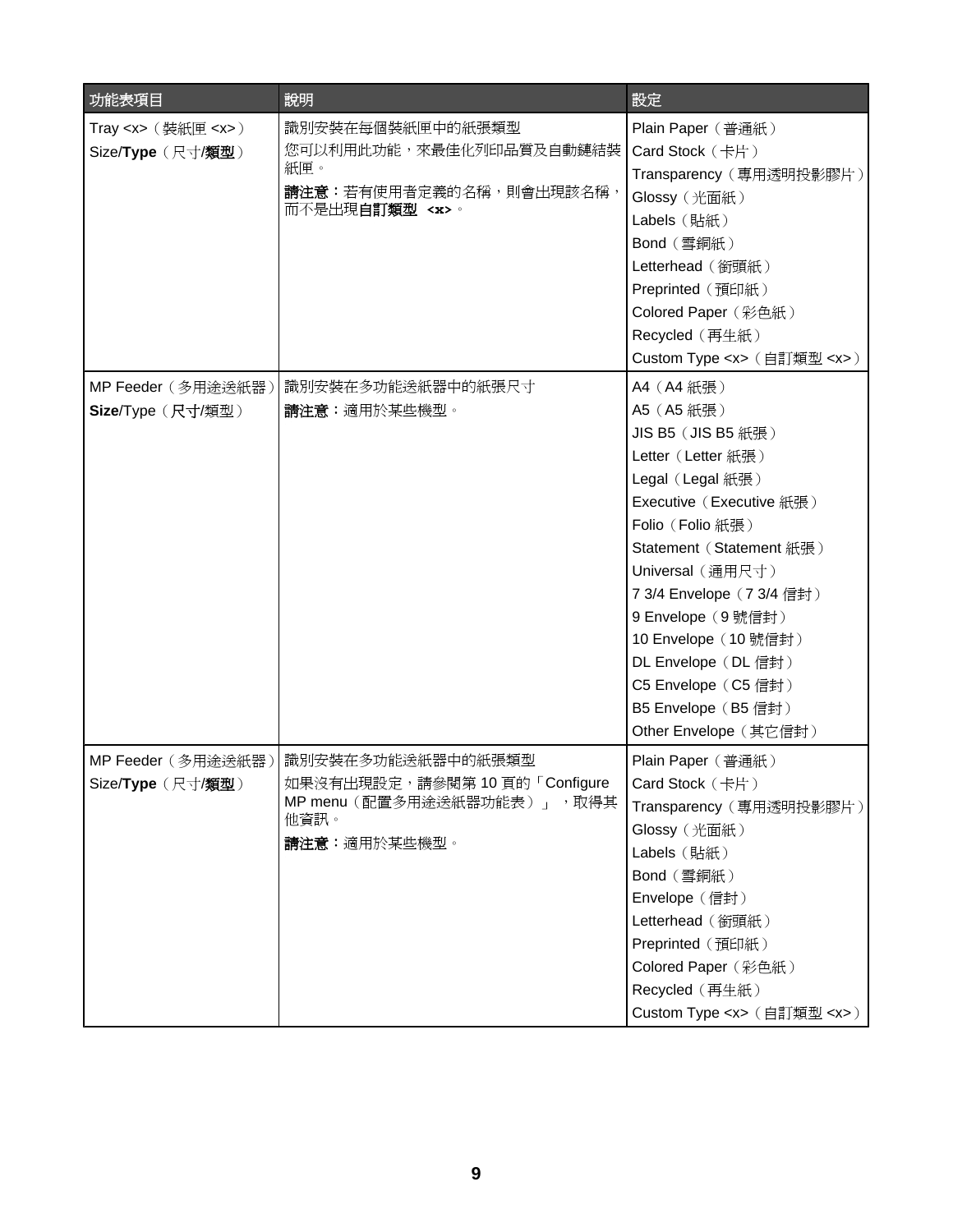<span id="page-9-0"></span>

| 功能表項目               | 說明           | 設定                                 |
|---------------------|--------------|------------------------------------|
| Manual Paper (手動紙張) | 識別手動載入的紙張尺寸。 | A4 (A4紙張)                          |
| Size/Type (尺寸/類型)   |              | A5 (A5紙張)                          |
|                     |              | JIS B5 (JIS B5 紙張)                 |
|                     |              | Letter (Letter 紙張)                 |
|                     |              | Legal (Legal 紙張)                   |
|                     |              | Executive (Executive 紙張)           |
|                     |              | Folio (Folio 紙張)                   |
|                     |              | Statement (Statement 紙張)           |
|                     |              | Universal (通用尺寸)                   |
| Manual Paper (手動紙張) | 識別手動載入的紙張類型。 | Plain Paper (普通紙)                  |
| Size/Type (尺寸/類型)   |              | Card Stock (卡片)                    |
|                     |              | Transparency (專用透明投影膠片)            |
|                     |              | Glossy (光面紙)                       |
|                     |              | Labels (貼紙)                        |
|                     |              | Bond (雪銅紙)                         |
|                     |              | Letterhead (銜頭紙)                   |
|                     |              | Preprinted (預印紙)                   |
|                     |              | Colored Paper (彩色紙)                |
|                     |              | Recycled (再生紙)                     |
|                     |              | Custom Type <x> (自訂類型 <x>)</x></x> |
| Manual Env (手動信封)   | 識別手動載入的信封尺寸。 | 7 3/4 Envelope (7 3/4 信封)          |
| Size/Type (尺寸/類型)   |              | 9 Envelope (9號信封)                  |
|                     |              | 10 Envelope (10 號信封)               |
|                     |              | DL Envelope (DL 信封)                |
|                     |              | C5 Envelope (C5 信封)                |
|                     |              | B5 Envelope (B5信封)                 |
|                     |              | Other Envelope (其它信封)              |
| Manual Env (手動信封)   | 識別手動載入的信封類型。 | Envelope (信封)                      |
| Size/Type (尺寸/類型)   |              | Custom Type <x> (自訂類型 <x>)</x></x> |

# *Configure MP menu*(配置多用途送紙器功能表)

請注意:只有在配有用途送紙器的機型才能使用這個功能表。

| 功能表項目 | 說明                                          | 設定                 |
|-------|---------------------------------------------|--------------------|
|       | Configure MP (配置多用途送紙器)  決定印表機何時從多用途送紙器選取紙張 | 〔紙匣〕<br>Cassette ( |
|       | 請注意:                                        | 〔手動〕<br>Manual (   |
|       | • 如果多用途送紙器鏈結到其他裝紙匣,印表機會先選取載入<br>多用途送紙器中的紙張。 |                    |
|       | 只有在「配置多用途送紙器」設為「紙匣」時,才可以使用<br>多用途送紙器﹔設定。    |                    |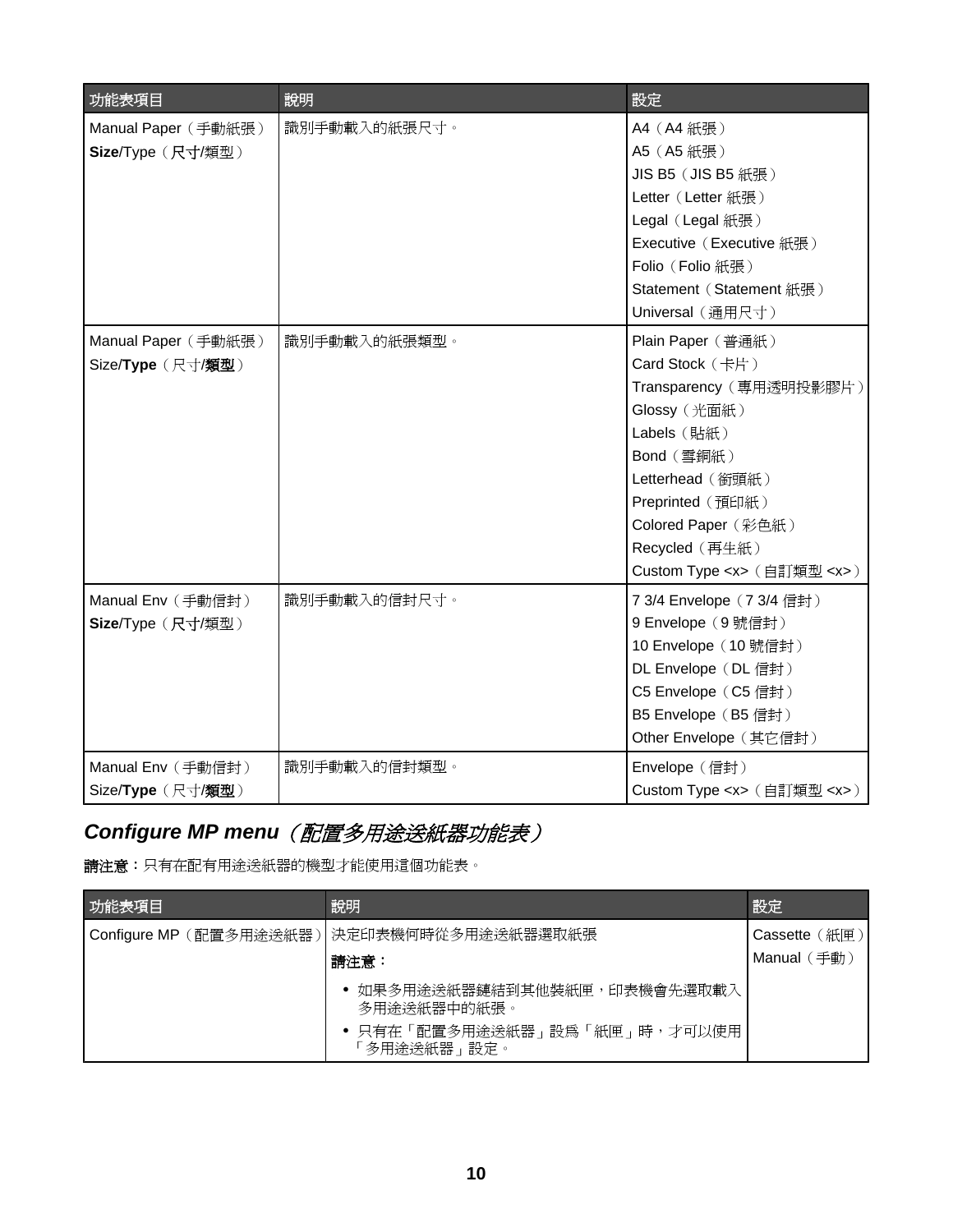# <span id="page-10-0"></span>**Substitute Size menu** (替代尺寸功能表)

| 功能表項目 | 說明                                                                | 設定                             |
|-------|-------------------------------------------------------------------|--------------------------------|
|       | Substitute Size (替代尺寸)   如果無法使用所要求的紙張尺寸,請以指定的紙張尺   Off (關)<br>寸替代 | Statement/A5 (Statement/A5 紙張) |
|       | 請注意:                                                              | Letter/A4 (Letter/A4 紙張)       |
|       | ●「關」設定表示不允許替代尺寸。                                                  | All Listed (全部列出)              |
|       | • 「全部列出」設定表示允許所有可用的替代尺寸。                                          |                                |
|       | 設定替代尺寸可讓工作在未出現 Change Paper<br>更換紙張)訊息的情況下列印。                     |                                |

# **Paper Texture menu** (紙張材質功能表)

| 功能表項目                                  | 說明   | 設定                 |
|----------------------------------------|------|--------------------|
| Plain Texture (普通紙材質)                  | 識別材質 | Smooth (平滑)        |
| Card Stock Texture (卡片材質)              |      | Normal $(-\oplus)$ |
| Transparency Texture (透明投影膠片材質)        |      | Rough (粗糙)         |
| Recycled Texture (再生紙材質)               |      |                    |
| Glossy Texture (光面紙材質)                 |      |                    |
| Labels Texture (標籤材質)                  |      |                    |
| Bond Texture (無覆膜的雪銅紙材質)               |      |                    |
| Envelope Texture (信封材質)                |      |                    |
| Letterhead Texture (銜頭紙材質)             |      |                    |
| Preprinted Texture (預印材質)              |      |                    |
| Colored Texture(彩色紙材質)                 |      |                    |
| Custom <x> Texture (自訂 <x> 材質)</x></x> |      |                    |

# **Paper Weight menu** (紙張重量功能表)

| 功能表項目                                 | 說明                | 設定                          |
|---------------------------------------|-------------------|-----------------------------|
| Plain Weight (普通紙重量)                  | 識別載入特定裝紙匣中的紙張相對重量 | Light $(\nvert \mathbb{E})$ |
| Card Stock Weight (卡片重量)              |                   | Normal $(-$ 般)              |
| Transparency Weight (專用透明投影膠片重量)      |                   | Heavy $(\nexists)$          |
| Recycled Weight (再生紙重量)               |                   |                             |
| Glossy Weight (光面紙重量)                 |                   |                             |
| Labels Weight (標籤重量)                  |                   |                             |
| Bond Weight (無覆膜的雪銅紙重量)               |                   |                             |
| Envelope Weight (信封重量)                |                   |                             |
| Letterhead Weight (銜頭紙重量)             |                   |                             |
| Preprinted Weight (預印紙重量)             |                   |                             |
| Preprinted Weight (彩色紙重量)             |                   |                             |
| Custom <x> Weight (自訂 <x> 重量)</x></x> |                   |                             |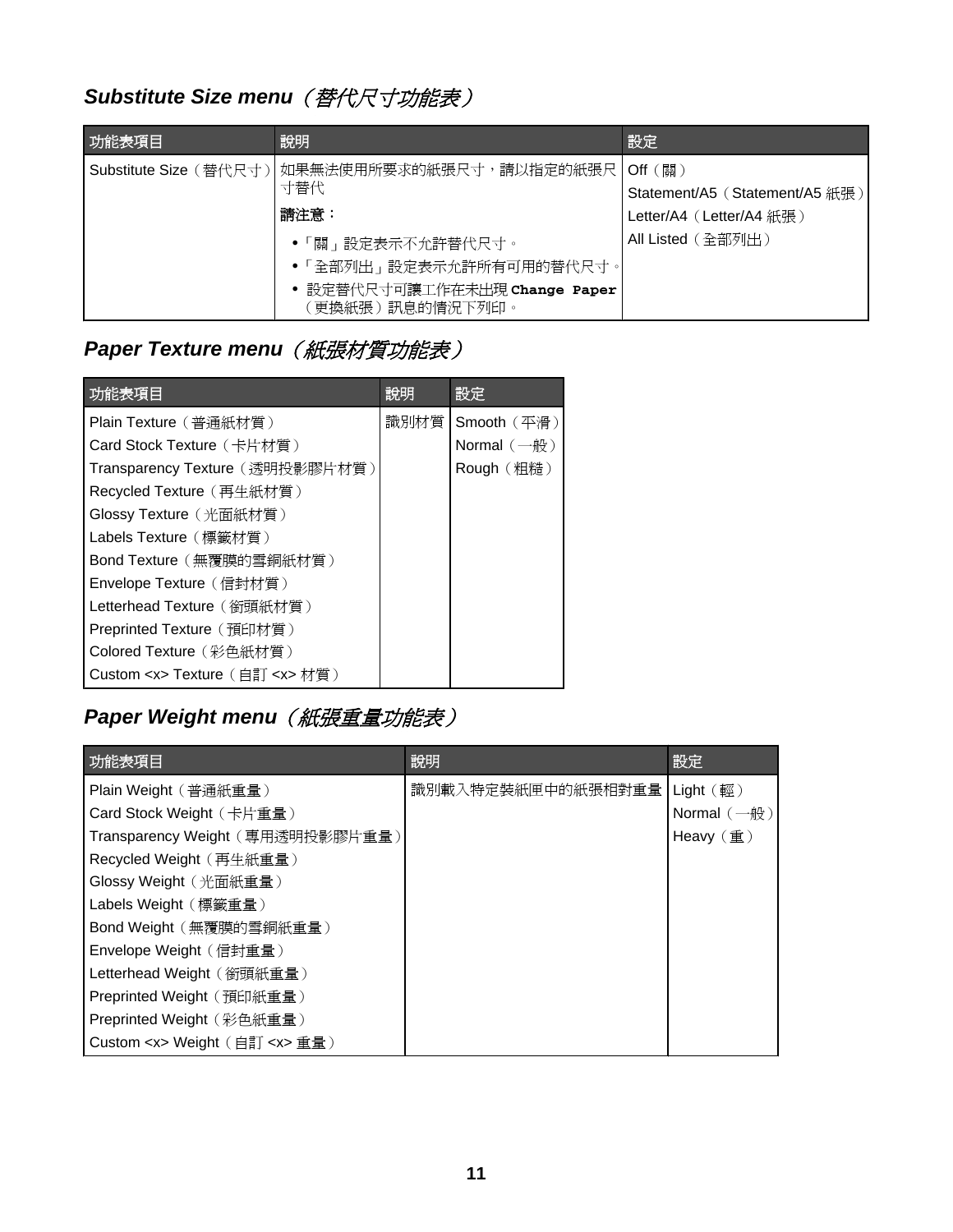## <span id="page-11-0"></span>Paper Loading menu (紙張載入功能表)

| 功能表項目                                 | 說明                        | 設定            |
|---------------------------------------|---------------------------|---------------|
| Recycled Loading (載入再生紙)              | 設定所選功能表項目之材質類型的載入方向       | Duplex (雙面列印) |
| Glossy Loading (載入光面紙)                | 請注意:                      | Off (關)       |
| Letterhead Loading (載入銜頭紙)            | • 預設値是「關」。                |               |
| Preprinted Loading (載入預印紙)            | •「雙面列印」會將每份列印工作的印表機預設值設爲雙 |               |
| Colored Loading (載入彩色紙)               | 面列印。「單面列印」必須從「列印內容」中選擇。當  |               |
| Custom <x> Loading (載入自訂 <x>)</x></x> | 您選取「單面列印」時,印表機會自動插入空白頁,以  |               |
|                                       | 便正確列印工作。                  |               |

## **Custom Type menu** (自訂類型功能表)

| 功能表項目                                             | 說明                                       | 設定                        |
|---------------------------------------------------|------------------------------------------|---------------------------|
| Custom Type <x> (自訂類型 <x>) 建立自訂材質尺寸的功能表列表</x></x> |                                          | Paper (紙張)                |
| Recycled (再生紙)                                    | 請注意:                                     | Card Stock (卡片)           |
|                                                   | 裝紙匣、裝紙器或多功能送紙器必須支援                       | Transparency (專用透明投影膠片)   |
|                                                   | 自訂尺寸。                                    | Glossy (光面紙)              |
|                                                   | • 指定名稱後,就會出現該名稱,而不是自                     | Labels $(\frac{11}{200})$ |
|                                                   | 訂類型 <x>。名稱會被截斷成 16個字元。 Envelope (信封)</x> |                           |

## *Universal Setup menu*(通用尺寸設定功能)

這些功能表項目可用來指定通用紙張尺寸的高度、寬度及送紙方向。列出「通用紙張尺寸」設定時,也會一併列出其他紙 張尺寸設定,且會包含類似選項,例如:雙面列印和 N-up 列印的支援。如需有關雙面列印和 N-up 列印的其他資訊,請參 閱第 19 頁的「Finishing menu[\(輸出處理功能表\)」。](#page-18-0)

| 功能表項目                   | 說明                                  | 設定                          |
|-------------------------|-------------------------------------|-----------------------------|
| Units of Measure (測量單位) | 指定測量單位                              | Inches (英时)                 |
|                         | 請注意:                                | Millimeters (公釐)            |
|                         | • 美國預設値是英吋。<br>國際預設値是公釐。            |                             |
| Portrait Width (直印寬度)   | 設定直印寬度                              | 3 - 8.5 inches (3 - 8.5 英吋) |
|                         | 請注意:                                | 76 - 216 mm(76 - 216 公釐)    |
|                         | ● 如果寬度超出上限,印表機會使用允許的最大寬<br>度。       |                             |
|                         | ● 美國預設値是 8.5 英吋。英吋的增量是 0.01 英<br>叶。 |                             |
|                         | ● 216 公釐則是國際預設値。公釐的增量可以是<br>1公釐。    |                             |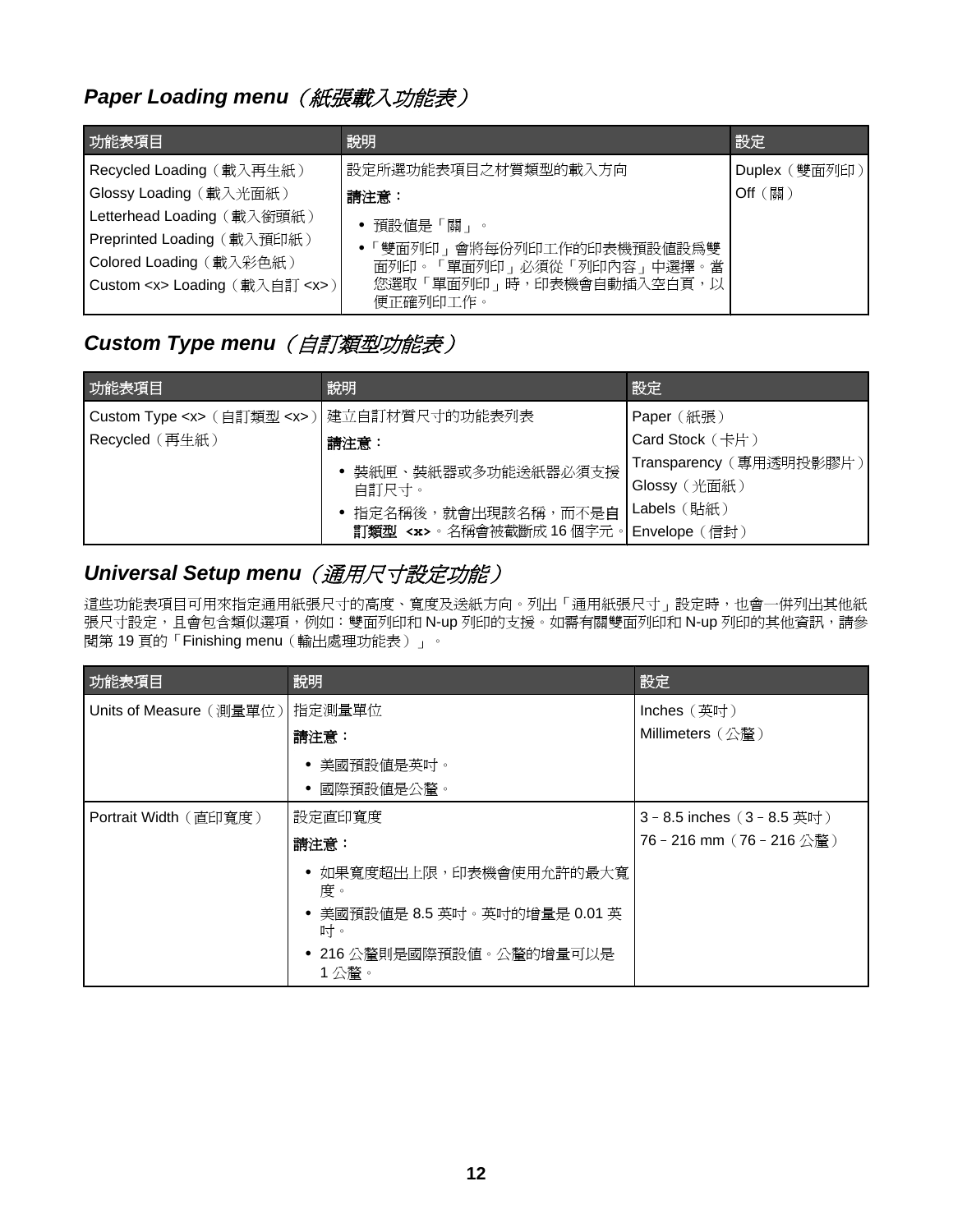<span id="page-12-0"></span>

| 功能表項目                  | 說明                                                                                                   | 設定                                                           |
|------------------------|------------------------------------------------------------------------------------------------------|--------------------------------------------------------------|
| Portrait Height (直印高度) | 設定直印高度<br>請注意:                                                                                       | 3 - 14.17 inches (3 - 14.17 英吋)<br>76 - 360 mm (76 - 360 公釐) |
|                        | 如果高度超出上限,印表機會使用允許的最大高<br>度。<br>美國預設値是 14 英吋。英吋的增量是 0.01 英<br>叶。<br>• 356 公釐則是國際預設値。公釐的增量可以是<br>1 公釐。 |                                                              |

# **Reports**(報告)

# **Menu Settings Page menu** (功能表設定頁功能表)

| 功能表項目                       | 說明                                                                                                         | 設定                                                            |
|-----------------------------|------------------------------------------------------------------------------------------------------------|---------------------------------------------------------------|
| Menu Settings Page (功能表設定頁) | 小列印數個內含下列項目相關資訊的頁<br>載入裝紙匣中的紙張、已安裝記憶<br>面<br>體、總頁數計數、警示、逾時、控制面<br>網路<br>板語言、TCP/IP 位址、耗材狀態<br>連線狀態及其他實用資訊。 | None $(\text{m})$<br>請注意:如果選取此項目,則會列印頁<br>面。之後,會出現 Ready (備妥) |

## **Device Statistics menu** (裝置統計記錄功能表)

| 功能表項目                | 說明                                        | 設定             |
|----------------------|-------------------------------------------|----------------|
| l Device Statistics( | (裝置統計記錄) 列印內含印表機統計記錄的頁面(例如:耗材資訊和列印頁面詳細資料) | ∣None ⊦<br>〔無〕 |
|                      | 請注意:如果選取此項目,則會列印頁面。之後,會出現 Ready(備<br>妥    |                |

## *Network Setup Page and Network <x> Setup Page menu*(網路設定頁和網路 *<x>* 設定頁功能表)

| 功能表項目 | 說明                                                              | 設定                          |
|-------|-----------------------------------------------------------------|-----------------------------|
|       | Network Setup Page (網路設定頁) 列印內含網路印表機相關實用資訊的頁面 (例如: TCP/IP 位址資訊) | $\mathsf{None}(\mathsf{m})$ |
|       | 請注意:                                                            |                             |
|       | 只有在網路印表機或印表機連接到列印伺服器時,才會出現此功<br>能表項目。                           |                             |
|       | 選取此項目時會列印此頁面。之後,會出現 Ready(備妥)                                   |                             |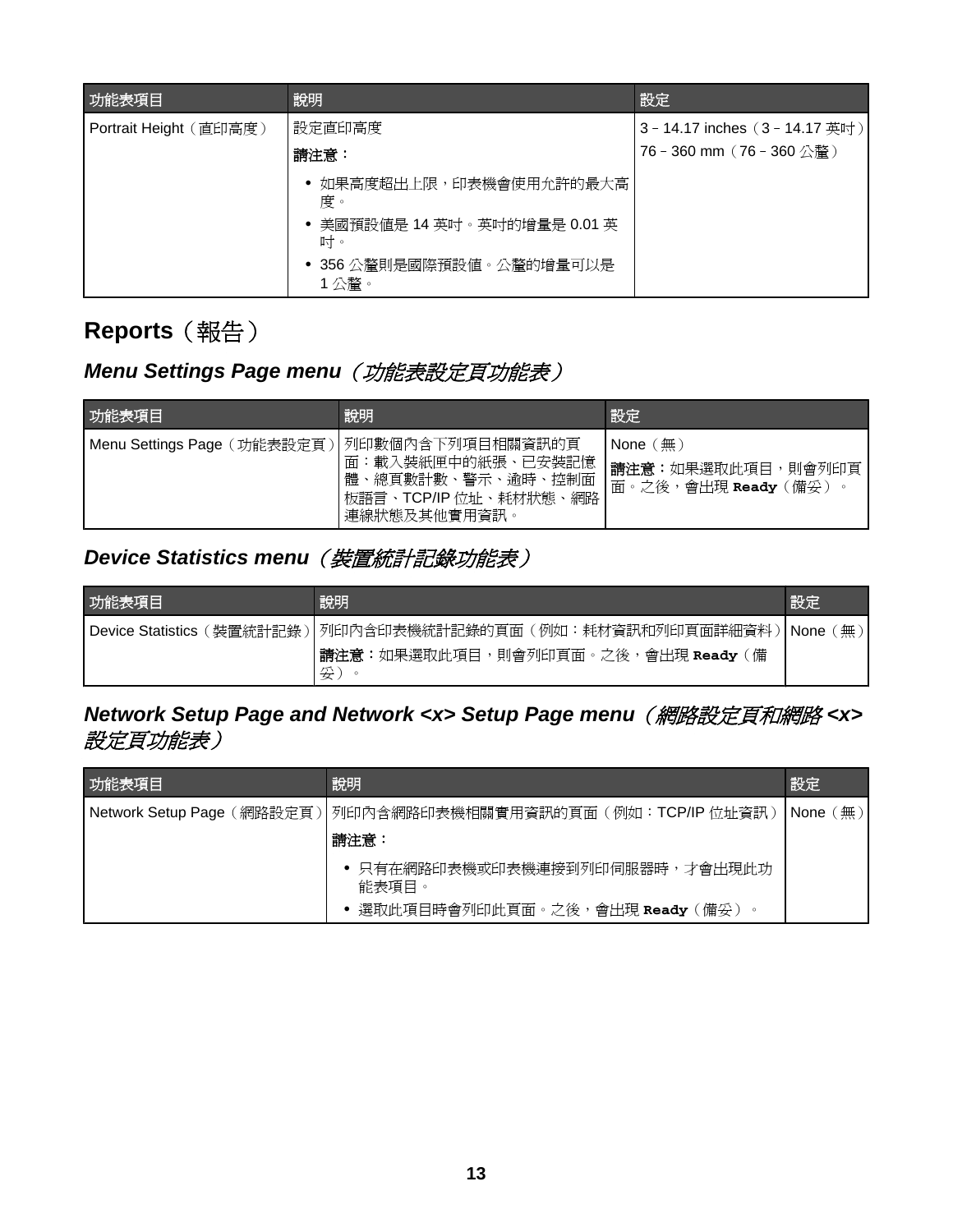## <span id="page-13-0"></span>Wireless Setup Page menu (無線設定頁功能表)

| 功能表項目 | 說明                                                                          | 設定            |
|-------|-----------------------------------------------------------------------------|---------------|
|       | Wireless Setup Page (無線設定頁) 列印內含無線網路連線相關實用資訊的頁面 (例如:TCP/IP 位址資<br>訊<br>請注意: | 〔無〕<br>None ( |
|       | ● 只有在印表機連接到無線網路時,才會出現此功能表項目。<br>選取此項目時會列印此頁面。之後,會出現 Ready (備妥)              |               |

## *Profile List menu*(設定檔清單功能表)

| 功能表項目 | 說明                                  | 設定               |
|-------|-------------------------------------|------------------|
|       | Profile List (設定檔清單) 列印印表機所儲存的設定檔清單 | 無<br><b>None</b> |
|       | 請注意:如果選取此項目,則會列印頁面。之後,會出現 Ready(備妥) |                  |

## *NetWare Setup Page menu*(*NetWare* 設定頁功能表)

| 功能表項目 | 說明                                                                                                                                                                                     | 設定                     |
|-------|----------------------------------------------------------------------------------------------------------------------------------------------------------------------------------------|------------------------|
|       | NetWare Setup Page (NetWare 設定頁) 列印內含有關網路連線的 NetWare 特定資訊的頁面                                                                                                                           | None $(\frac{\pi}{2})$ |
|       | 請注意:                                                                                                                                                                                   |                        |
|       | 此頁面只適用於有安裝內接式印表機伺服器的印表機。如需<br>其他網路資訊,請參閱第13頁的「Network Setup Page and<br>Network <x> Setup Page menu (網路設定頁和網路 <x> 設<br/>定頁功能表) 」。<br/>• 如果選取此項目,則會列印頁面。之後,會出現 Ready (備<br/>妥)。</x></x> |                        |

# *Print Fonts menu*(列印字型功能表)

| 功能表項目 | 說明                                                              | 「設定                              |
|-------|-----------------------------------------------------------------|----------------------------------|
|       | Print Fonts (列印字型) 列印印表機目前所設定印表機語言的所有可用字型樣本。 PCL Fonts (PCL 字型) |                                  |
|       | 請注意:PostScript 及 PCL 模擬模式各有一份清單。                                | PostScript Fonts (PostScript 字型) |

## **Print Directory menu** (列印目錄功能表)

| 功能表項目 | 說明                                                           | 設定        |  |
|-------|--------------------------------------------------------------|-----------|--|
|       | Print Directory (列印目錄)   列印一份清單,其中列有儲存在選購性快閃記憶卡或印表機硬碟中的所有資源。 | √ None(無) |  |
|       | 請注意:                                                         |           |  |
|       | •「工作緩衝區大小」不能設爲100%。                                          |           |  |
|       | ● 必須安裝選購性快閃記憶卡或印表機硬碟,且正常運作。                                  |           |  |
|       | ● 如果選取此項目,則會列印頁面。之後,會出現 Ready(備妥)                            |           |  |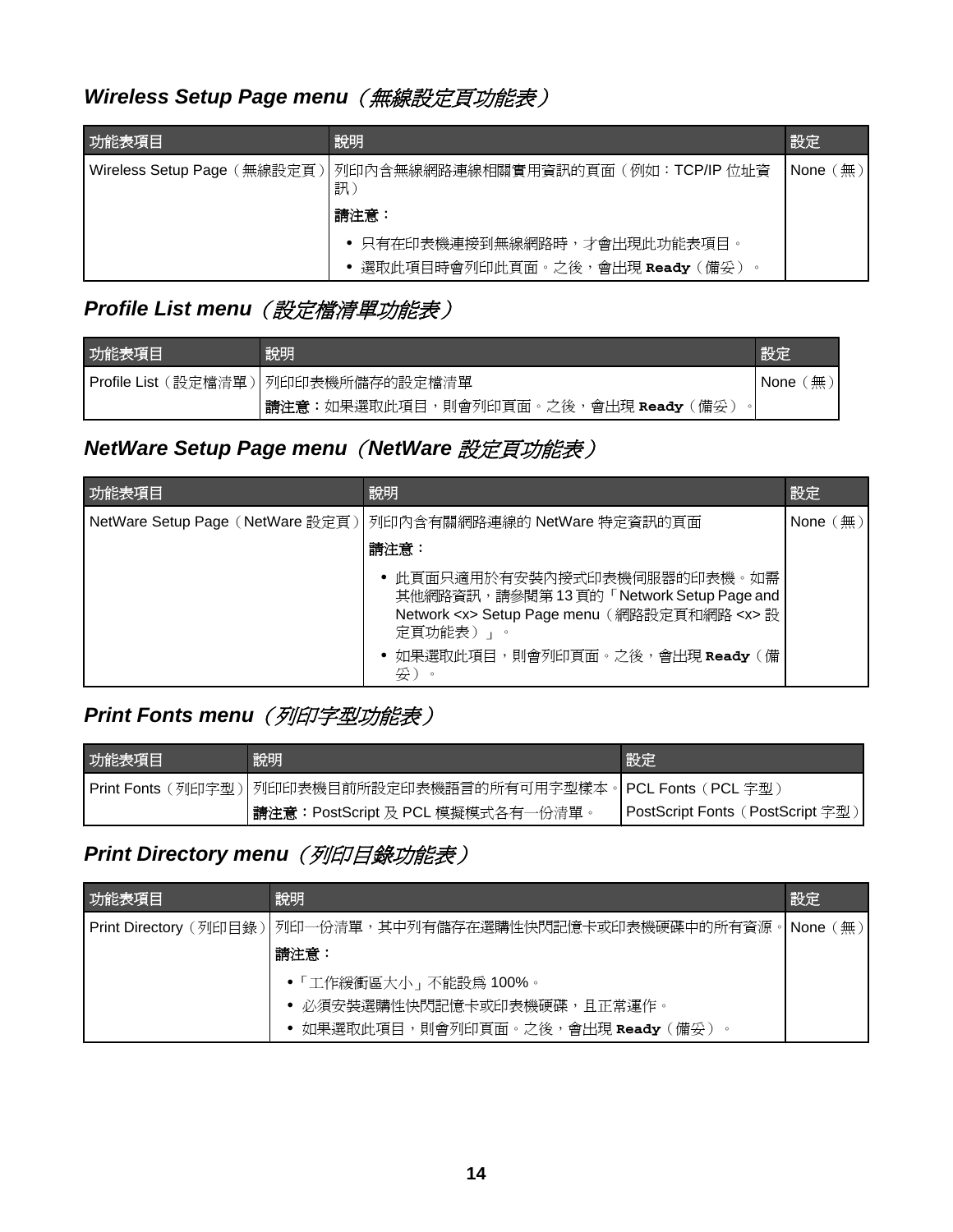# <span id="page-14-0"></span>**Settings**(設定)

# **Setup menu** (設定功能表)

| 功能表項目                   | 說明                                                        | 設定                         |
|-------------------------|-----------------------------------------------------------|----------------------------|
| Display Language (顯示語言) | 設定顯示幕上出現文字的語言                                             | English (英文)               |
|                         |                                                           | French (法文)                |
|                         |                                                           | Deutsch (德文)               |
|                         |                                                           | Italiano (義大利文)            |
|                         |                                                           | Espanol (西班牙文)             |
|                         |                                                           | Dansk (丹麥文)                |
|                         |                                                           | Norsk (挪威文)                |
|                         |                                                           | Nederlands (荷蘭文)           |
|                         |                                                           | Swenska (瑞典文)              |
|                         |                                                           | Portuguese (葡萄牙文)          |
|                         |                                                           | Suomi (芬蘭文)                |
|                         |                                                           | Russian (俄文)               |
|                         |                                                           | Polski (波蘭文)               |
|                         |                                                           | Hungarian (匈牙利文)           |
|                         |                                                           | Turkish (土耳其文)             |
|                         |                                                           | Czech (捷克文)                |
|                         |                                                           | Simplified Chinese (簡體中文)  |
|                         |                                                           | Traditional Chinese (繁體中文) |
|                         |                                                           | Korean (韓文)                |
|                         |                                                           | Japanese (日文)              |
| Eco-Mode (經濟省電模式)       | 讓印表機藉由關閉顯示幕上的背照光來節約                                       | Off (關)                    |
|                         | 能源                                                        | Energy (省電)                |
|                         | 請注意:                                                      | Energy/Paper (省電/紙張)       |
|                         | 預設値是「關」。<br>٠                                             |                            |
|                         | ● 「省電/紙張」 只適用於具備雙面列印裝<br>置的機型。選取此設定時,列印工作會<br>以雙面列印的方式進行。 |                            |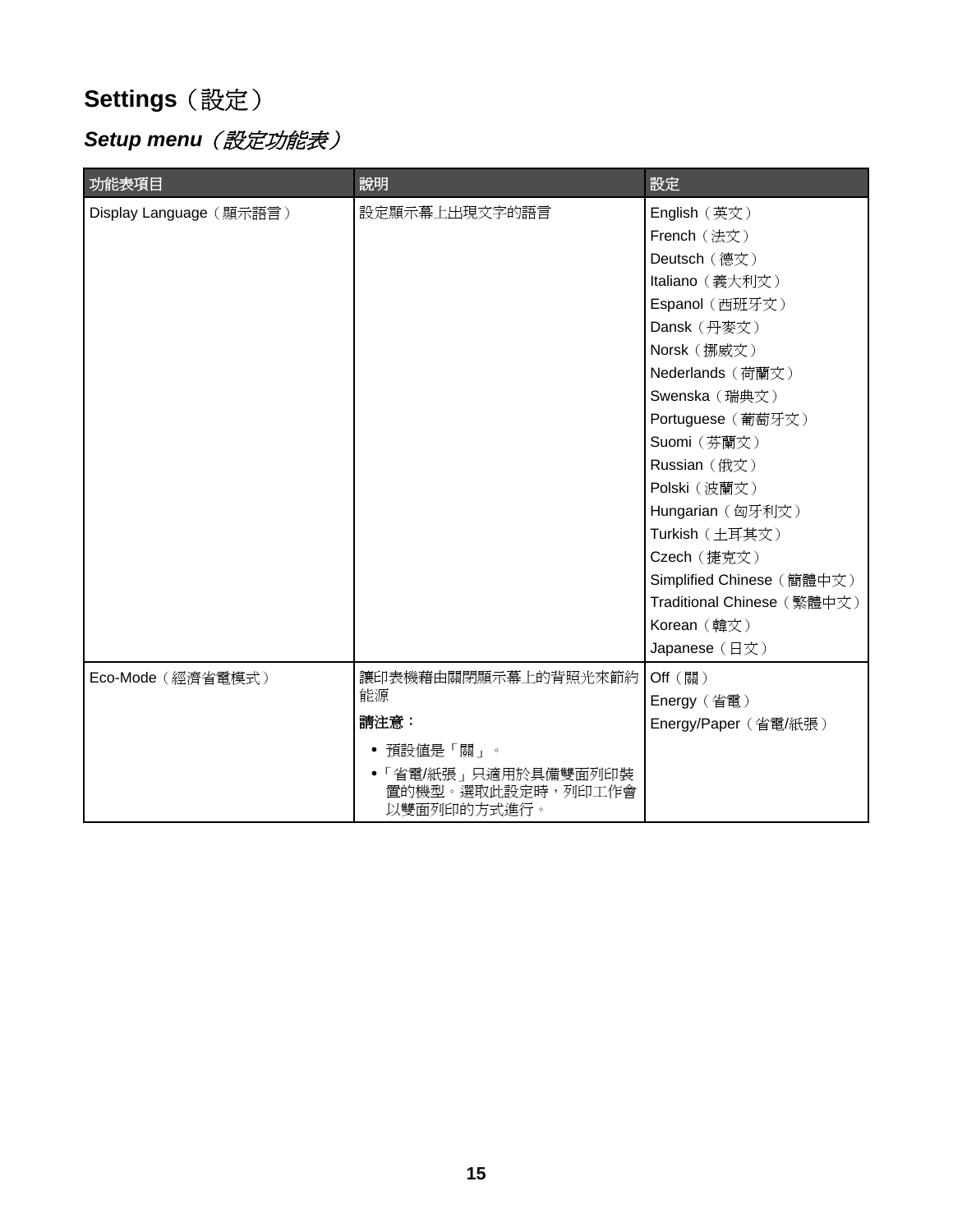| 功能表項目                                     | 說明                                                                                                                                                                                                                                                                                                  | 設定                                            |
|-------------------------------------------|-----------------------------------------------------------------------------------------------------------------------------------------------------------------------------------------------------------------------------------------------------------------------------------------------------|-----------------------------------------------|
| Power Saver (省電模式)                        | 設定印表機在完成列印工作之後等待的時<br>間(以分鐘計),然後進入省電狀態。                                                                                                                                                                                                                                                             | Disabled (關閉)<br>$1 - 240$                    |
|                                           | 請注意:<br>● 除非「節約能源」設為「關」,否則不<br>會出現「關閉」。如需相關資訊,請參<br>閱 <i>軟體及文件</i> 光碟片上的 <i>用戶手冊</i> 。<br>• 出廠預設値取決於印表機型號。列印<br>「功能表設定頁」以檢視目前的設定。<br>• 如果您選取1, 印表機會在列印之後等<br>待一分鐘。這個設定會節省許多能源,<br>但需要較長的暖機時間。<br>• 如果印表機與室內燈共用電路或您注意<br>到室內燈光閃爍,請選取 1。<br>• 如果印表機經常使用,請選取較高的設<br>定。在大部分情況下,這會使印表機備<br>妥,以最短的暖機時間列印。 |                                               |
| 控制)                                       | Alarms(警示) → Alarm Control(警示   設定警示,當印表機需要操作員介入時響起<br>請注意:<br>●「關」表示沒有警示聲音。<br>• 預設値是「單次警示」。「單次警示」<br>會響三個短嗶聲。<br>• 「連續警示」會每隔10秒重複三個嗶<br>聲。                                                                                                                                                        | Off (關)<br>Single (單次警示)<br>Continuous (連續警示) |
| Alarms (警示) → Cartridge Alarm (碳<br>粉匣警示) | 設定警示,當印表機的墨水匣問題需要操作<br>員介入時響起。<br>請注意:<br>●「關」表示沒有警示聲音。<br>● 預設値是「單次警示」。「單次警示」<br>會響三個短嗶聲。<br>●「連續警示」會每隔10秒重複三個嗶<br>聲。                                                                                                                                                                              | Off (關)<br>Single (單次警示)<br>Continuous (連續警示) |
| Timeouts (逾時) → Screen Timeout<br>(螢幕逾時)  | 設定控制面板回復 Ready (備妥)狀態之前<br>印表機等待的時間 (以秒計)<br>請注意:預設値是 30 秒。                                                                                                                                                                                                                                         | $15 - 300$                                    |
| Timeouts (逾時) → Print Timeout (列<br>印逾時)  | 設定印表機等待接收工作結束訊息的時間<br>(以秒計),然後取消列印工作的剩餘部分。<br>請注意:<br>預設値是 90秒。<br>$\bullet$<br>當過期時,仍在印表機中任何部分列印<br>的頁面會列印出,然後印表機會檢查是<br>否有任何等待中的新列印工作。                                                                                                                                                            | $1 - 255$                                     |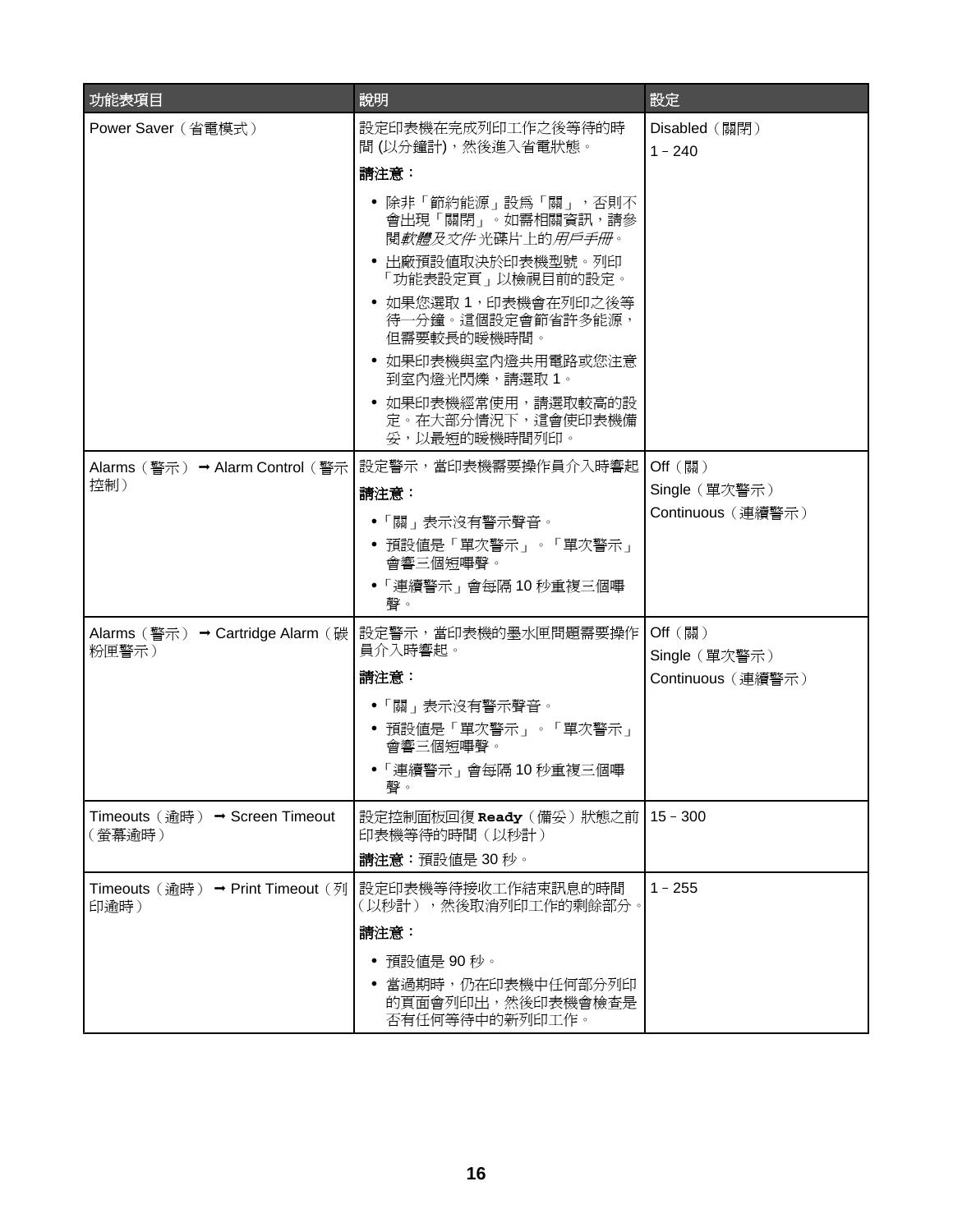| 功能表項目                                           | 說明                                                               | 設定                   |
|-------------------------------------------------|------------------------------------------------------------------|----------------------|
| Timeouts (逾時) → Wait Timeout (等<br>待逾時)         | 設定印表機等待其他資料的時間(以秒<br>計),然後取消列印工作。                                | $15 - 65535$         |
|                                                 | 請注意:                                                             |                      |
|                                                 | 預設値是 40 秒。                                                       |                      |
|                                                 | • 使用 PostScript 模擬模式時,才能使用<br>「等待逾時」。這個值對於 PCL 模擬列<br>印工作沒有作用。   |                      |
| Timeouts (逾時) → Network Job<br>Timeout (網路工作逾時) | 設定印表機等待網路上其他資料的時間(以10-255<br>秒計),然後取消列印工作。                       |                      |
|                                                 | 請注意:                                                             |                      |
|                                                 | • 預設値是 40 秒。                                                     |                      |
|                                                 | • 使用 PostScript 模擬模式時,才能使用<br>「網路工作逾時」。這個値對於 PCL 模<br>擬列印工作沒有作用。 |                      |
| Print Recovery (列印恢復) → Auto<br>Continue (自動繼續) | 當指定期限內未解決特定離線狀況時,讓印   Disabled(關閉)<br>表機自動繼續列印                   | $5 - 255$            |
|                                                 | 請注意:                                                             |                      |
|                                                 | • 預設値是「關閉」。                                                      |                      |
|                                                 | • 5-255 是時間範圍(以秒計)。                                              |                      |
| Print Recovery (列印恢復) → Jam<br>Recovery (夾紙恢復)  | 指定印表機是否重新列印夾紙的頁面                                                 | On $(\mathbb{H})$    |
|                                                 | 請注意:                                                             | Off (關)<br>Auto (自動) |
|                                                 | • 預設値是「自動」。除非其他印表機作<br>業需要該頁面保留所需的記憶體,否則<br>印表機會重新列印夾紙的頁面。       |                      |
|                                                 | • 「開」會將印表機設爲永遠重新列印夾紙<br>的頁面。                                     |                      |
|                                                 | •「關」會將印表機設爲從不重新列印夾紙<br>的頁面。                                      |                      |
| Print Recovery (列印恢復) → Page                    | 讓印表機成功列印先前可能尙未列印的頁面   Off (關)                                    |                      |
| Protect (頁面保護)                                  | 請注意:                                                             | On (開)               |
|                                                 | ● 預設値是「關」。當記憶體不足,而無<br>法列印整頁時,「關」會列印部分頁面。                        |                      |
|                                                 | • 「開」會將印表機設爲處理整頁,以列印<br>完整頁面。                                    |                      |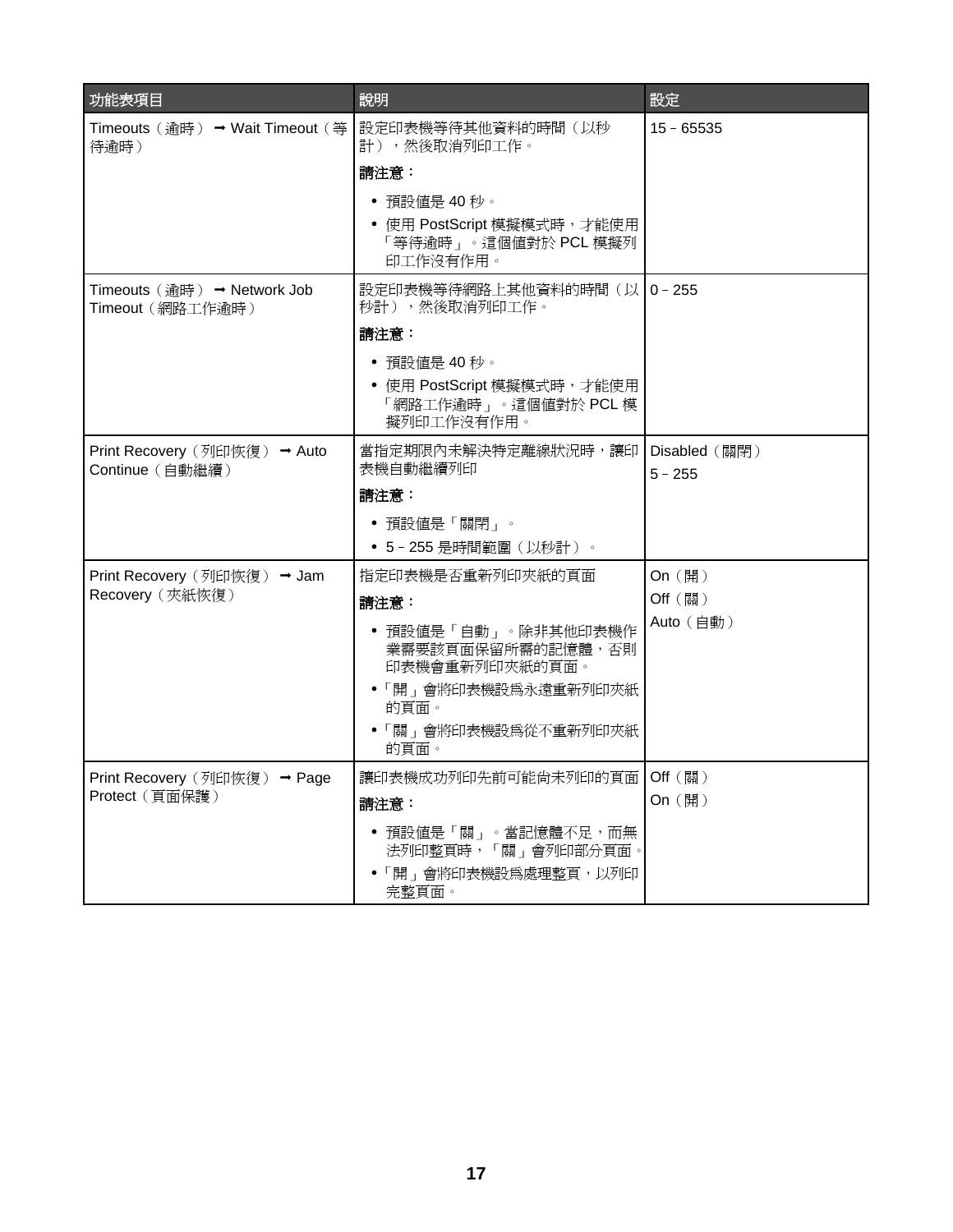| 功能表項目                    | 說明                                                                                                                                                                                                                                            | 設定                                                 |
|--------------------------|-----------------------------------------------------------------------------------------------------------------------------------------------------------------------------------------------------------------------------------------------|----------------------------------------------------|
| Printer Language (印表機語言) | 設定預設的印表機語言<br>PCL 模擬模式使用 PCL 直譯器處理列印工<br>作。PostScript 模擬模式使用 PS 直譯器處<br>理列印工作。                                                                                                                                                                | PCL Emulation (PCL 模擬模式)<br>PS Emulation (PS 模擬模式) |
|                          | 請注意:<br>● 視您購買的印表機類型而定,預設印表<br>機語言會有所不同。<br>• 將印表機語言設定爲預設値,並不會防                                                                                                                                                                               |                                                    |
|                          | 止程式傳送使用其他印表機語言的列印<br>工作。                                                                                                                                                                                                                      |                                                    |
| Print Area (列印範圍)        | 設定邏輯及實體可列印範圍<br>請注意:<br>• 預設値是「一般」。嘗試在「一般」設<br>定定義爲非列印範圍中列印資料時,印<br>表機會剪下邊界上的影像。                                                                                                                                                              | Normal $(-$ 般)<br>Whole Page (整頁)                  |
|                          | ●「整頁」設定只影響以 PCL 5 模擬直譯<br>器列印的頁面。對於使用 PCL XL 模擬<br>模式或 PostScript 模擬模式列印的頁<br>面,這個設定沒有作用。                                                                                                                                                     |                                                    |
| Black Only Mode (黑白列印模式) | 將印表機設定為只列印黑白色。<br>請注意:預設值是「關」。                                                                                                                                                                                                                | On (開)<br>Off (關)                                  |
| Download Target (下載目標)   | 設定下載的儲存位置<br>請注意:<br>• 如果在快閃記憶體或印表機硬碟中儲存<br>下載,會永久儲存下載。即使關閉印表<br>機,下載仍然會儲存在快閃記憶體或印<br>表機硬碟中。<br>預設値是 RAM。<br>$\bullet$<br>• RAM 會暫時儲存下載。                                                                                                      | <b>RAM</b><br>Flash (快閃記憶體)<br>Disk (磁碟)           |
| Job Accounting (工作統計)    | 指定是否要在印表機硬碟儲存最新列印工作   Off (關)<br>的統計資訊<br>請注意:<br>• 統計資訊包含列印錯誤、列印時間、工<br>作大小(位元組數)、所要求的紙張大<br>小及類型、列印頁總數、所要求列印份<br>數總計等記錄。<br>• 只有在印表機硬碟已安裝並正常運作<br>時,才能使用「工作統計」。印表機硬<br>碟不能是讀/寫或寫入保護。「工作緩衝<br>區大小」不能設為 100%。<br>預設値是「關」。「關」表示印表機不<br>儲存工作統計。 | On (開)                                             |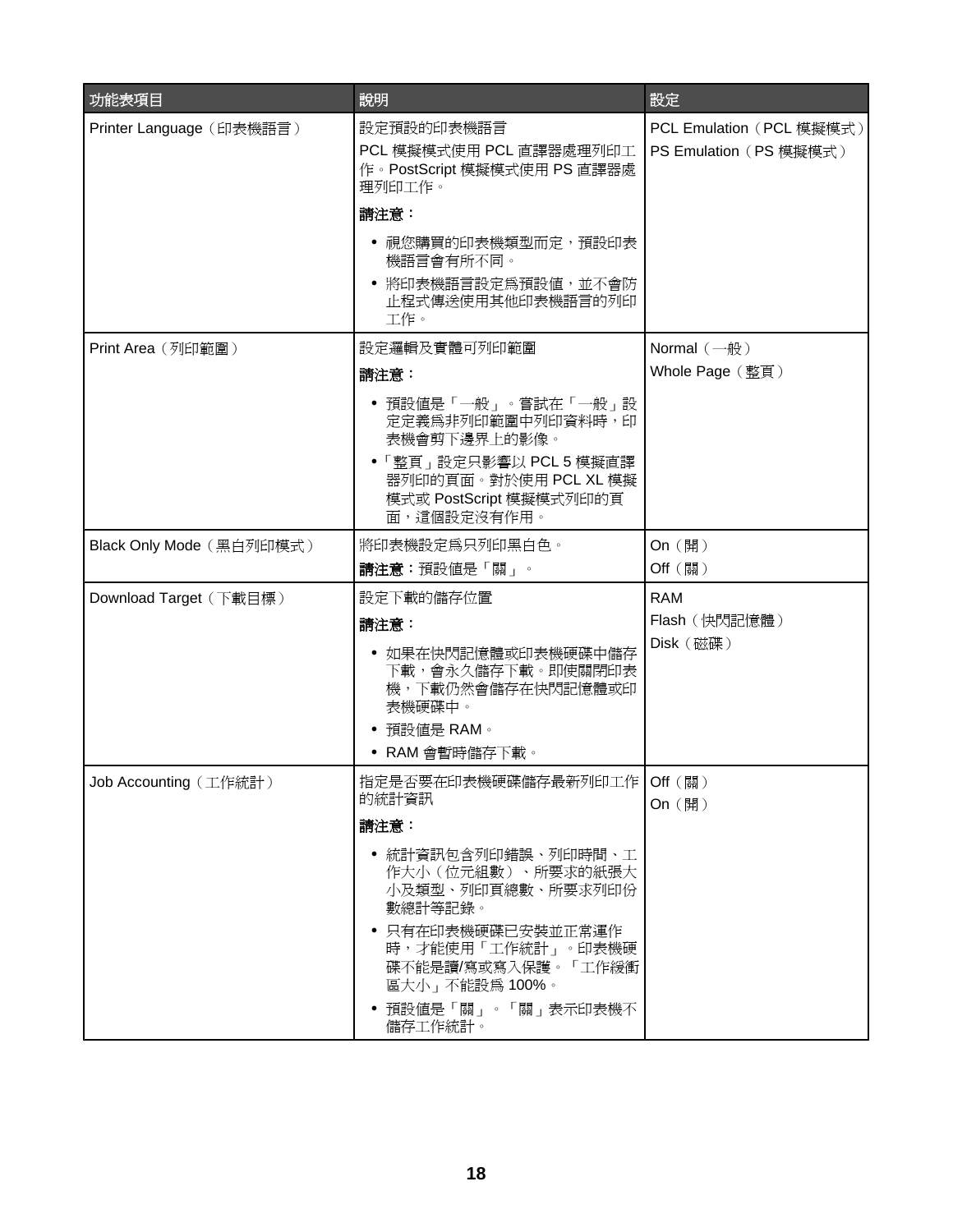<span id="page-18-0"></span>

| 功能表項目                    | 說明                                                                                                  | 設定                    |
|--------------------------|-----------------------------------------------------------------------------------------------------|-----------------------|
| Resource Save (節省資源)     | 指定當印表機所接收工作需要的記憶體比可<br>用記憶體更多時,印表機處理暫時下載(例<br>如儲存在 RAM 的字型及巨集)的方式                                   | Off (關)<br>On (開)     |
|                          | 請注意:                                                                                                |                       |
|                          | ● 預設値是「關」。「關」會將印表機設<br>爲保留下載,直到需要記憶體爲止。爲<br>處理列印工作,會刪除下載。                                           |                       |
|                          | ●「開」設定會在語言變更及印表機重設期<br>間保留下載。如果印表機耗盡記憶體,<br>顯示幕上會出現 38 Memory Full<br>(38記憶體已滿)。                    |                       |
| Factory Defaults (出廠預設値) | 使印表機設定回復成出廠預設値。                                                                                     | Do Not Restore (不要回復) |
|                          | 請注意:                                                                                                | Restore Now (立即回復)    |
|                          | • 預設値是「不要回復」。「不要回復」<br>會保留使用者定義的設定。<br>• 除了「顯示語言」以及「平行功能<br>表」、「序列功能表」、「網路功能<br>表」及「USB 功能表」設定之外,所有 |                       |
|                          | 印表機設定都會回復成出廠預設值。                                                                                    |                       |
|                          | • 所有儲存在 RAM 的下載都會被刪除。<br>在快閃記憶體或印表機硬碟中儲存的下<br>載不受影響。                                                |                       |

# *Finishing menu*(輸出處理功能表)

| 功能表項目                | 說明                                                                     | 設定      |
|----------------------|------------------------------------------------------------------------|---------|
| Duplex* (雙面列印*)      | 將雙面列印設爲所有列印工作的預設値                                                      | On (開)  |
|                      | 請注意:                                                                   | Off (關) |
|                      | ● 預設値是「關」。                                                             |         |
|                      | ● 從程式中列印時,在程式中所選取的設定會取代<br>使用控制面板所選的設定。                                |         |
|                      | • 若要設定雙面列印(適用於 Windows 使用者),<br>請在程式中按一下檔案 → 列印, 然後按內容、喜<br>好設定、選項或設定。 |         |
| *只有在支援此功能時,才會出現「設定」。 |                                                                        |         |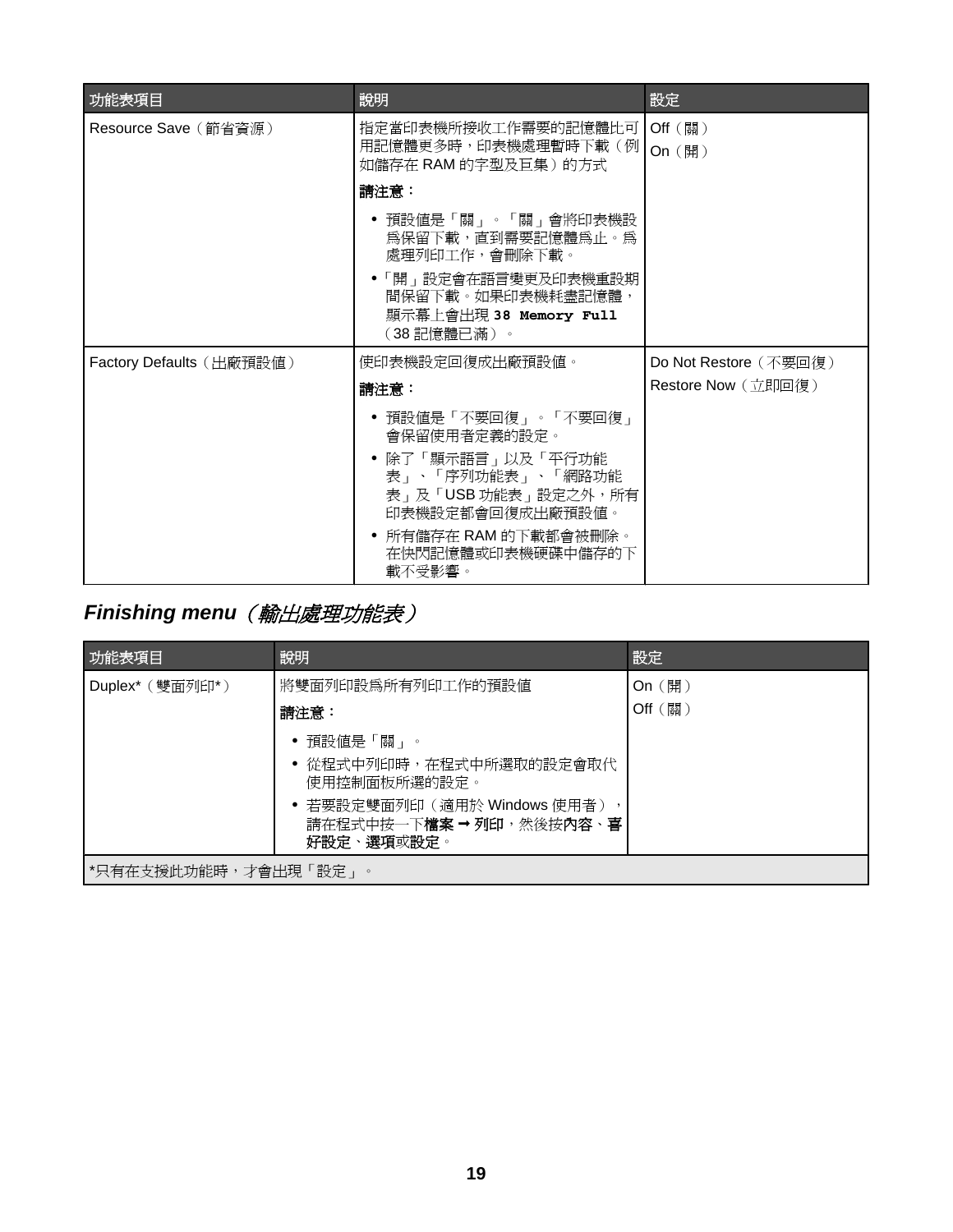| 功能表項目                | 說明                                                                                                                                                                                           | 設定                  |
|----------------------|----------------------------------------------------------------------------------------------------------------------------------------------------------------------------------------------|---------------------|
| Duplex Bind* (雙面列印裝  | 定義雙面列印頁裝訂的方式,以及反面相對於正面的                                                                                                                                                                      | Long Edge (長邊)      |
| 訂*)                  | 列印方向。<br>長邊                                                                                                                                                                                  | Short Edge (短邊)     |
|                      | Back of<br>$\frac{1}{1}$ Front<br>sheet<br>Back<br>of next<br>of<br>$\frac{11}{11}$<br><del>!!!!!!!</del><br>sheet<br>sheet<br>Front of<br>next sheet<br>Portrait<br>Landscape<br>短邊         |                     |
|                      | <b>Back</b><br>οf<br>sheet<br>$\mathbb{H}$ Front of<br>Back of<br><del>: : : : : : :</del><br>$\frac{1}{\sqrt{1}}$ next sheet<br>sheet<br>Front<br>of next<br>Landscape<br>sheet<br>Portrait |                     |
|                      | 請注意:                                                                                                                                                                                         |                     |
|                      | • 預設値是「長邊」。                                                                                                                                                                                  |                     |
|                      | ●「長邊」指定在直印頁的左邊裝訂,而在橫印頁的<br>上緣裝訂。                                                                                                                                                             |                     |
|                      | ●「短邊」則指定在直印頁的上緣裝訂,而在橫印頁<br>的左邊裝訂。                                                                                                                                                            |                     |
| Copies (列印份數)        | 設定印表機預設値所需的列印份數。                                                                                                                                                                             | $1 - 999$           |
|                      | 請注意:<br>預設値是 1。<br>若要爲特定列印工作設定份數 ( 適用於 Windows<br>使用者),請在程式中按一下檔案→列印,然後<br>按內容、喜好設定、選項或設定。軟體設定永遠<br>會置換控制面板設定。                                                                               |                     |
| Blank Pages (空白頁)    | 指定是否要在列印輸出中包含空白頁。                                                                                                                                                                            | Do Not Print (不要列印) |
|                      | 請注意:預設値是「不要列印」。                                                                                                                                                                              | Print (列印)          |
| Collation (逐份列印)     | 列印多份時,依序堆疊列印工作的頁面。<br>請注意:                                                                                                                                                                   | On (開)<br>Off (關)   |
| *只有在支援此功能時,才會出現「設定」。 | 預設値是「關」。<br>如果設定「開」,列印工作會依序堆疊。<br>● 這兩個設定都會依「列印份數」功能表設定所指<br>定的次數列印整個工作。                                                                                                                     |                     |
|                      |                                                                                                                                                                                              |                     |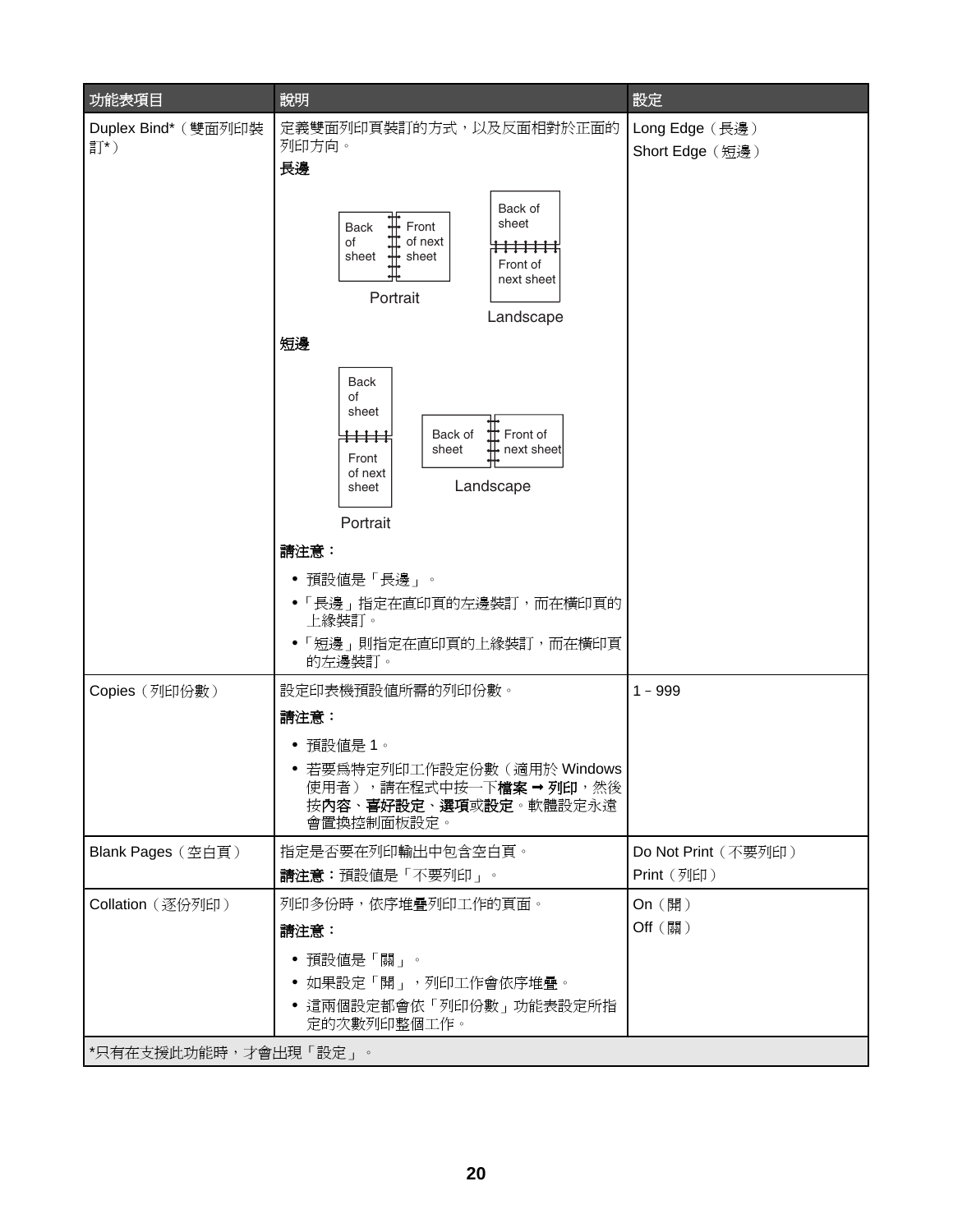| 功能表項目                        | 說明                                                                                                                                                                                                                                               | 設定                                                                                                    |
|------------------------------|--------------------------------------------------------------------------------------------------------------------------------------------------------------------------------------------------------------------------------------------------|-------------------------------------------------------------------------------------------------------|
| Separator Sheets (分隔頁)       | 插入空白分隔頁<br>請注意:<br>• 預設値是「無」。<br>• 如果「逐份列印」設爲「開」,「在列印副本之<br>間」會在每個列印份數之間插入空白頁。如果<br>「逐份列印」設為「關」,則會在每組列印頁之間<br>插入空白頁,例如所有第一頁後、所有第二頁<br>後,依此類推。<br>• 「在列印工作之間」會在列印工作之間插入空白<br>頁。<br>•「在頁面之間」會在列印工作的每頁之間插入空白<br>頁。這個設定可用於列印投影片或在文件中插入<br>空白頁做爲記事之用。 | None $(\frac{\pi}{2})$<br>Between Copies (在列印副本之間)<br>Between Jobs (在列印工作之間)<br>Between Pages (在頁面之間) |
| Separator Source (分隔頁<br>來源) | 指定用於列印分隔頁的送紙匣<br>請注意:<br>• 預設値是「送紙匣1」。<br>● 只有在「配置多用途送紙器」設為裝紙匣時,才<br>可以使用「多用途送紙器」設定。如需說明,請<br>參閱第10頁的「Configure MP menu (配置多用<br>途送紙器功能表)」。                                                                                                      | Tray 1 (送紙匣 1)<br>Tray 2 (送紙匣 2)<br>MP Feeder (多用途送紙器)                                                |
| Multipage Print (縮版併印)       | 指定在紙張單面上列印多重頁面影像<br>也稱爲 N-up (多頁印成一頁) 或「省紙功能」。<br>請注意:<br>• 預設値是「關」。<br>● 所選數字是即將在每面列印的頁面影像個數。                                                                                                                                                   | Off (關)<br>2 Up<br>3 Up<br>4 Up<br>6 Up<br>9 Up<br>12 Up<br>16 Up                                     |
| *只有在支援此功能時,才會出現「設定」。         |                                                                                                                                                                                                                                                  |                                                                                                       |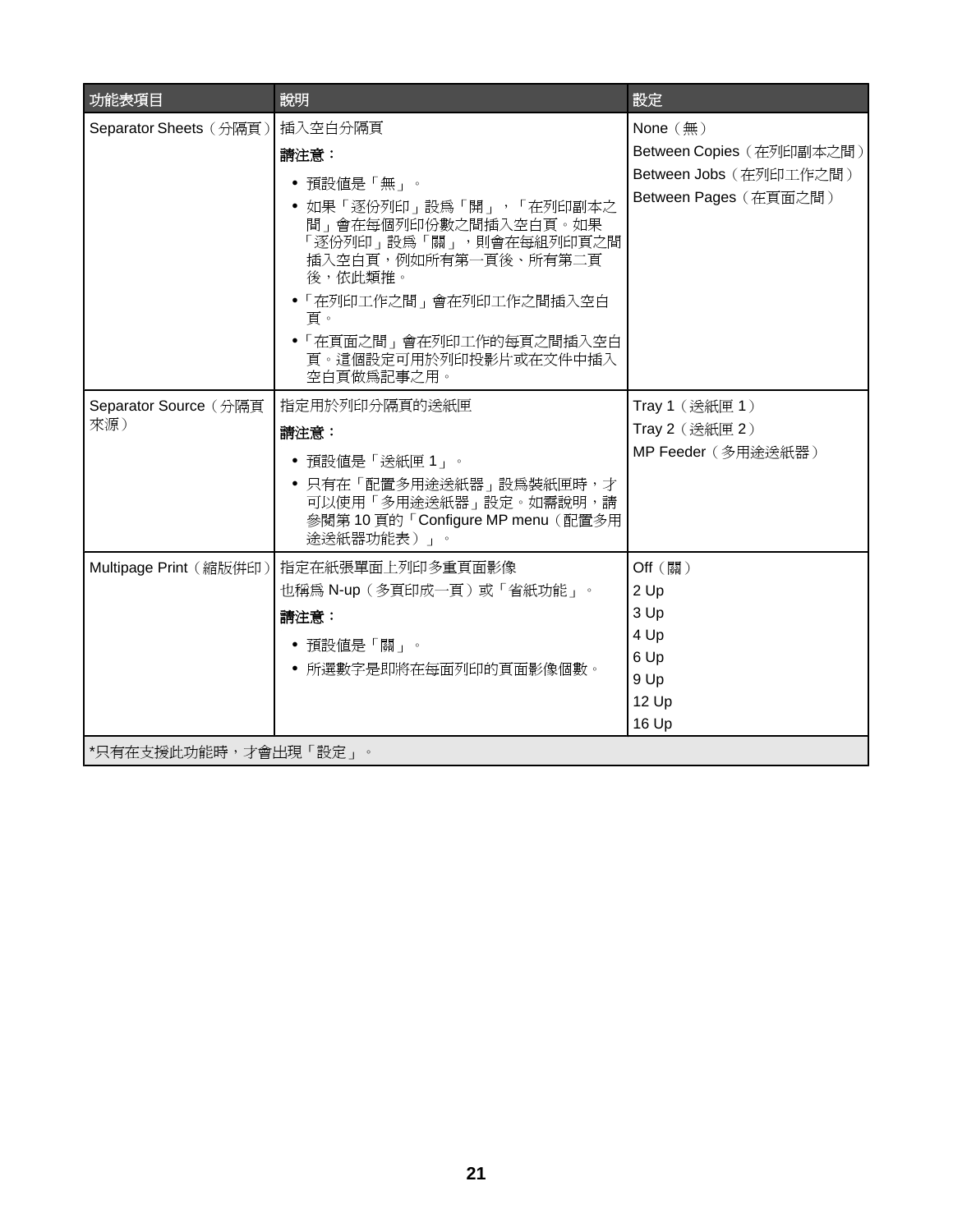| 功能表項目                 | 說明                                                     | 設定                        |                |                |  |
|-----------------------|--------------------------------------------------------|---------------------------|----------------|----------------|--|
| Multipage Order (縮版併印 | 使用「縮版併印」時指定多重頁面影像的位置。                                  | Horizontal (水平)           |                |                |  |
| 順序)                   | 請注意:<br>•「位置」取決於影像個數,以及影像是直印還是橫<br>印方向。<br>• 預設値是「水平」。 |                           | 1              | $\overline{c}$ |  |
|                       |                                                        |                           | $\sqrt{3}$     | $\overline{4}$ |  |
|                       |                                                        | Vertical (垂直)             |                |                |  |
|                       |                                                        |                           | 1              | 3              |  |
|                       |                                                        |                           | $\mathbf{2}$   | $\overline{4}$ |  |
|                       |                                                        | Reverse Horizontal (反向水平) |                |                |  |
|                       |                                                        |                           | $\overline{2}$ | 1              |  |
|                       |                                                        |                           | $\overline{4}$ | $\,3$          |  |
|                       |                                                        | Reverse Vertical (反向垂直)   |                |                |  |
|                       |                                                        |                           | 3              | 1              |  |
|                       |                                                        |                           | 4              | $\overline{2}$ |  |
| *只有在支援此功能時,才會出現「設定」。  |                                                        |                           |                |                |  |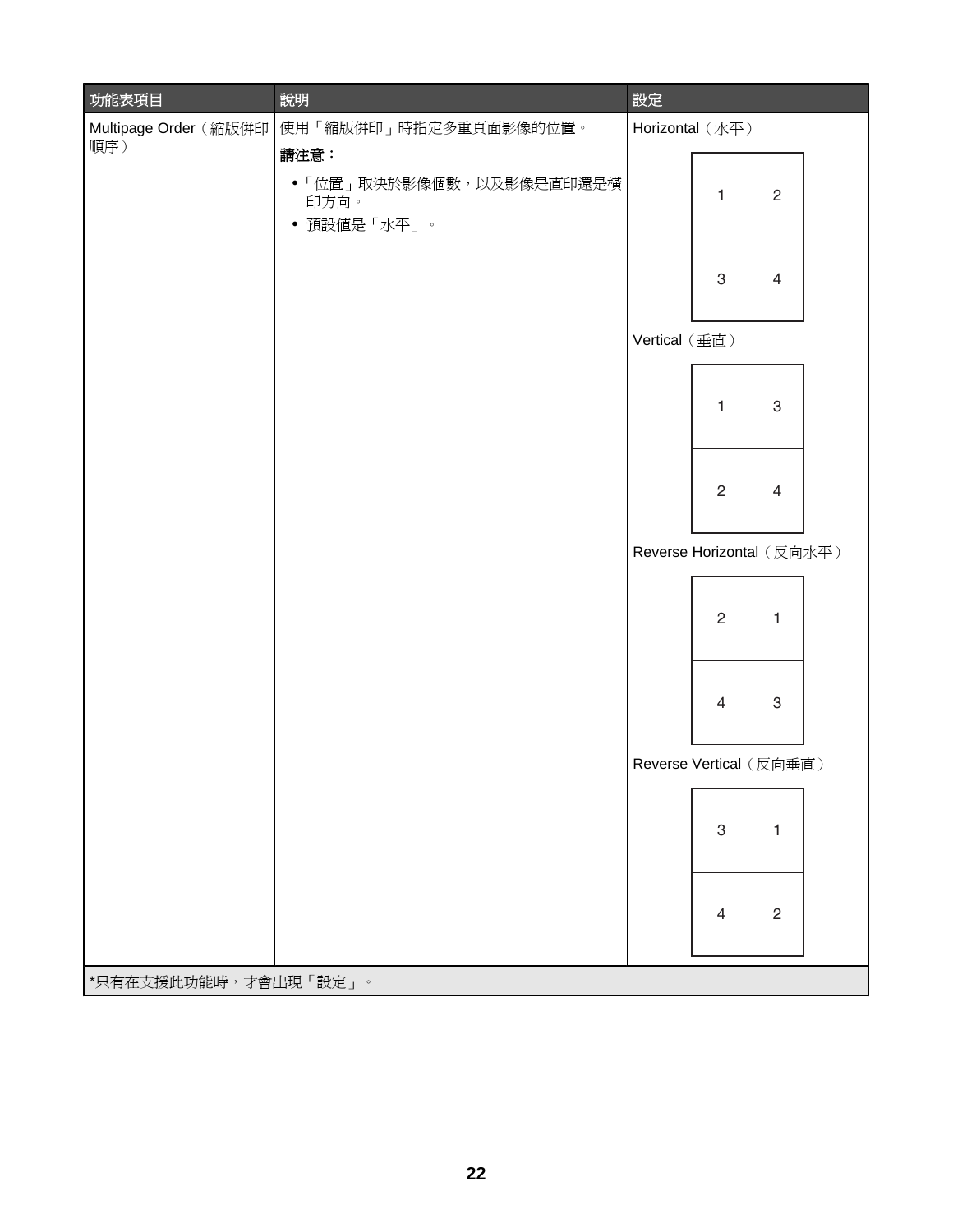<span id="page-22-0"></span>

| 功能表項目                 | 說明                                 | 設定              |
|-----------------------|------------------------------------|-----------------|
| Multipage View (顯示縮版  | 指定多重頁面紙張的方向                        | Auto (自動)       |
| 併印)                   | 請注意:                               | Long Edge (長邊)  |
|                       | ● 預設値是「自動」。印表機會在直印及橫印之間<br>選擇。     | Short Edge (短邊) |
|                       | ●「長邊」使用橫印。                         |                 |
|                       | • 「短邊」則會使用直印。                      |                 |
| Multipage Border (縮版併 | 使用「縮版倂印」時,在每個頁面影像四周列印邊框。  None (無) |                 |
| 印邊框)                  | 請注意:預設値是「無」。                       | Solid (原色)      |
| *只有在支援此功能時,才會出現「設定」   | $\circ$                            |                 |

# **Quality menu** (品質功能表)

| 功能表項目                    | 說明                                                         | 設定                   |
|--------------------------|------------------------------------------------------------|----------------------|
| Print Mode (列印模式)        | 指定以黑白灰階或彩色列印影像                                             | Color (彩色)           |
|                          | 請注意:預設値是「彩色」。                                              | Black Only (僅黑色)     |
| Color Correction (色彩修正)  | 調整列印頁上的色彩輸出                                                | Auto (自動)            |
|                          | 請注意:                                                       | Off (關)              |
|                          | • 因加色及減色色彩差異,電腦顯示器上出<br>現的特定色彩無法複製在列印頁上。                   | Manual $(\nequiv$ 動) |
|                          | • 預設値是「自動」。「自動」會在列印頁<br>的每個物件上套用不同色彩轉換表。它會<br>杳看每個物件的色彩定義。 |                      |
|                          | ●「關」會關閉色彩修正。                                               |                      |
|                          | • 「手動」容許使用「手動色彩」功能表的可<br>用設定自訂色彩表。                         |                      |
| Print Resolution (列印解析度) | 指定列印輸出解析度                                                  | 1200 dpi             |
|                          | 請注意:                                                       | 4800 CQ              |
|                          | • 預設値是 4800 CQ。                                            |                      |
|                          | ● 1200 dpi 提供最高解析度輸出。這個設定<br>會增加光澤。                        |                      |
| Toner Darkness (碳粉明暗度)   | 使列印輸出較淡或較暗                                                 | $1 - 5$              |
|                          | 請注意:                                                       |                      |
|                          | ● 預設値是 4。                                                  |                      |
|                          | ● 選取較小的數字有助於節省碳粉。                                          |                      |
|                          | • 如果「列印模式」設為「僅黑色」,5會對<br>所有列印工作增加碳粉密度及暗度。                  |                      |
|                          | • 如果「列印模式」設為「彩色」,5和4<br>的設定是相同的。                           |                      |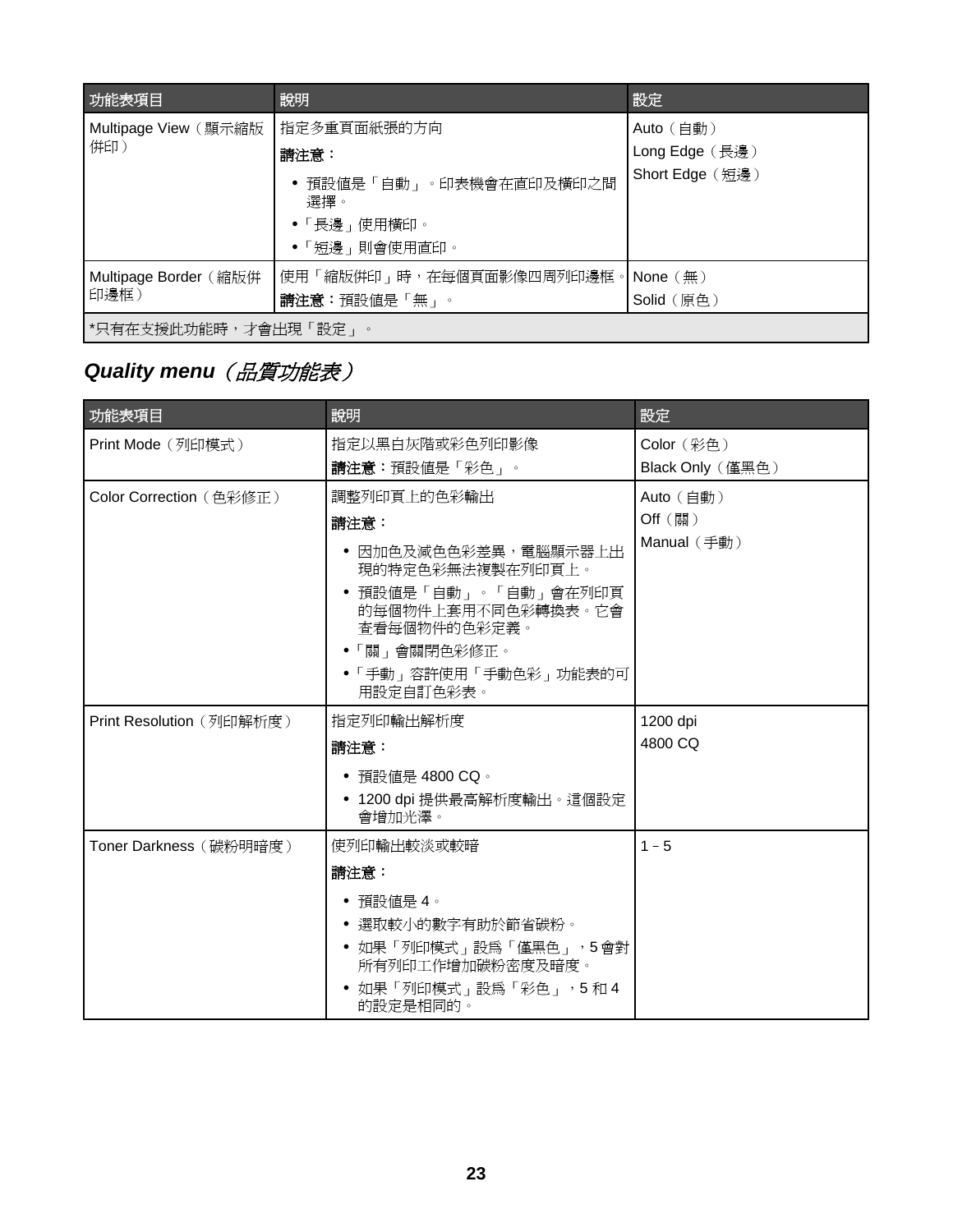| 功能表項目                                                    | 說明                                                                                                                                                | 設定                                      |
|----------------------------------------------------------|---------------------------------------------------------------------------------------------------------------------------------------------------|-----------------------------------------|
| Enhance Fine Lines (美化細線)                                | 啓用適合建築製圖、地圖、電路圖及流程圖等<br>檔案的列印模式。                                                                                                                  | On (開)<br>Off (關)                       |
|                                                          | 請注意:                                                                                                                                              |                                         |
|                                                          | • 若要從軟體程式設定「美化細線」,在文<br>件開啓時 (適用於 Windows 使用者), 按<br>一下檔案 ➡ 列印,然後按一下內容、喜好<br>設定、選項,或設定。<br>• 若要使用內嵌式 Web 伺服器設定「美化細<br>線」,請在瀏覽器視窗中輸入網路印表機<br>IP位址。 |                                         |
| Color Saver (省色模式)                                       | 減少圖形及影像所用的碳粉量。但不會減少文<br>字所用的碳粉量。                                                                                                                  | On (開)<br>Off (關)                       |
|                                                          | 請注意:                                                                                                                                              |                                         |
|                                                          | • 預設値是「關」。                                                                                                                                        |                                         |
|                                                          | ●「開」會置換「碳粉明暗度」設定。                                                                                                                                 |                                         |
|                                                          | • PPDS 不支援「省色模式」, 僅部分 PCL<br>模擬印表機軟體會支援「省色模式」。                                                                                                    |                                         |
| RGB Brightness (RGB 亮度)                                  | 調整色彩輸出的亮度                                                                                                                                         | $-6$ to 6 $(-6 \underline{\mp} 6)$      |
|                                                          | 請注意:                                                                                                                                              |                                         |
|                                                          | • 預設値是 0。<br>• -6 是最小值。6 是最大值。<br>• 這個設定不會影響使用 CMYK 色彩規格的<br>檔案。                                                                                  |                                         |
| RGB Contrast (RGB 對比)                                    | 調整色彩輸出的對比                                                                                                                                         | 0 to 5 $(0 \underline{\mathfrak{D}} 5)$ |
|                                                          | 請注意:                                                                                                                                              |                                         |
|                                                          | • 0是預設値。                                                                                                                                          |                                         |
|                                                          | ● 這個設定不會影響使用 CMYK 色彩規格的<br>檔案。                                                                                                                    |                                         |
| <b>RGB Saturation (RGB 飽和度)</b>                          | 調整色彩輸出的飽和度                                                                                                                                        | 0 to 5 $(0 \underline{\mathfrak{D}} 5)$ |
|                                                          | 請注意:                                                                                                                                              |                                         |
|                                                          | • 0是預設値。                                                                                                                                          |                                         |
|                                                          | ● 這個設定不會影響使用 CMYK 色彩規格的<br>檔案。                                                                                                                    |                                         |
| Color Balance (色彩平衡) →                                   | 增加或減少每個色彩所用的碳粉量,調整列印                                                                                                                              | -5 to 5 $(.5 \ncong 5)$                 |
| • Cyan (靛青色)                                             | 輸出的色彩                                                                                                                                             |                                         |
| • Magenta (洋紅色)                                          | 請注意:預設值是0。                                                                                                                                        |                                         |
| • Yellow (鮮黃色)                                           |                                                                                                                                                   |                                         |
| • Black $(\mathbb{H}\oplus)$<br>• Reset Defaults (重設預設値) |                                                                                                                                                   |                                         |
|                                                          |                                                                                                                                                   |                                         |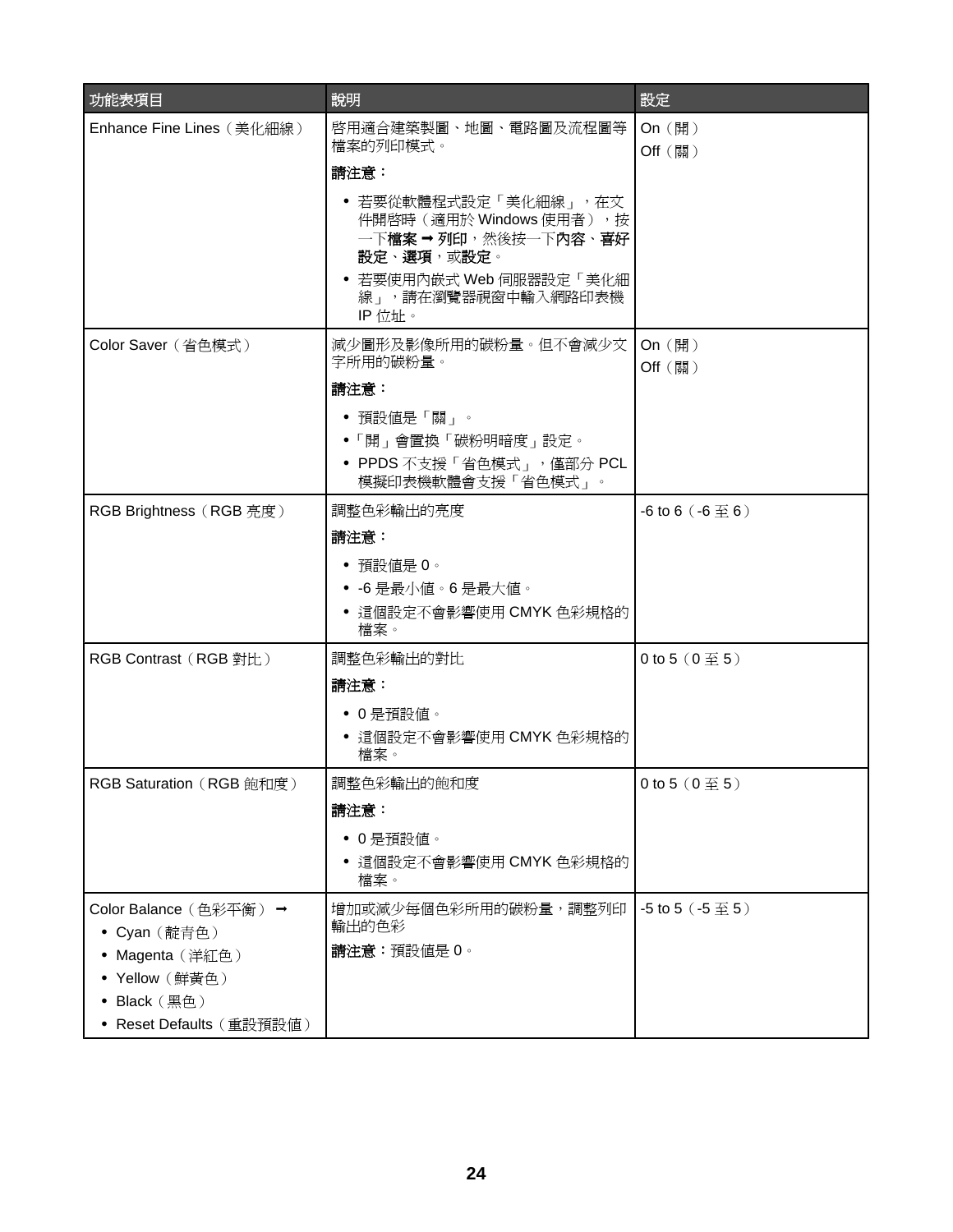| 功能表項目                                                                                                 | 說明                                                                                                                                                                                                                                                           | 設定                                                                                                                                                                                                               |
|-------------------------------------------------------------------------------------------------------|--------------------------------------------------------------------------------------------------------------------------------------------------------------------------------------------------------------------------------------------------------------|------------------------------------------------------------------------------------------------------------------------------------------------------------------------------------------------------------------|
| Color Samples (色彩樣本)                                                                                  | 為印表機中每個可用的 RGB 及 CMYK 色彩轉<br>換表,列印樣本頁<br>請注意:<br>● 如果選取任何設定,都會列印樣本。<br>● 色彩樣本包含一系列色框以及建立所見色<br>彩的 RGB 或 CMYK 組合。色彩樣本頁可<br>協助您決定使用哪些組合,以獲得理想列<br>印輸出。<br>• 若要存取色彩樣本頁的完整清單,最簡單<br>的方法是使用内嵌式 Web 伺服器,以獲得<br>網路印表機上的一系列常駐頁。在瀏覽器<br>視窗中輸入印表機的 IP 位址,以查看這些<br>樣本頁。 | sRGB Display (sRGB 顯示)<br>sRGB Vivid (sRGB 鮮明色彩)<br>Display-True Black (顯示一全<br>黑)<br>Vivid (鮮明色彩)<br>Off-RGB (關-RGB)<br>US CMYK (美式 CMYK)<br>Euro CMYK (歐式 CMYK)<br>Vivid CMYK (鮮明色彩 CMYK)<br>Off-CMYK (關-CMYK) |
| Manual Color (手動色彩) →<br>• RGB Image (RGB 影像)<br>• RGB Text (RGB 文字)<br>• RGB Graphics (RGB 圖形)       | 自訂 RGB 色彩轉換<br>請注意:<br>● 預設値是 sRGB 顯示。這會套用色彩轉換<br>表,以嘗試產生符合電腦顯示器上所顯示<br>色彩的輸出。<br>●「鮮明色彩」會套用產生較亮、高彩度色彩<br>的色彩轉換表。<br>●「顯示一全黑」會套用只使用黑色碳粉顯示<br>中性灰色的色彩轉換表。<br>• 「sRGB 鮮明色彩」會套用提高彩度的色彩<br>表。這個設定適用於商務圖形及文字。<br>• 「關」會關閉色彩轉換。                                    | Vivid (鮮明色彩)<br>sRGB Display (sRGB 顯示)<br>Display-True Black (顯示一全<br>黑)<br>sRGB Vivid (sRGB 鮮明色彩)<br>Off (關)                                                                                                    |
| Manual Color (手動色彩) →<br>• CMYK Image (CMYK 影像)<br>• CMYK Text (CMYK 文字)<br>• CMYK Graphics (CMYK 圖形) | 自訂 CMYK 色彩轉換<br>請注意:<br>• 預設値是「美式 CMYK」。這會套用色彩<br>轉換表,以嘗試產生符合 SWOP 色彩輸出<br>的輸出。<br>• 「歐式 CMYK」會套用色彩轉換表, 以嘗試<br>產生符合 EuroScale 色彩輸出的輸出。<br>• 「鮮明色彩 CMYK」會提高「美式 CMYK」<br>色彩轉換表的彩度。<br>• 「關」會關閉色彩轉換。                                                            | US CMYK (美式 CMYK)<br>Euro CMYK (歐式 CMYK)<br>Vivid CMYK (鮮明色彩 CMYK)<br>Off (關)                                                                                                                                    |
| Color Adjust (色彩校正)                                                                                   | 起始色彩轉換表重新校正,並容許印表機調整<br>輸出的色彩變化。<br>請注意:<br>● 選取這個功能表時,會啓動校正。顯示幕<br>上會出現 Calibrating(正在校正),<br>直到完成程序。<br>● 有時可變條件如室溫及溼度會導致輸出的<br>色彩變化。印表機演算法上會執行色彩調<br>整。在這個程序中也會重新執行色彩校正。                                                                                  | None $(\frac{\pi}{2})$                                                                                                                                                                                           |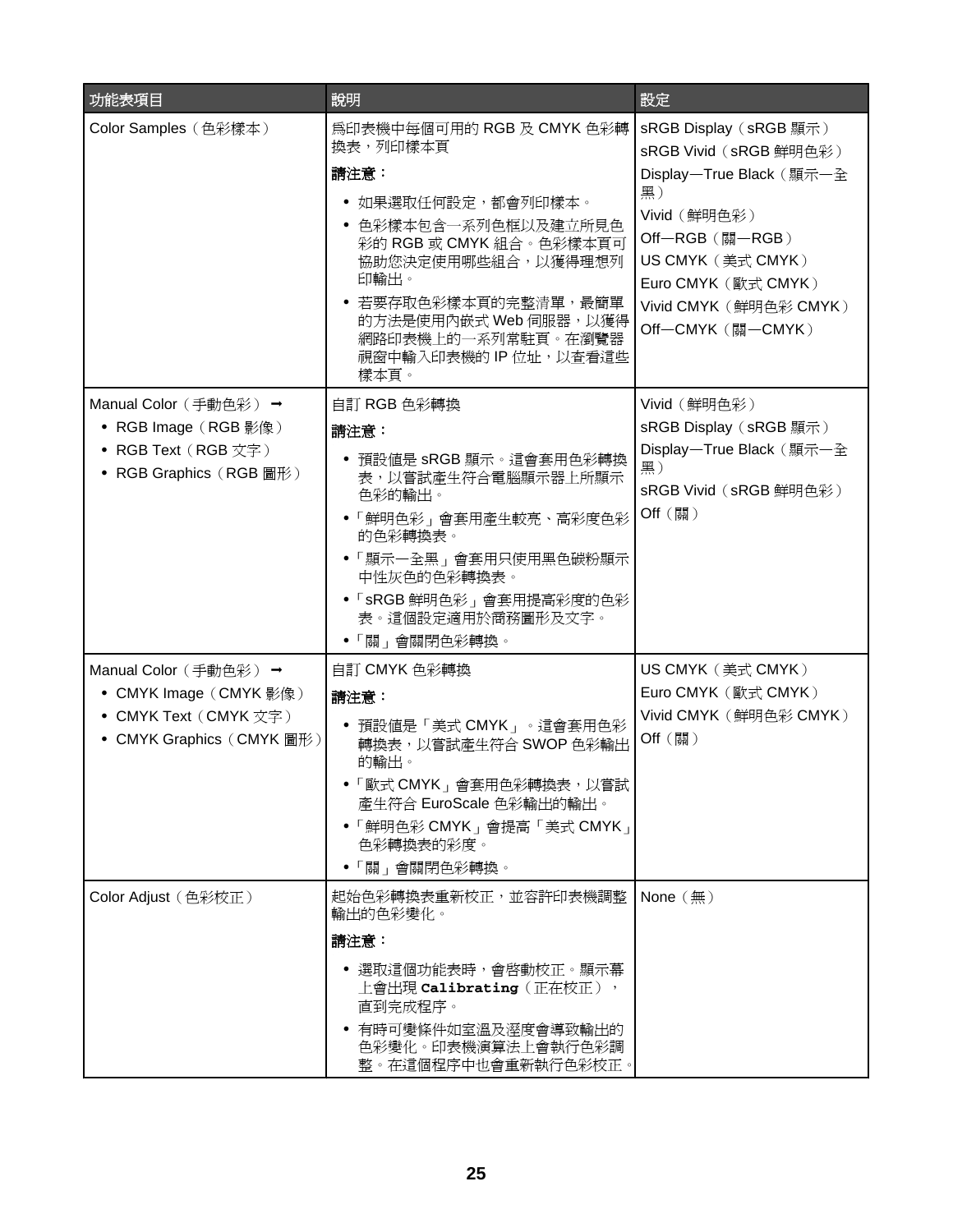<span id="page-25-0"></span>公用程式功能表

| 功能表項目                      | 說明                                                                               | 設定                                  |
|----------------------------|----------------------------------------------------------------------------------|-------------------------------------|
| Factory Defaults (出廠預設值)   | 使印表機設定回復成出廠預設値。                                                                  | Do Not Restore (不要回復)               |
|                            | 請注意:                                                                             | Restore Now (立即回復)                  |
|                            | ● 預設値是「不要回復」。「不要回復」會保留<br>使用者定義的設定。                                              |                                     |
|                            | ● 除了「顯示語言」以及「平行功能表」、「序<br>列功能表」、「網路功能表」及「USB 功能<br>表」設定之外,所有印表機設定都會回復成出<br>廠預設值。 |                                     |
|                            | • 所有儲存在 RAM 的下載都會被刪除。在快閃<br>記憶體或印表機硬碟中儲存的下載不受影響。                                 |                                     |
| Remove Held Jobs (移除保留工作)  | 將機密和保留工作從印表機硬碟上移除                                                                | Confidential (機密工作)                 |
|                            | 請注意:選取只會影響印表機常駐列印工作的設                                                            | Held (已保留)                          |
|                            | 定。書籤、USB 快閃記憶體上的工作,和其他類型<br>的保留工作不會受到影響。                                         | Not Restored (未回復)<br>All (全部)      |
| Format Flash (格式化快閃記憶體)    | 將快閃記憶體格式化                                                                        | $No$ (否)                            |
|                            | 快閃記憶體指的是在印表機中額外安裝的快閃記憶<br>體選購品配備卡。                                               | Yes (是)                             |
|                            | <b>警告:</b> 格式化快閃記憶體時,請勿關機。                                                       |                                     |
|                            | 請注意:                                                                             |                                     |
|                            | ● 快閃記憶體選購卡必須已安裝在印表機上,並<br>且能正常運作,這個功能表項目才會出現。                                    |                                     |
|                            | ● 選取「是」會刪除儲存在快閃記憶體中的所有<br>資料。                                                    |                                     |
|                            | ●「否」則會取消格式化的要求。                                                                  |                                     |
| Defragment Flash (重組快閃記憶體) | 從刪除的檔案中取回失去的儲存空間,以使快閃記<br>憶體準備接收新的資料                                             | No $(\overline{\oplus})$<br>Yes (是) |
|                            | 警告:格式化快閃記憶體時,請勿關機。                                                               |                                     |
|                            | 請注意:                                                                             |                                     |
|                            | ● 快閃記憶體選購品配備卡必須已安裝在印表機<br>上,並且正常運作,這個功能表項目才會出現。                                  |                                     |
|                            | ● 選取「是」會將儲存在快閃記憶體中的下載傳<br>輸至普通的印表機記憶體,然後重新格式化快<br>閃記憶體。格式化完成後,下載會再載入回快<br>閃記憶體。  |                                     |
|                            | • 「否」則會取消重組的要求。                                                                  |                                     |
| Defragment Flash (格式化磁碟)   | 將印表機硬碟格式化                                                                        | $No$ (否)                            |
|                            | 請注意:                                                                             | Yes (是)                             |
|                            | ● 印表機硬碟必須已安裝在印表機上,並且正常<br>運作,這個功能表項目才會出現。                                        |                                     |
|                            | ● 選取「是」會刪除所有儲存的資料,並且重新<br>格式化印表機硬碟。                                              |                                     |
|                            | • 「否」則會取消格式化的要求。                                                                 |                                     |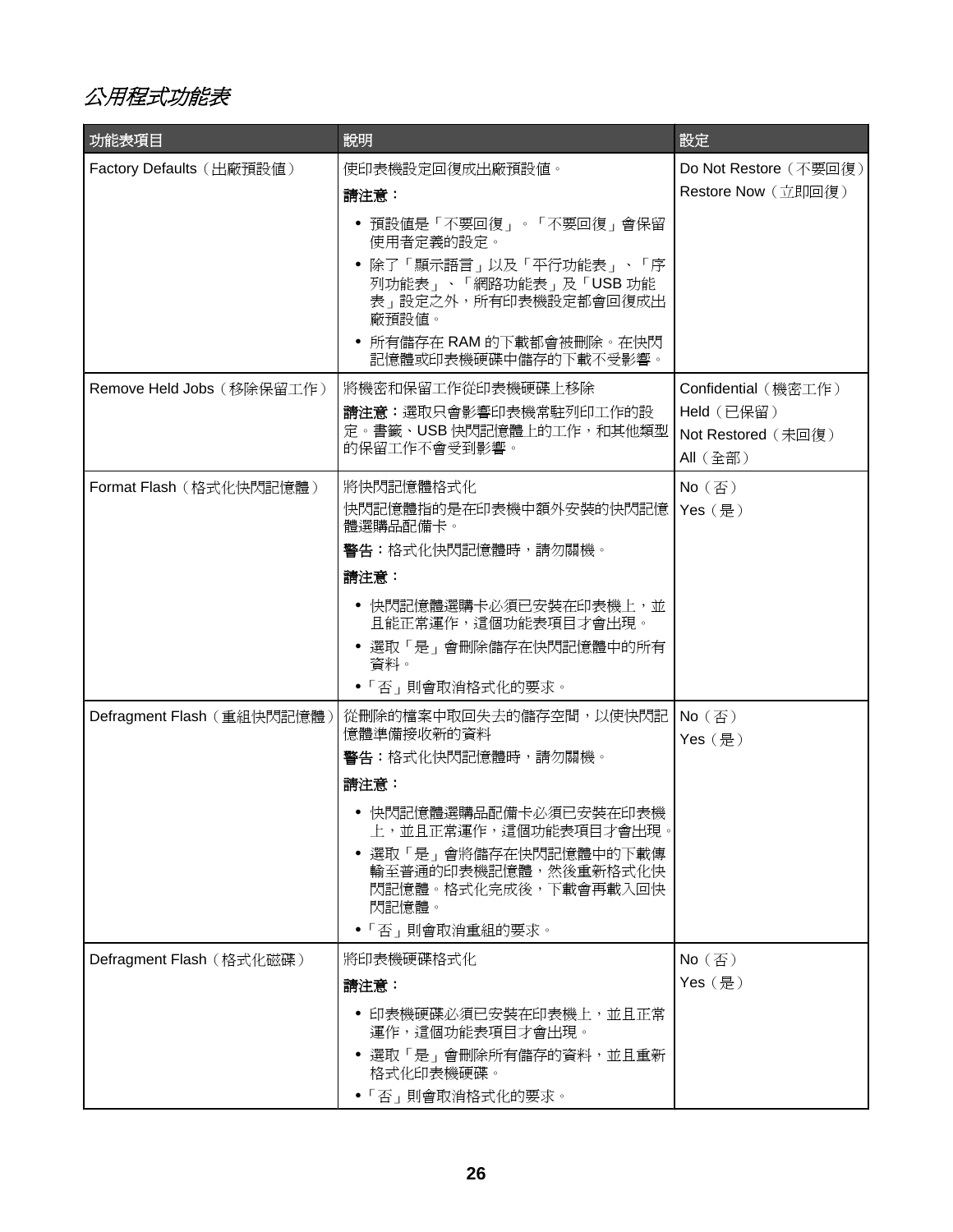<span id="page-26-0"></span>

| 功能表項目                       | 說明                                                                                              | 設定                       |
|-----------------------------|-------------------------------------------------------------------------------------------------|--------------------------|
| Job Acct Stat (工作計數統計)      | 列印所有儲存的工作統計清單,或刪除印表機硬碟<br>上的資訊                                                                  | Print (列印)<br>Clear (清除) |
|                             | 請注意:                                                                                            |                          |
|                             | • 印表機硬碟必須已安裝在印表機上,並且正常<br>運作,這個功能表項目才會出現。<br>• 「列印」會列印統計記錄清單。<br>•「清除」則會刪除儲存在印表機硬碟上的所有工<br>作統計。 |                          |
| Hex Trace (16 進位追蹤模式)       | 協助找出列印問題的來源                                                                                     | Activate (啓動)            |
|                             | 請注意:                                                                                            |                          |
|                             | • 所有傳送至印表機的資料都以 16 進位及字元呈<br>現。不會執行控制碼。                                                         |                          |
|                             | • 若要結束 16 進位追蹤模式,請關閉印表機或重<br>設印表機。                                                              |                          |
| Coverage Estimator (覆蓋率估計器) | 提供頁面上靛青色、洋紅色、鮮黃色,及黑色的覆<br>蓋率百分比估計                                                               | Off (關)<br>On (開)        |
|                             | 此估計會列印在分隔頁上。                                                                                    |                          |
|                             | 請注意:預設値是「關」。                                                                                    |                          |
| LCD Contrast (LCD 對比)       | 調整顯示幕的對比亮度                                                                                      | $1 - 10$                 |
|                             | 請注意:                                                                                            |                          |
|                             | • 預設値是 5。                                                                                       |                          |
|                             | 較高的設定會讓顯示幕顯的較亮。<br>• 較低的設定會讓顯示幕顯的較暗。                                                            |                          |
|                             |                                                                                                 |                          |
| LCD Brightness (LCD 亮度)     | 調整顯示幕的對比亮度                                                                                      | $1 - 10$                 |
|                             | 請注意:                                                                                            |                          |
|                             | 預設値是5。<br>• 較高的設定會讓顯示幕顯的較亮。                                                                     |                          |
|                             | ● 較低的設定會讓顯示幕顯的較暗。                                                                               |                          |
|                             | • 適用於有背照光的機型。                                                                                   |                          |

# *PDF menu*(*PDF* 功能表)

| 功能表項目                   | 說明                                         | 設定                                |
|-------------------------|--------------------------------------------|-----------------------------------|
| Scale to Fit (調整爲適合的比例) | 調整頁面內容比例以符合所選紙張大小   Yes(是)<br>請注意:預設値是「否」。 | $No$ (否)                          |
| Annotations (詳釋)        | 指定在 PDF 列印註釋<br>請注意:預設値是「不要列印」<br>$\circ$  | Do Not Print (不要列印)<br>Print (列印) |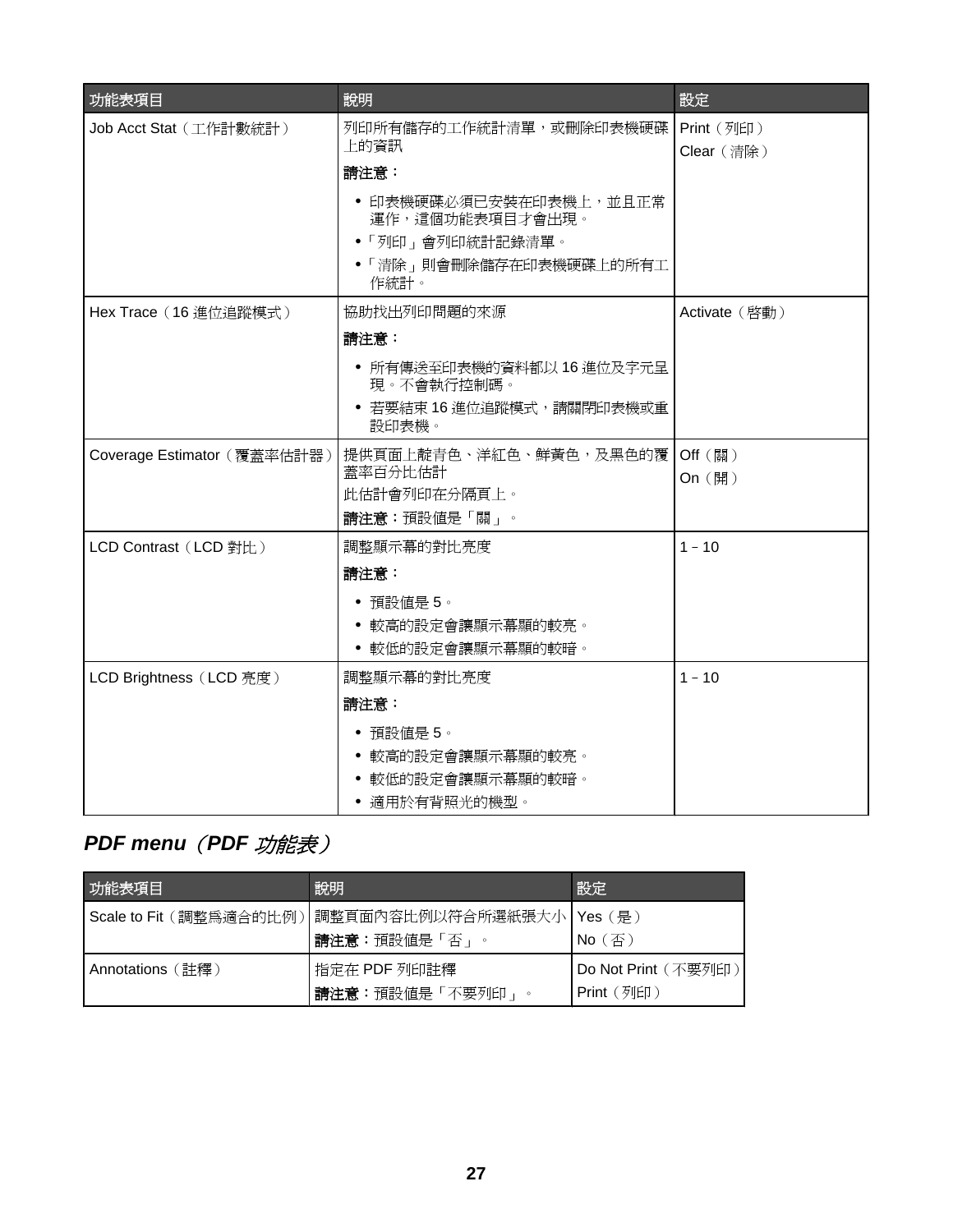# <span id="page-27-0"></span>*PostScript menu*(*PostScript* 功能表)

| 功能表項目                     | 說明                                                                                                                     | 設定                                    |
|---------------------------|------------------------------------------------------------------------------------------------------------------------|---------------------------------------|
| Print PS Error (列印 PS 錯誤) | 若有 PostScript 錯誤存在, 列印含有 PostScript 錯誤<br>的頁面<br>請注意:預設値是「關」。                                                          | On (開)<br>Off (關)                     |
| Font Priority (字體優先順序)    | 建立字體搜尋順序<br>請注意:                                                                                                       | Resident(常駐)<br>Flash/Disk (快閃記憶體/磁碟) |
|                           | • 預設値是「常駐」。<br>● 印表機必須安裝格式化快閃記憶體選項卡或印表<br>機硬碟,才能使用該功能表項目。<br>● 「工作緩衝區大小」 不可設為 100%。<br>● 快閃記憶體選項或印表機硬體不能是讀/寫或寫入<br>保護。 |                                       |
| Image Smoothing (影像平滑化)   | 加強低解析度影像的對比及清晰度,並使其色彩轉變<br>平滑<br>請注意:<br>● 預設値是「關」。<br>● 「影像平滑化」對 300 dpi 以上解析度的影像沒有<br>作用。                            | On (開)<br>$Off$ (關)                   |

# *PCL Emul menu*(*PCL* 模擬模式功能表)

| Font Source (字型來源)                        |                                                                                                                                                          |                                                                                         |
|-------------------------------------------|----------------------------------------------------------------------------------------------------------------------------------------------------------|-----------------------------------------------------------------------------------------|
|                                           | 指定「字型名稱」功能表項目所用的字型集<br>請注意:<br>● 預設値是「常駐」。它顯示已下載至 RAM<br>的出廠預設字型集。<br>•「快閃記憶體」及「磁碟」設定會顯示該選<br>項中所有常駐字型。<br>●「下載」顯示已下載至 RAM 的所有字型。<br>●「全部」顯示任何選項的所有可用字型。 | Resident (常駐)<br>$Dist^*($ (磁碟*)<br>Flash* (快閃記憶體*)<br>Download $(\nabla$ 載)<br>All(全部) |
| Font Name (字型名稱)<br> *只有在支援此功能時,才會出現「設定」。 | 識別特定字型及其儲存所在選項<br>請注意: R0 Courier 顯示印表機中的字型名<br>稱、字型 ID 及儲存位置。字型來源縮寫 R 代<br>表「常駐」、F 代表「快閃記憶體」、K 代表<br>「磁碟 」、D 代表「 下載 」。                                  | 所有可用的字型都會列出。                                                                            |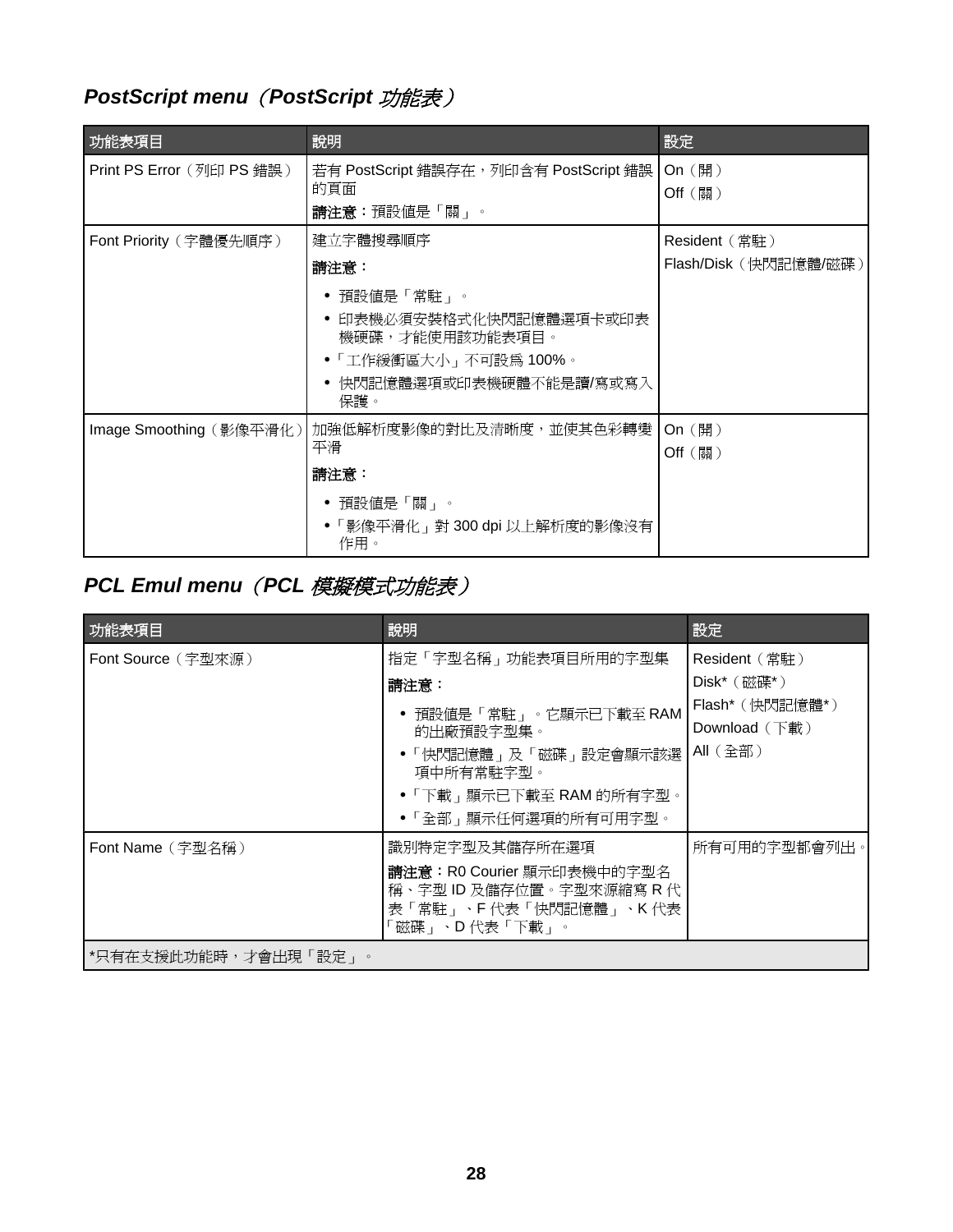| 功能表項目                             | 說明                                                                            | 設定               |
|-----------------------------------|-------------------------------------------------------------------------------|------------------|
| Symbol Set (符號集)                  | 指定每個字型名稱的符號集                                                                  | 10U PC-8 (美國)    |
|                                   | 請注意:                                                                          | 12U PC-850 (非美國) |
|                                   | • 預設値是基於國家/地區預設値。                                                             |                  |
|                                   | ● 符號集是一組字母及數字字元、標點符號<br>及特殊符號。符號集支援不同語言或特定<br>程式,例如科學文字的數學符號。只顯示<br>支援的符號集。   |                  |
| PCL Emulation Settings (PCL 模擬模式設 | 變更可縮放印刷字型的點數                                                                  | $1.00 - 1008.00$ |
| 定) → Point Size (點數)              | 請注意:                                                                          |                  |
|                                   | ● 預設値是 12。                                                                    |                  |
|                                   | • 「點數」指字型中的字元高度。一點約等                                                          |                  |
|                                   | 於1/72 英吋。<br>●「點數」可用 0.25 點增量遞增。                                              |                  |
| PCL Emulation Settings (PCL 模擬模式設 | 指定可縮放單空格字型的字型點距                                                               | $0.08 - 100$     |
| 定) → Pitch (點距)                   | 請注意:                                                                          |                  |
|                                   | • 預設値是 10。                                                                    |                  |
|                                   | ●「點距」指每英吋固定間距字元個數 (cpi)。                                                      |                  |
|                                   | • 「點距」可用 0.01 cpi 增量遞增。                                                       |                  |
|                                   | ● 對於不可縮放單空格字型,顯示幕上會顯<br>示點距,但無法變更它。                                           |                  |
| PCL Emulation Settings (PCL 模擬模式設 | 指定頁面上文字及圖形的列印方向                                                               | Portrait (直印)    |
| 定)→ Orientation (列印方向)            | 請注意:                                                                          | Landscape (橫印)   |
|                                   | • 預設値是「直印」。                                                                   |                  |
|                                   | •「直印」會以頁面短邊的平行方向列印文字<br>及圖形。                                                  |                  |
|                                   | • 「橫印」會以頁面長邊的平行方向列印文字<br>及圖形。                                                 |                  |
| PCL Emulation Settings (PCL 模擬模式設 | 指定每頁列印的行數                                                                     | $1 - 255$        |
| 定) → Lines per Page (行/頁)         | 請注意:                                                                          | 60 (美國)          |
|                                   | • 美國的預設值是 60。非美國的預設值是<br>$64 \circ$                                           | 64 (非美國)         |
|                                   | • 印表機根據「行/頁」、「紙張大小」及<br>「列印方向」設定每行間隔。請先選取所要<br>的「紙張大小」及「列印方向」,然後再<br>設定「行/頁」。 |                  |
| PCL Emulation Settings (PCL 模擬模式設 | 將印表機設爲在 A4 紙張列印                                                               | 198 mm (198公釐)   |
| 定) → A4 Width (A4 寬度)             | 請注意:                                                                          | 203 mm (203公釐)   |
|                                   | • 預設値是 198 公釐。                                                                |                  |
|                                   | ● 203 公釐會設定容許列印 80 個 10 點距字<br>元的頁面寬度。                                        |                  |
| *只有在支援此功能時,才會出現「設定」。              |                                                                               |                  |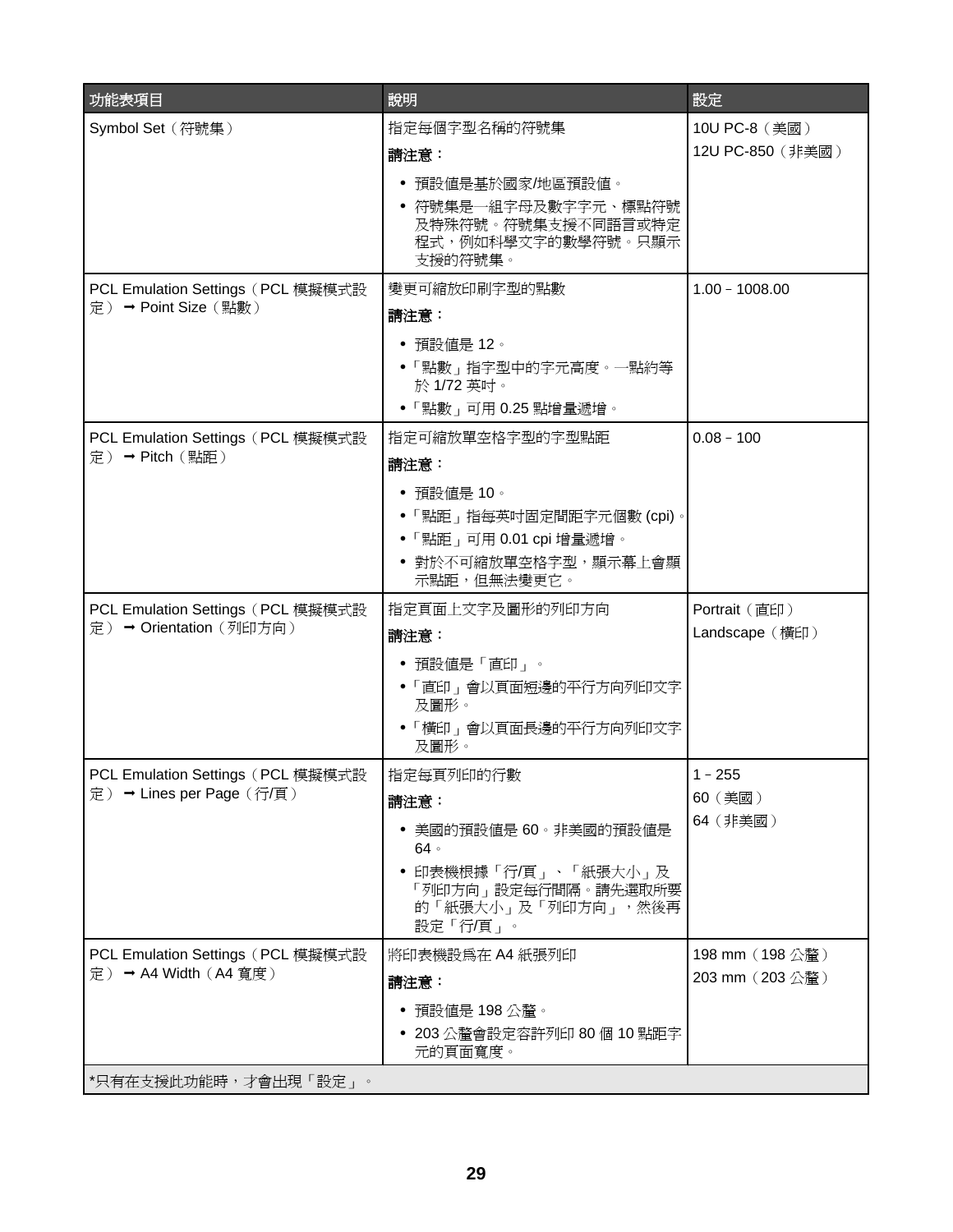<span id="page-29-0"></span>

| 功能表項目                                                                                                                                                                                                                                                                                                                  | 說明                                                                                                       | 設定                                               |
|------------------------------------------------------------------------------------------------------------------------------------------------------------------------------------------------------------------------------------------------------------------------------------------------------------------------|----------------------------------------------------------------------------------------------------------|--------------------------------------------------|
| PCL Emulation Settings (PCL 模擬模式設<br>→ Auto CR after LF (換行之後自動歸<br>定)<br>位)                                                                                                                                                                                                                                           | 指定在換行 (LF) 控制指令之後印表機是否自<br>動執行歸位 (CR)。<br>請注意:預設値是「開」。                                                   | On $(\mathbb{H})$<br>Off (~)                     |
| PCL Emulation Settings (PCL 模擬模式設<br>→ Auto LF after CR (歸位之後自動換<br>定)<br>行)                                                                                                                                                                                                                                           | 指定在歸位 (CR) 控制指令之後印表機是否自<br>動執行換行 (LF)。<br>請注意: 預設値是「開」。                                                  | On $(\mathbb{H})$<br>Off (關)                     |
| Tray Renumber (紙匣重新編號) → Assign<br>MP Feeder (指定多用途送紙器)<br>Tray Renumber (紙匣重新編號)<br>$\rightarrow$ Assign<br>Tray <x> (指定送紙匣 <x>)<br/>Tray Renumber (紙匣重新編號)<br/><math>\rightarrow</math> Assign<br/>Manual Paper (指定手動送紙)<br/>Tray Renumber (紙匣重新編號)<br/><math>\rightarrow</math> Assign<br/>Man Env (指定手動信封)</x></x> | 配置印表機支援使用裝紙匣、裝紙器及送紙器<br>不同來源指定之印表機軟體或程式。<br>請注意:<br>● 預設値是「關」。<br>• 「無」會忽略「選取送紙」指令。<br>• 0-199 容許指定自訂設定。 | $Off$ (關)<br>None $(\frac{\pi}{2})$<br>$0 - 199$ |
| Tray Renumber (紙匣重新編號)<br>$\rightarrow$ View<br>Factory Def (檢視出廠預設值)                                                                                                                                                                                                                                                  | 顯示指定給每個裝紙匣、裝紙器或送紙器的預 <br>設値。                                                                             | None $(\#)$                                      |
| Tray Renumber (紙匣重新編號) → Restore<br>Defaults (回復預設値)                                                                                                                                                                                                                                                                   | 使所有裝紙匣、裝紙器及送紙器指定回復成預 <br>設値。                                                                             | Yes (是)<br>$No$ (否)                              |
| *只有在支援此功能時,才會出現「設定」。                                                                                                                                                                                                                                                                                                   |                                                                                                          |                                                  |

# *HTML menu*(*HTML* 功能表)

| 功能表項目            | 說明                             | 設定                  |                     |
|------------------|--------------------------------|---------------------|---------------------|
| Font Name (字型名稱) | 設定 HTML 文件的預設字型                | Albertus MT         | Intl CG Times       |
|                  | 請注意:Times 字型會用於未指定字型的 HTML 文件。 | Antique Olive       | Intl Courier        |
|                  |                                | Apple Chancery      | <b>Intl Univers</b> |
|                  |                                | Arial MT            | Joanna MT           |
|                  |                                | <b>Avant Garde</b>  | Letter Gothic       |
|                  |                                | Bodoni              | Lubalin Gothic      |
|                  |                                | <b>Bookman</b>      | Marigold            |
|                  |                                | Chicago             | MonaLisa Recut      |
|                  |                                | Clarendon           | Monaco              |
|                  |                                | Cooper Black        | New CenturySbk      |
|                  |                                | Copperplate         | New York            |
|                  |                                | Coronet             | Optima              |
|                  |                                | Courier             | Oxford              |
|                  |                                | Eurostile           | Palatino            |
|                  |                                | Garamond            | StempelGaramond     |
|                  |                                | Geneva              | Taffy               |
|                  |                                | Gill Sans           | <b>Times</b>        |
|                  |                                | Goudy               | TimesNewRoman       |
|                  |                                | Helvetica           | Univers             |
|                  |                                | <b>Hoefler Text</b> | Zapf Chancery       |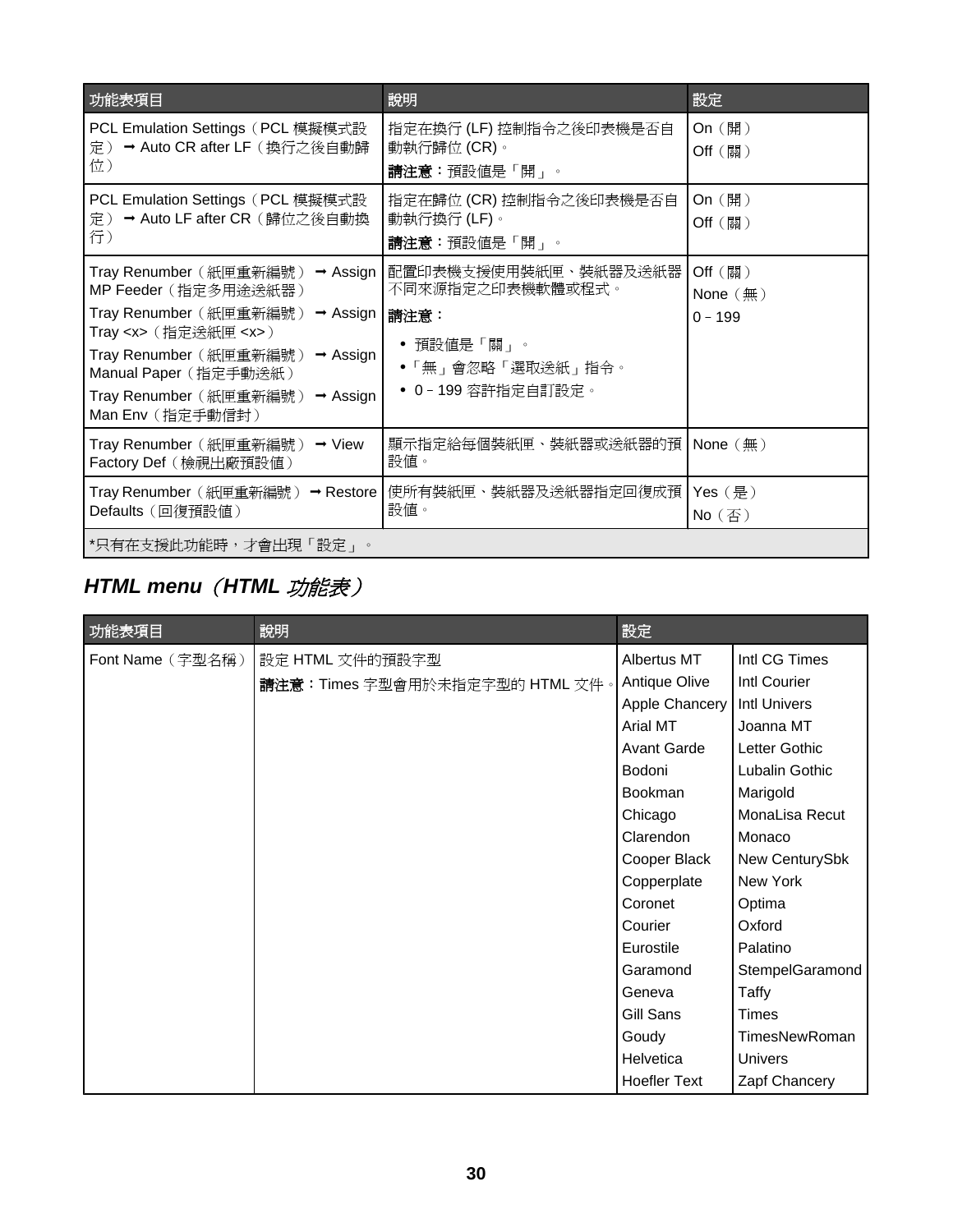<span id="page-30-0"></span>

| 功能表項目              | 說明                                 | 設定                                               |
|--------------------|------------------------------------|--------------------------------------------------|
| Font Size (字型大小)   | 設定 HTML 文件的預設字型大小                  | 1-255 pt (1-255 點)                               |
|                    | 請注意:                               |                                                  |
|                    | ● 預設値是 12 點。                       |                                                  |
|                    | • 「字型大小」可用 1 點增量遞增。                |                                                  |
| Scale (比例)         | 調整 HTML 文件預設字型的比例                  | $1 - 400%$                                       |
|                    | 請注意:                               |                                                  |
|                    | • 預設値是 100%。                       |                                                  |
|                    | ●「調整比例」可用 1 % 增量遞增。                |                                                  |
| Orientation (列印方向) | 設定 HTML 文件的頁面方向                    | Portrait $(\n\equiv$ 印)                          |
|                    | 請注意:預設値是「直印」。                      | Landscape (橫印)                                   |
|                    | Margin Size (邊界大小) 設定 HTML 文件的頁面邊界 | $8 - 255$ mm $(8 - 255 \triangle \frac{255}{2})$ |
|                    | 請注意:                               |                                                  |
|                    | ● 預設値是 19 公釐。                      |                                                  |
|                    | ●「邊界大小」可用1公釐點增量遞增。                 |                                                  |
| Backgrounds (背景)   | 設定是否要列印 HTML 文件背景                  | Do Not Print (不要列印)                              |
|                    | 請注意:預設値是「列印」。                      | Print (列印)                                       |

# *Image menu*(影像功能表)

| 功能表項目              | 說明                                                                                 | 設定                                                                                                                                       |
|--------------------|------------------------------------------------------------------------------------|------------------------------------------------------------------------------------------------------------------------------------------|
| Auto Fit (自動調整)    | 選取最佳紙張尺寸、調整比例及列印方向<br>請注意:<br>• 預設値是「關」。<br>「開」設定會置換有些影像的調整比例及列印方向設定。              | On (開)<br>Off (關)                                                                                                                        |
| Invert (反轉)        | 反轉雙色調黑白影像<br>請注意:<br>• 預設値是「關」。<br>● 字型大小可用1點增量遞增。<br>• 這個設定不適用於 GIF 或 JPEG 影像。    | On (開)<br>Off (~)                                                                                                                        |
| Scaling (調整比例)     | 調整影像比例以符合所選紙張尺寸<br>請注意:<br>• 預設値是「最佳配合」。<br>● 當「自動調整」設爲「開」時,「調整比例」會自動設<br>爲「最佳配合」。 | Anchor Top Left (基準左上)<br>Best Fit (最佳配合)<br>Anchor Center (基準中間)<br>Fit Height/Width (符合高度/寬度)<br>Fit Height (符合高度)<br>Fit Width (符合寬度) |
| Orientation (列印方向) | 設定影像方向<br>請注意:預設値是「直印」。                                                            | Portrait (直印)<br>Landscape (橫印)<br>Rev Portrait (反向直印)<br>Rev Landscape (反向横印)                                                           |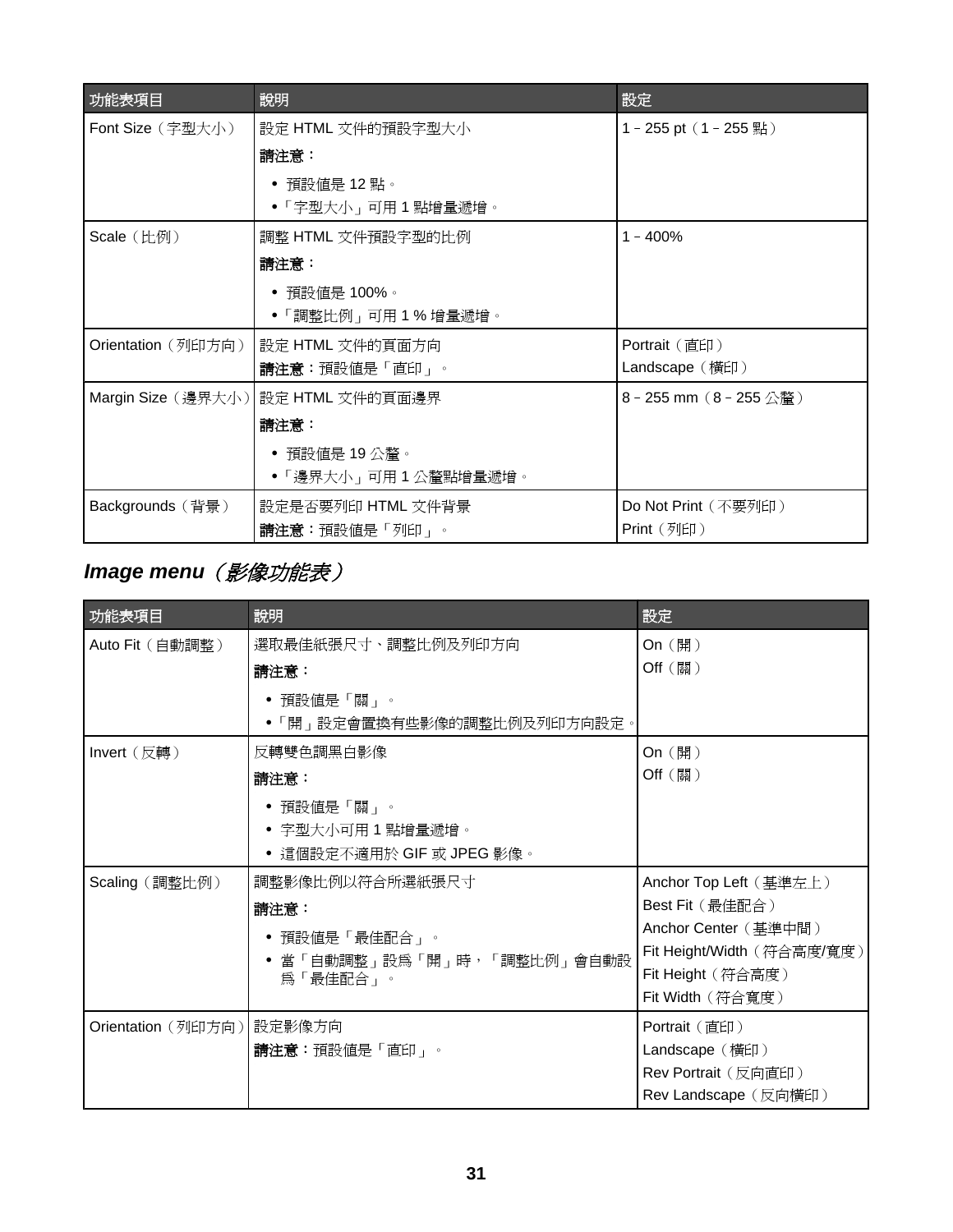# <span id="page-31-0"></span>**Security menu** (安全功能表)

| 功能表項目                    | 說明                                                                  | 設定                                                                                     |
|--------------------------|---------------------------------------------------------------------|----------------------------------------------------------------------------------------|
| Max Invalid PIN (無效密碼上限) | 限制可輸入無效密碼的次數                                                        | $Off$ (關)                                                                              |
|                          | 請注意:                                                                | $2 - 10$                                                                               |
|                          | ● 預設値是「關」。<br>● 已安裝印表機硬碟時,才會出現這個功能表項目。<br>• 一旦達到上限,會刪除該使用者名稱及密碼的工作。 |                                                                                        |
| Job Expiration (工作到期)    | 限制機密工作刪除前在印表機停留的時間。<br>請注意:預設値是「關」。                                 | $Off$ (關)<br>1 hour (1小時)<br>4 hours $(4/\sqrt{m})$<br>24 hours (24 小時)<br>1 week (1週) |

# **Network/Ports**(網路**/**連接埠)

## *TCP/IP menu*(*TCP/IP* 功能表)

請使用下列功能表項目來檢視或設定 TCP/IP 資訊。

**請注意:**只有網路型印表機或連接至列印伺服器的印表機才能使用這個功能表。

| 功能表項目                                        | 說明                    | 設定                     |
|----------------------------------------------|-----------------------|------------------------|
| TCP/IP → Activate $(\&$ 動)                   | 在印表機中啓動 TCP/IP        | Off $(\overline{M})$   |
|                                              |                       | On $(\mathbb{H})$      |
| TCP/IP → View Hostname (檢視主電腦名稱)             | 顯示現用 TCP/IP 主電腦名稱     | None $(\frac{\pi}{2})$ |
| TCP/IP → Address $(\&\&\)$                   | 讓您檢視或變更現用 TCP/IP 位址資訊 | None $(\frac{\pi}{2})$ |
| TCP/IP → Netmask (網路遮罩)                      |                       |                        |
| TCP/IP → Gateway (閘道)                        |                       |                        |
| $TCP/IP \rightarrow$ Enable DHCP (啓動 DHCP)   | 讓您檢視或變更設定             | Off $(\overline{M})$   |
| <b>TCP/IP → Enable RARP</b> (啓動 RARP)        |                       | On $(\mathbb{H})$      |
| $TCP/IP \rightarrow$ Enable BOOTP (啓動 BOOTP) |                       |                        |
| $TCP/IP \rightarrow AutoIP$                  |                       |                        |
| TCP/IP → Enable FTP/TFTP (啓動 FTP/TFTP)       |                       |                        |
| TCP/IP → HTTP Server Enabled (HTTP 伺服器已啓動)   |                       |                        |
| TCP/IP → WINS Server (WINS 伺服器)              | 讓您檢視或變更設定             | None $(\frac{\pi}{2})$ |
| TCP/IP → DNS Server (DNS 伺服器)                |                       |                        |

## *IPv6 menu*(*IPv6* 功能表)

請使用下列功能表項目來檢視或設定 TCP/IP 資訊。

請注意:只有網路型印表機或連接至列印伺服器的印表機才能使用這個功能表。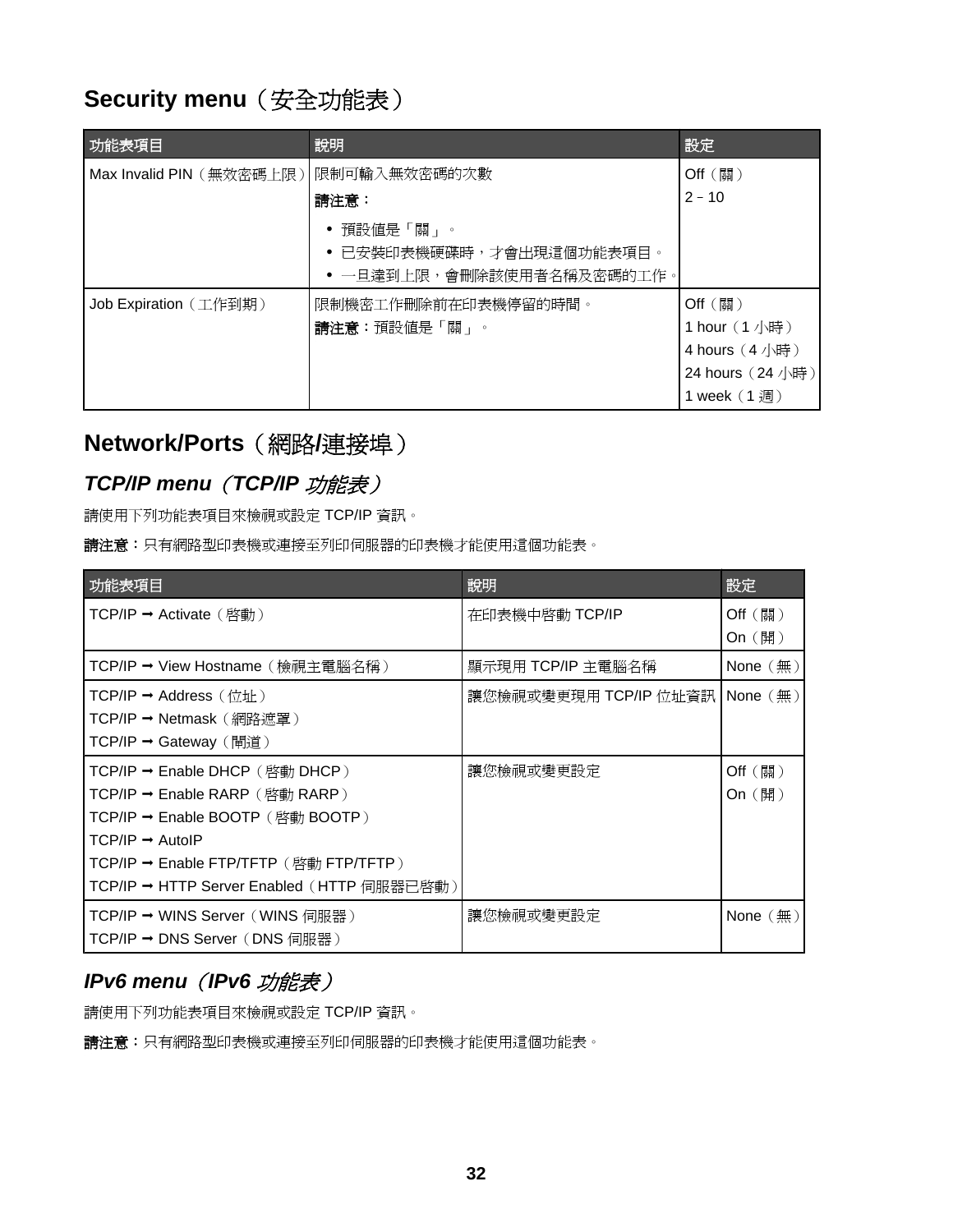<span id="page-32-0"></span>

| 功能表項目                                                                                                      | 說明                                           | 設定                           |
|------------------------------------------------------------------------------------------------------------|----------------------------------------------|------------------------------|
| TCP/IP → Enable IPv6 (啓動 IPv6)                                                                             | 在印表機中啓動 IPv6<br>請注意:預設値爲「是」                  | $Yes ( \# )$<br>$No$ (否)     |
| Auto Configuration (自動配置)                                                                                  | 讓電腦自動配置網路設定<br>請注意:預設値是「開」<br>$\circ$        | On $(\mathbb{H})$<br>Off (關) |
| TCP/IP → View Hostname (檢視主電腦名稱)<br>TCP/IP → View Address (檢視位址)<br>TCP/IP → View Router Address (檢視路由器位址) | 顯示設定                                         | None $(\text{m})$            |
| $TCP/IP \rightarrow$ Enable DHCPv6 ( $ \mathbb{\mathcal{B}}$ $\oplus$ DHCPv6 )                             | 在印表機中啓動 DHCPv6<br>請注意: 預設値爲「是」<br>$^{\circ}$ | $Yes$ (是)<br>$No$ (否)        |

# *Standard Network and Network <x> menu*(標準網路及網路 *<x>* 功能表)

| 功能表項目                        | 說明                                                                                                                                                           | 設定                             |
|------------------------------|--------------------------------------------------------------------------------------------------------------------------------------------------------------|--------------------------------|
| PCL SmartSwitch (PCL 自動辨識切換) | 印表機設爲,不論預設印表機語言爲何,當列印列印工作 <br>需要時,都會自動切換至 PCL 模擬模式<br>請注意:                                                                                                   | On $(\mathbb{H})$<br>Off (關)   |
|                              | • 預設値是「開」。<br>● 使用「關」設定時,印表機不會檢查進入的資料。<br>● 使用「關」設定時,如果「PS 自動辨識切換」設為<br>「開」,印表機會使用 PostScript 模擬模式。如果<br>「PS 自動辨識切換」設為「關」,則印表機會使用<br>「設定功能表」中所指定的預設印表機語言。    |                                |
| PS SmartSwitch (PS 自動辨識切換)   | 印表機設為,不論預設印表機語言為何,當列印列印工作<br>需要時,都會自動切換至 PS 模擬模式                                                                                                             | On (開)<br>Off (關)              |
|                              | 請注意:<br>• 預設値是「開」。<br>● 使用「關」設定時,印表機不會檢查進入的資料。<br>● 使用「關」設定時,如果「PCL 自動辨識切換」設爲<br>「開」,則印表機會使用 PCL 模擬模式。如果「PCL<br>自動辨識切換」設爲「關」,則印表機會使用「設定<br>功能表 再所指定的預設印表機語言。 |                                |
| NPA Mode (NPA 模式)            | 印表機設爲依循 NPA 通訊協定所定義的慣例,執行雙向<br>通訊所需的特殊處理<br>請注意:                                                                                                             | On (開)<br>Off (~)<br>Auto (自動) |
|                              | • 預設値是「自動」。<br>● 如果變更這個設定,會自動重設印表機。                                                                                                                          |                                |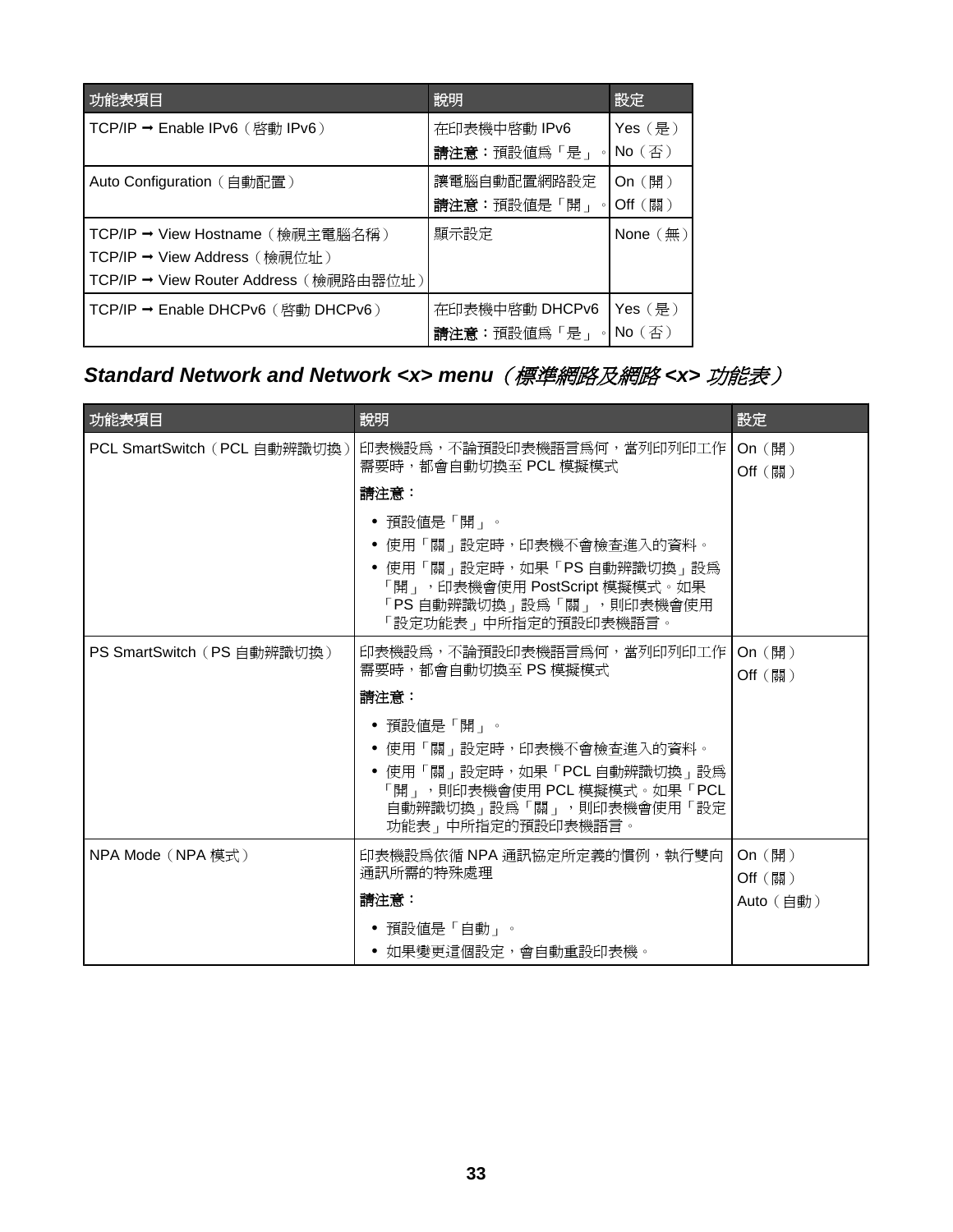<span id="page-33-0"></span>

| 功能表項目                       | 說明                                                                                                                                                                 | 設定                      |
|-----------------------------|--------------------------------------------------------------------------------------------------------------------------------------------------------------------|-------------------------|
| Network Buffer (網路緩衝區)      | 設定網路輸入緩衝區大小<br>請注意:                                                                                                                                                | Auto (自動)<br>3K 到允許的最大值 |
|                             | 預設値是「自動」。<br>値可用 1K 增量變更。<br>所容許的大小上限視印表機中的記憶體數量、其他鏈<br>結緩衝區大小,以及「節省資源」是設爲「開」還是<br>「關」而定。<br>若要增加「網路緩衝區」的大小上限範圍,請停用或<br>減少平行、序列及 USB 緩衝區的大小。<br>如果變更這個設定,會自動重設印表機。 |                         |
| Job Buffering (工作緩衝)        | 列印之前在印表機硬碟中暫時儲存工作                                                                                                                                                  | Off (關)                 |
|                             | 請注意:                                                                                                                                                               | On (開)                  |
|                             | • 預設値是「關」。                                                                                                                                                         | Auto (自動)               |
|                             | ●「開」値會在印表機硬碟緩衝工作。                                                                                                                                                  |                         |
|                             | ● 只有在印表機正忙於處理另一個輸入埠的資料,「自<br>動」設定才會緩衝列印工作。                                                                                                                         |                         |
|                             | 如果變更這個設定,會自動重設印表機。                                                                                                                                                 |                         |
| Mac Binary PS (Mac 二進位碼 PS) | 將印表機設爲處理 Macintosh 二進位碼 PostScript 列印工<br>作                                                                                                                        | On (開)<br>Off (關)       |
|                             | 請注意:                                                                                                                                                               | Auto (自動)               |
|                             | • 預設値是「自動」。<br>●「關」設定會使用標準通訊協定過濾列印工作。<br>•「開」設定會處理原始二進位碼 PostScript 列印工作。                                                                                          |                         |

# *Standard USB and USB <x> menu*(標準 *USB* 及 *USB <x>* 功能表)

| 功能表項目                        | 說明                                                                                                                                             | 設定                           |
|------------------------------|------------------------------------------------------------------------------------------------------------------------------------------------|------------------------------|
| PCL SmartSwitch (PCL 自動辨識切換) | ┃印表機設爲,不論預設印表機語言爲何,當透過 USB 連<br>接埠所接收列印工作需要時,都會自動切換至 PCL 模擬<br>模式                                                                              | On $(\mathbb{H})$<br>Off (關) |
|                              | 請注意:                                                                                                                                           |                              |
|                              | • 使用「關」設定時,印表機不會檢查進入的資料。<br>● 使用「關」設定時,如果「PS 自動辨識切換」設定<br>爲「開」, 印表機會使用 PostScript 模擬模式。如果<br>「PS 自動辨識切換」設定爲「關」,則印表機會使用<br>「設定功能表」中所指定的預設印表機語言。 |                              |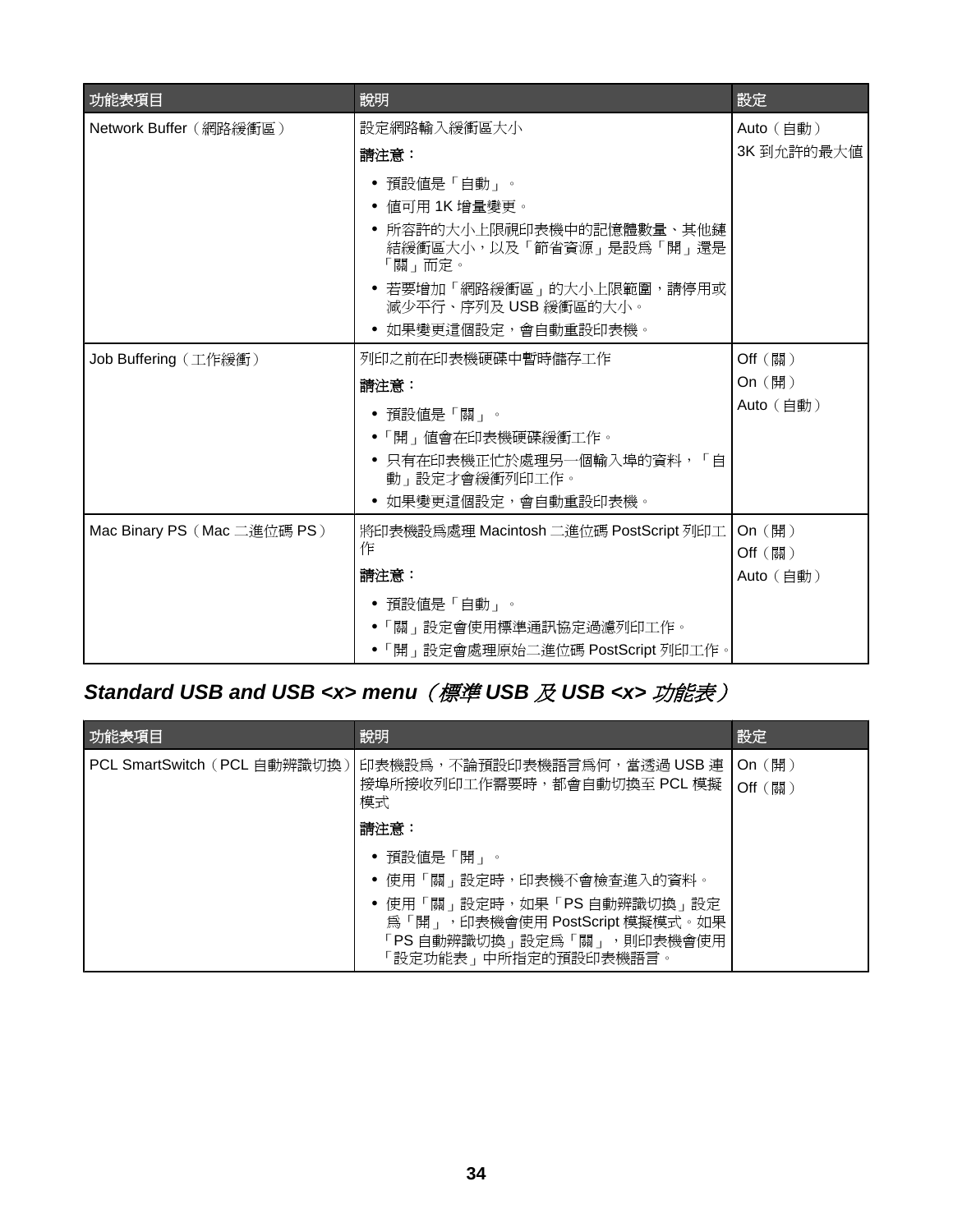| 功能表項目                       | 說明                                                                                                          | 設定                           |
|-----------------------------|-------------------------------------------------------------------------------------------------------------|------------------------------|
| PS SmartSwitch (PS 自動辨識切換)  | 印表機設為,不論預設印表機語言為何,當透過 USB 連<br>接埠所接收列印工作需要時,都會自動切換至 PS 模擬模<br>式                                             | On $(\mathbb{H})$<br>Off (關) |
|                             | 請注意:                                                                                                        |                              |
|                             | • 預設値是「開」。                                                                                                  |                              |
|                             | ● 使用「關」設定時,印表機不會檢查進入的資料。                                                                                    |                              |
|                             | ● 使用「關」設定時,如果「PCL 自動辨識切換」設定<br>為「開」,印表機會使用 PCL 模擬模式。如果「PCL<br>自動辨識切換」設定為「關」,則印表機會使用「設<br>定功能表」中所指定的預設印表機語言。 |                              |
| NPA Mode (NPA 模式)           | 印表機設爲依循 NPA 通訊協定所定義的慣例,執行雙向<br>通訊所需的特殊處理                                                                    | On (開)                       |
|                             | 請注意:                                                                                                        | Off (關)<br>Auto (自動)         |
|                             | ● 預設値是「自動」。                                                                                                 |                              |
|                             | • 如果變更這個設定,會自動重設印表機。                                                                                        |                              |
| USB Buffer (USB 緩衝區)        | 設定 USB 輸入緩衝區大小                                                                                              | Disabled (關閉)                |
|                             | 請注意:                                                                                                        | Auto (自動)                    |
|                             | • 預設値是「自動」。                                                                                                 | 3K到允許的最大值                    |
|                             | ●「關閉」設定會關閉工作緩衝。在一般處理恢復之<br>前,會列印磁碟上任何已緩衝的工作。                                                                |                              |
|                             | • USB 緩衝區大小値可用 1K 增量變更。                                                                                     |                              |
|                             | ● 所容許的大小上限視印表機中的記憶體數量、其他鏈<br>結緩衝區大小,以及「節省資源」設定是「開」還是<br>「關」而定。                                              |                              |
|                             | • 若要增加「USB 緩衝區」的大小上限範圍,請停用或<br>減少平行、序列及網路緩衝區的大小。                                                            |                              |
|                             | 如果變更這個設定,會自動重設印表機。                                                                                          |                              |
| Job Buffering (工作緩衝)        | 列印之前在印表機硬碟中暫時儲存工作                                                                                           | Off (關)                      |
|                             | 請注意:                                                                                                        | On (開)                       |
|                             | 預設値是「關」。                                                                                                    | Auto (自動)                    |
|                             | ●「開」設定會在印表機硬碟緩衝工作。                                                                                          |                              |
|                             | 只有在印表機正忙於處理另一個輸入埠的資料,「自<br>動」設定才會緩衝列印工作。                                                                    |                              |
|                             | 如果變更這個設定,會自動重設印表機。                                                                                          |                              |
| Mac Binary PS (Mac 二進位碼 PS) | 將印表機設爲處理 Macintosh 二進位碼 PostScript 列印工<br>作                                                                 | On (開)<br>Off (關)            |
|                             | 請注意:                                                                                                        | Auto (自動)                    |
|                             | 預設値是「自動」。                                                                                                   |                              |
|                             | 「關」設定會使用標準通訊協定過濾列印工作。                                                                                       |                              |
|                             | • 「開」設定會處理原始二進位碼 PostScript 列印工作。                                                                           |                              |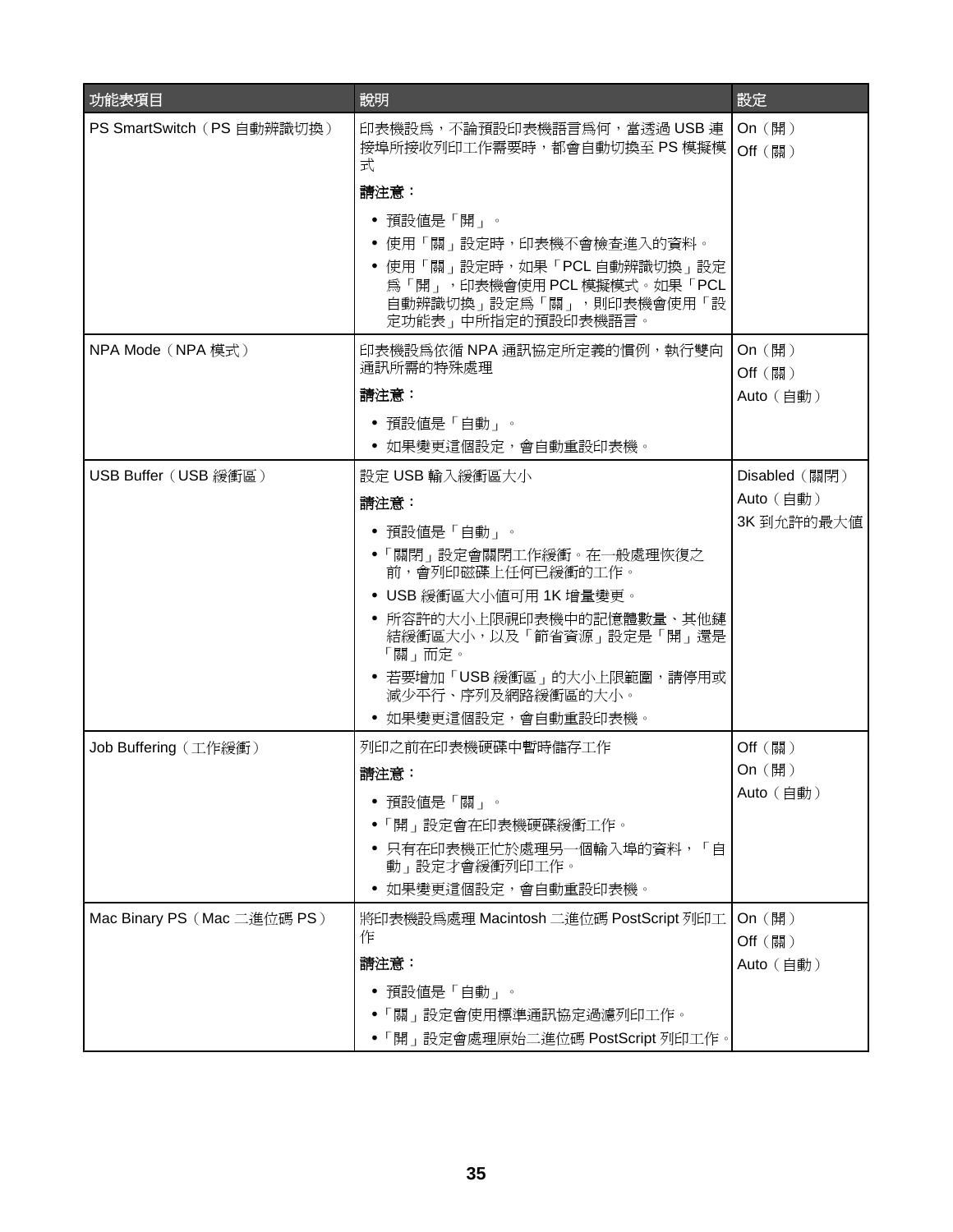<span id="page-35-0"></span>

| 功能表項目                                                                   | 說明                                                                                                         | 設定                     |
|-------------------------------------------------------------------------|------------------------------------------------------------------------------------------------------------|------------------------|
| ┃ENA Address(ENA 位址)<br> ENA Netmask(ENA 網路遮罩)<br> ENA gateway (ENA 閘道) | 設定外接式列印伺服器的網路位址、網路遮罩及閘道資 <br> 訊,該伺服器使用 USB 電纜連接至印表機<br>請注意:只有在印表機透過 USB 連接埠連接至外接式列<br>  印伺服器時,才能使用這些功能表項目。 | None $(\frac{\pi}{2})$ |

# *Standard Parallel and Parallel <x> menu*(標準平行埠及平行埠 *<x>* 功能表)

| 功能表項目                        | 說明                                                                                                                                                           | 設定                           |
|------------------------------|--------------------------------------------------------------------------------------------------------------------------------------------------------------|------------------------------|
| PCL SmartSwitch (PCL 自動辨識切換) | 印表機設為,不論預設印表機語言為何,當透過 USB 連<br>接埠所接收列印工作需要時,都會自動切換至 PCL 模擬<br>模式                                                                                             | On (開)<br>Off (關)            |
|                              | 請注意:                                                                                                                                                         |                              |
|                              | • 預設値是「開」。<br>● 使用「關」設定時,印表機不會檢查進入的資料。<br>● 使用「關」設定時,如果「PCL 自動辨識切換」設為<br>「開」, 印表機會使用 PostScript 模擬模式。如果<br>「PCL 自動辨識切換」設為「關」,則印表機會使用<br>「設定功能表」中所指定的預設印表機語言。 |                              |
| PS SmartSwitch (PS 自動辨識切換)   | 印表機設為,不論預設印表機語言為何,當透過 USB 連<br>接埠所接收列印工作需要時,都會自動切換至 PS 模擬模<br>式                                                                                              | On (開)<br>Off (關)            |
|                              | 請注意:                                                                                                                                                         |                              |
|                              | • 預設値是「開」。<br>• 使用「關」設定時,印表機不會檢查進入的資料。<br>● 使用「關」設定時,如果「PCL 自動辨識切換」設為<br>「開」,則印表機會使用 PCL 模擬模式。如果「PCL<br>自動辨識切換」設為「關」,則印表機會使用「設定<br>功能表」中所指定的預設印表機語言。         |                              |
| NPA Mode(NPA 模式)             | 印表機設為依循 NPA 通訊協定所定義的慣例,執行雙向<br>通訊所需的特殊處理                                                                                                                     | On $(\mathbb{H})$<br>Off (關) |
|                              | 請注意:                                                                                                                                                         | Auto (自動)                    |
|                              | ● 如果變更這個設定,會自動重設印表機。                                                                                                                                         |                              |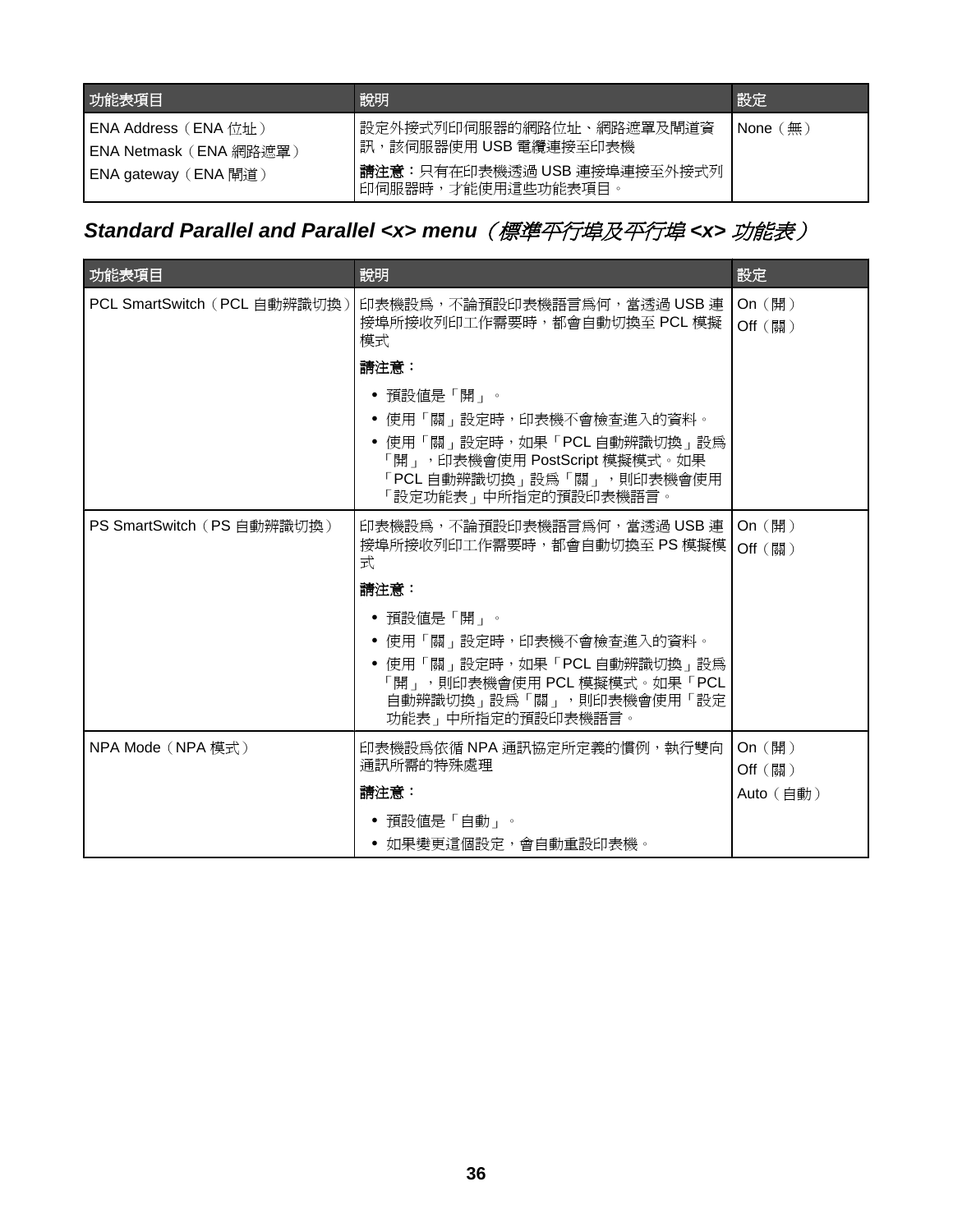| 功能表項目                       | 說明                                                                                                                                                                                                                                                     | 設定                                      |
|-----------------------------|--------------------------------------------------------------------------------------------------------------------------------------------------------------------------------------------------------------------------------------------------------|-----------------------------------------|
| Parallel Buffer (平行緩衝區)     | 設定平行輸入緩衝區大小<br>請注意:<br>• 預設値是「自動」。<br>●「關閉」設定會關閉工作緩衝。在一般處理恢復之<br>前,會列印磁碟上任何已緩衝的工作。<br>• 平行緩衝區大小可用 1K 增量變更。<br>所容許的大小上限視印表機中的記憶體數量、其他鏈<br>結緩衝區大小,以及「節省資源」是設爲「開」還是<br>「關」而定。<br>● 若要增加「平行緩衝區」的大小上限範圍,請停用或<br>減少 USB、序列及網路緩衝區的大小。<br>● 如果變更這個設定,會自動重設印表機。 | Disabled (關閉)<br>Auto (自動)<br>3K到允許的最大值 |
| Job Buffering (工作緩衝)        | 列印之前在印表機硬碟中暫時儲存工作<br>請注意:<br>• 預設値是「關」。<br>●「開」設定會在印表機硬碟緩衝工作。<br>● 只有在印表機正忙於處理另一個輸入埠的資料,「自<br>動」設定才會緩衝列印工作。<br>如果變更這個設定,會自動重設印表機。                                                                                                                      | Off (關)<br>On (開)<br>Auto (自動)          |
| Advanced Status (進階狀態)      | 透過平行埠啓動雙向通訊<br>請注意:<br>• 預設値是「開」。<br>●「關」設定會關閉平行埠協商。                                                                                                                                                                                                   | On (開)<br>Off (關)                       |
| Protocol (通訊協定)             | 指定平行埠通訊協定<br>請注意:<br>• 預設値是 Fastbytes。這個設定與大部分現有通訊埠<br>相容,建議使用此設定。<br>•「標準」設定會嘗試解決平行埠通訊問題。                                                                                                                                                             | Standard (標準)<br>Fastbytes              |
| Honor Init (優先起始)           | 決定印表機是否履行來自電腦的印表機硬體起始設定要求<br>請注意:<br>預設値是「關」。<br>電腦透過從平行埠啓動起始設定信號,而要求起始設<br>定。許多個人電腦在開機時都會啓動起始設定信號。                                                                                                                                                    | On $(\mathbb{H})$<br>Off (關)            |
| Parallel Mode 2 (平行模式 2)    | 決定是在觸發信號前緣還是後緣採樣平行埠資料<br><b>請注意:</b> 預設値是「開」。                                                                                                                                                                                                          | On (開)<br>Off (關)                       |
| Mac Binary PS (Mac 二進位碼 PS) | 將印表機設爲處理 Macintosh 二進位碼 PostScript 列印工<br>作<br>請注意:<br>預設値是「自動」。<br>●「關」設定會使用標準通訊協定過濾列印工作。<br>• 「開」設定會處理原始二進位碼 PostScript 列印工作。                                                                                                                        | On (開)<br>Off (關)<br>Auto (自動)          |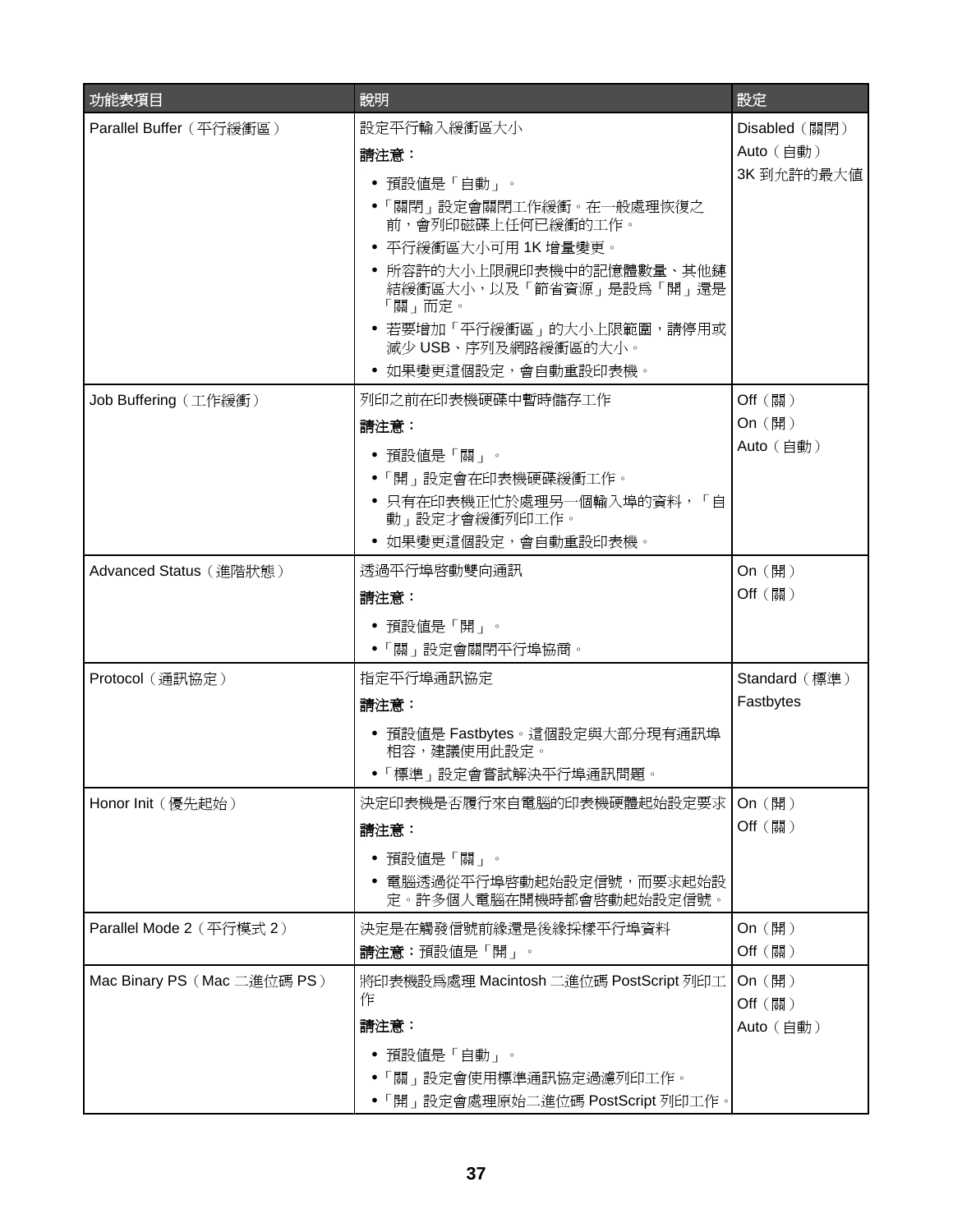<span id="page-37-0"></span>

| 功能表項目                                                                  | 說明                                                                                                      | 設定                           |
|------------------------------------------------------------------------|---------------------------------------------------------------------------------------------------------|------------------------------|
| ENA Address(ENA 位址)<br> ENA Netmask(ENA 網路遮罩)<br> ENA gateway (ENA 閘道) | 設定外接式列印伺服器的網路位址、網路遮罩及閘道資<br>訊,該伺服器使用 USB 電纜連接至印表機<br>請注意:只有在印表機透過 USB 連接埠連接至外接式列<br> 印伺服器時,才能使用這些功能表項目。 | $\mathsf{None}(\mathsf{\#})$ |

# **Serial menu** (序列功能表)

| 功能表項目                        | 說明                                                                                                                     | 設定                |
|------------------------------|------------------------------------------------------------------------------------------------------------------------|-------------------|
| PCL SmartSwitch (PCL 自動辨識切換) | 印表機設爲,不論預設印表機語言爲何,當透過序列埠 <br>所接收的列印工作需要時,都會自動切換至 PCL 模擬  <br>模式                                                        | On (開)<br>Off (關) |
|                              | 請注意:                                                                                                                   |                   |
|                              | • 預設値是「開」。                                                                                                             |                   |
|                              | ● 使用「關」設定時,印表機不會檢查進入的資料。                                                                                               |                   |
|                              | ● 使用「關」設定時,如果「PCL 自動辨識切換」<br>設爲「開」, 印表機會使用 PostScript 模擬模式。<br>如果「PCL 自動辨識切換」設為「關」,則印表<br>機會使用「設定功能表」中所指定的預設印表機語<br>言。 |                   |
| PS SmartSwitch (PS 自動辨識切換)   | 印表機設為,不論預設印表機語言爲何,當透過序列埠   On (開)                                                                                      |                   |
|                              | 所接收的列印工作需要時,都會自動切換至 PS 模擬模<br>式                                                                                        | Off (關)           |
|                              | 請注意:                                                                                                                   |                   |
|                              | • 預設値是「開」。                                                                                                             |                   |
|                              | ● 使用「關」設定時,印表機不會檢查進入的資料。                                                                                               |                   |
|                              | ● 使用「關」設定時,如果「PCL 自動辨識切換」<br>設為「開」,則印表機會使用 PCL 模擬模式。如<br>果「PCL 自動辨識切換」設為「關」,則印表機<br>會使用「設定功能表」中所指定的預設印表機語<br>言。        |                   |
| NPA Mode (NPA 模式)            | 印表機設爲依循 NPA 通訊協定所定義的慣例,執行雙丨                                                                                            | On $(\mathbb{H})$ |
|                              | 向通訊所需的特殊處理                                                                                                             | Off (關)           |
|                              | 請注意:                                                                                                                   | Auto (自動)         |
|                              | 預設値是「自動」。<br>٠<br>● 如果變更這個設定,會自動重設印表機。                                                                                 |                   |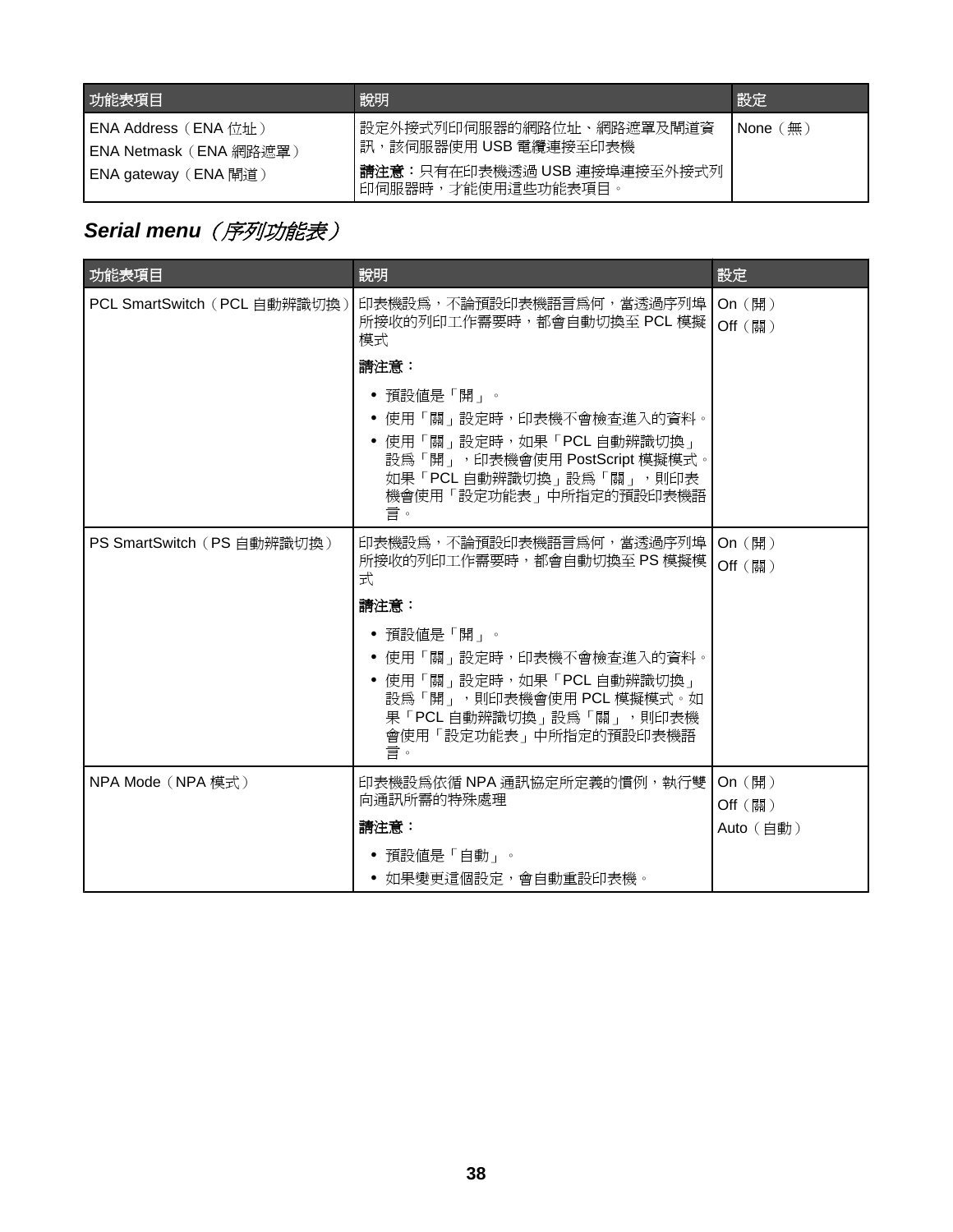| 功能表項目                    | 說明                                                                                                                                                                                                                                                     | 設定                                                                    |
|--------------------------|--------------------------------------------------------------------------------------------------------------------------------------------------------------------------------------------------------------------------------------------------------|-----------------------------------------------------------------------|
| Serial Buffer (序列緩衝區)    | 設定序列輸入緩衝區大小<br>請注意:<br>• 預設値是「自動」。<br>•「關閉」的值會關閉工作緩衝。在一般處理恢復之<br>前,會列印磁碟上任何已緩衝的工作。<br>• 序列緩衝區大小可用 1K 增量變更。<br>• 所容許的大小上限視印表機中的記憶體數量、其他<br>鏈結緩衝區大小,以及「節省資源」是設為「開」<br>還是「關」而定。<br>• 若要增加「序列緩衝區」的大小上限範圍,請停用<br>或減少平行、序列及網路緩衝區的大小。<br>• 如果變更這個設定,會自動重設印表機。 | Disabled (關閉)<br>Auto (自動)<br>3K 到允許的最大值                              |
| Job Buffering (工作緩衝)     | 列印之前在印表機硬碟中暫時儲存工作<br>請注意:<br>• 預設値是「關」。<br>•「開」設定會在印表機硬碟緩衝工作。<br>• 只有在印表機正忙於處理另一個輸入埠的資料,<br>「自動」設定才會緩衝列印工作。<br>• 如果變更這個設定,會自動重設印表機。                                                                                                                    | Off (關)<br>On (開)<br>Auto (自動)                                        |
| Serial Protocol (序列通訊協定) | 選取序列埠的硬體及軟體握手式通訊設定。<br>請注意:<br>• 預設値是 DTR。<br>• DTR/DSR 是一種硬體握手式通訊設定。<br>• XON/XOFF 是一種軟體握手式通訊設定。<br>• XON/XOFF/DTR 和 XON/XOFF/DTR/DSR 是硬體<br>和軟體混合型的握手式通訊設定。                                                                                          | <b>DTR</b><br>DTR/DSR<br>XON/XOFF<br>XON/XOFF/DTR<br>XON/XOFF/DTR/DSR |
| Robust XON               | 決定印表機是否告知電腦其可用性<br>請注意:<br>• 預設値是「關」。<br>• 只有在序列通訊協定設為 XON/XOFF 時,此功能<br>表項目才適用於序列埠。                                                                                                                                                                   | Off (關)<br>On (開)                                                     |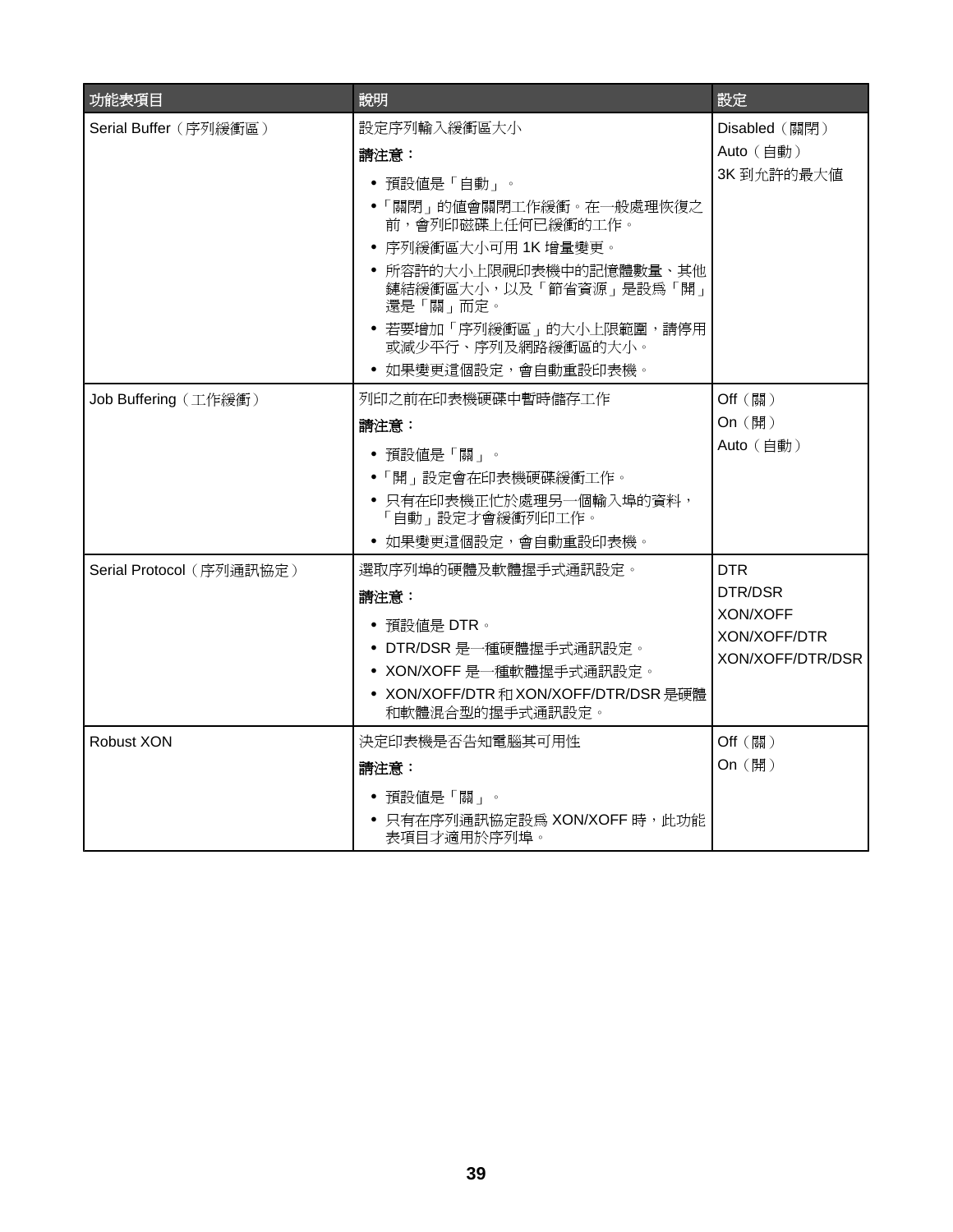<span id="page-39-0"></span>

| 功能表項目              | 說明                                                                                                                                                              | 設定                                                                                                        |
|--------------------|-----------------------------------------------------------------------------------------------------------------------------------------------------------------|-----------------------------------------------------------------------------------------------------------|
| Baud (鮑率)          | 指定透過序列埠接收資料的速率<br>請注意:<br>• 預設値是 9600。<br>● 只有在標準序列埠功能表中才會顯示 138200、<br>172800、230400 和 345600 的鮑率。這些設定不<br>會顯示在序列選項1、序列選項2或序列選項3的<br>功能表中。                     | 1200<br>2400<br>4800<br>9600<br>19200<br>38400<br>57600<br>115200<br>138200<br>172800<br>230400<br>345600 |
| Data Bits (資料位元)   | 指定每個傳輸資訊框中所傳送的資料位元數<br>請注意:預設値是8。                                                                                                                               | $\overline{7}$<br>8                                                                                       |
| Parity (同位元檢查)     | 設定序列輸入和輸出資料資訊框的同位元檢查<br>請注意:預設値是「無」。                                                                                                                            | Even (偶數)<br>Odd (奇數)<br>None $(\frac{\pi}{2})$<br>Ignore (忽略)                                            |
| Honor DSR (優先 DSR) | 決定印表機是否使用 DSR 信號。DSR 是大部分序列<br>電纜所使用的一種握手式通訊信號。<br>請注意:<br>• 預設値是「關」。<br>• 序列埠使用 DSR 來區分電腦傳送的資料和序列電<br>纜中電子雜訊建立的資料。電子雜訊會導致列印不<br>需要的字元。選取 <b>開</b> 來防止列印不需要的字元。 | Off (關)<br>On (開)                                                                                         |

# *NetWare menu*(*NetWare* 功能表)

| 功能表項目                        | 說明                               | 設定                             |
|------------------------------|----------------------------------|--------------------------------|
| View Login Name (檢視登入名稱)     | 顯示指定的 NetWare 登入名稱               | None $(\frac{\pi}{2})$         |
| View Print Mode (檢視列印模式)     | 顯示指定的 NetWare 列印模式               | None $(\text{m})$              |
| View Network Number (檢視網路號碼) | 顯示指定的 NetWare 網路號碼               | None $(\text{m})$              |
| Activate ( 啓動 )              | 啓動或停用 NetWare 支援<br>請注意:預設値是「關」。 | Off (~)<br>On (開)              |
| Ethernet 802.2 (乙太網路 802.2)  | 設定乙太網路 802.2 設置<br>請注意:預設値是「關」。  | $Off$ (關)<br>On (開)            |
| Ethernet 802.3 (乙太網路 802.3)  | 設定乙太網路 802.3 設置<br>請注意:預設値是「關」。  | $Off$ (關)<br>On $(\mathbb{H})$ |
| Ethernet Type II (乙太網路類型 II) | 設定乙太網路類型Ⅱ設置<br>請注意:預設値是「關」。      | Off (~)<br>On $(\mathbb{H})$   |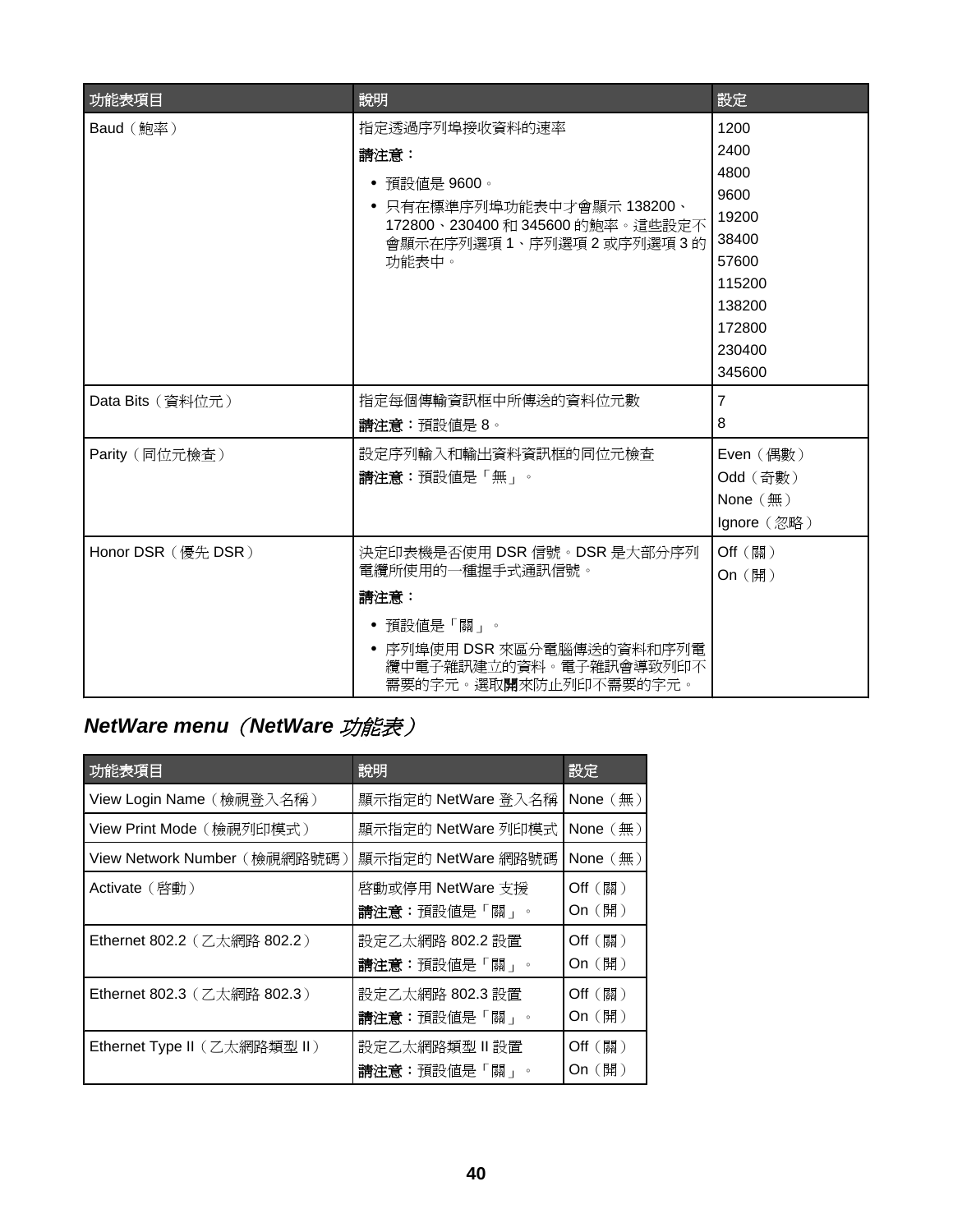<span id="page-40-0"></span>

| 功能表項目                     | 說明                              | 設定                  |
|---------------------------|---------------------------------|---------------------|
| Ethernet SNAP (乙太網路 SNAP) | 設定乙太網路 Snap 設置<br>請注意:預設值是「關」。  | $Off$ (關)<br>On (開) |
| Packet Burst (分封脈衝)       | 設定分封脈衝設置<br>請注意:預設值是「關」。        | $Off$ (關)<br>On (開) |
| NSQ/GSQ Mode (NSQ/GSQ 模式) | 設定 NSQ/GSQ 模式設置<br>請注意:預設值是「關」。 | $Off$ (關)<br>(開)    |

## *AppleTalk menu*(*AppleTalk* 功能表)

| 功能表項目            | 說明                                                                | 設定                     |
|------------------|-------------------------------------------------------------------|------------------------|
| View Name (檢視名稱) | 顯示指定的 AppleTalk 名稱                                                | None $(\frac{\pi}{2})$ |
|                  | View Address (檢視位址)   顯示指定的 AppleTalk 位址                          | None $(\frac{\pi}{2})$ |
| Activate ( 啓動 )  | 啓動或停用 AppleTalk 支援<br>請注意:預設値是「開」。                                | $Off$ (關)<br>On (開)    |
| Set Zone (設定區域)  | 提供網路上可用的 AppleTalk 區域清單<br>請注意:預設値爲網路的預設區域。如果預設區域不存在,預設<br>值就是 *。 | <網路上可用的區域清單>           |

# *LexLink menu*(*LexLink* 功能表)

| 功能表項目                | 說明                          | 設定                   |
|----------------------|-----------------------------|----------------------|
| View Nickname (檢視別名) | 顯示指定的 LexLink 別名   None (無) |                      |
| Activate(啓動)         | '啓動或停用 LexLink 支援 │Off (關)  |                      |
|                      | 請注意:預設値是「開」                 | 。I On $(\mathbb{H})$ |

## *USB Direct menu*(*USB Direct* 功能表)

| 功能表項目 說明 |                                                    | ぼいしょう ぼうしゃ マイクロ ぼうしゃ しゃくしゃ しょうしょう はんしゃく しょうしょう |
|----------|----------------------------------------------------|------------------------------------------------|
|          | USB Direct   讓您啓動或關閉 USB Direct 連接埠   Enable ( 啓動) |                                                |
|          | 請注意:預設値是「啓動」                                       | │Disable (關閉`                                  |

# **Help pages**(說明頁)

說明頁是儲存在印表機的一系列 PDF。含有關於使用印表機和執行列印作業的有用資訊。

英文、法文、德文及西班牙文翻譯會儲存在印表機中。在軟體及文件 光碟片上則提供了其他語言翻譯。

| 功能表項目                        | 說明                 |
|------------------------------|--------------------|
| Color quality guide (色彩品質指南) | 提供關於調整和自訂彩色列印的資訊   |
| Print quality guide (列印品質指南) | 提供關於解決列印品質問題的資訊    |
| Printing guide (列印指南)        | 提供關於載入紙張和其他特殊材質的資訊 |
| Supplies guide (耗材指南)        | 提供訂購耗材的材料編號        |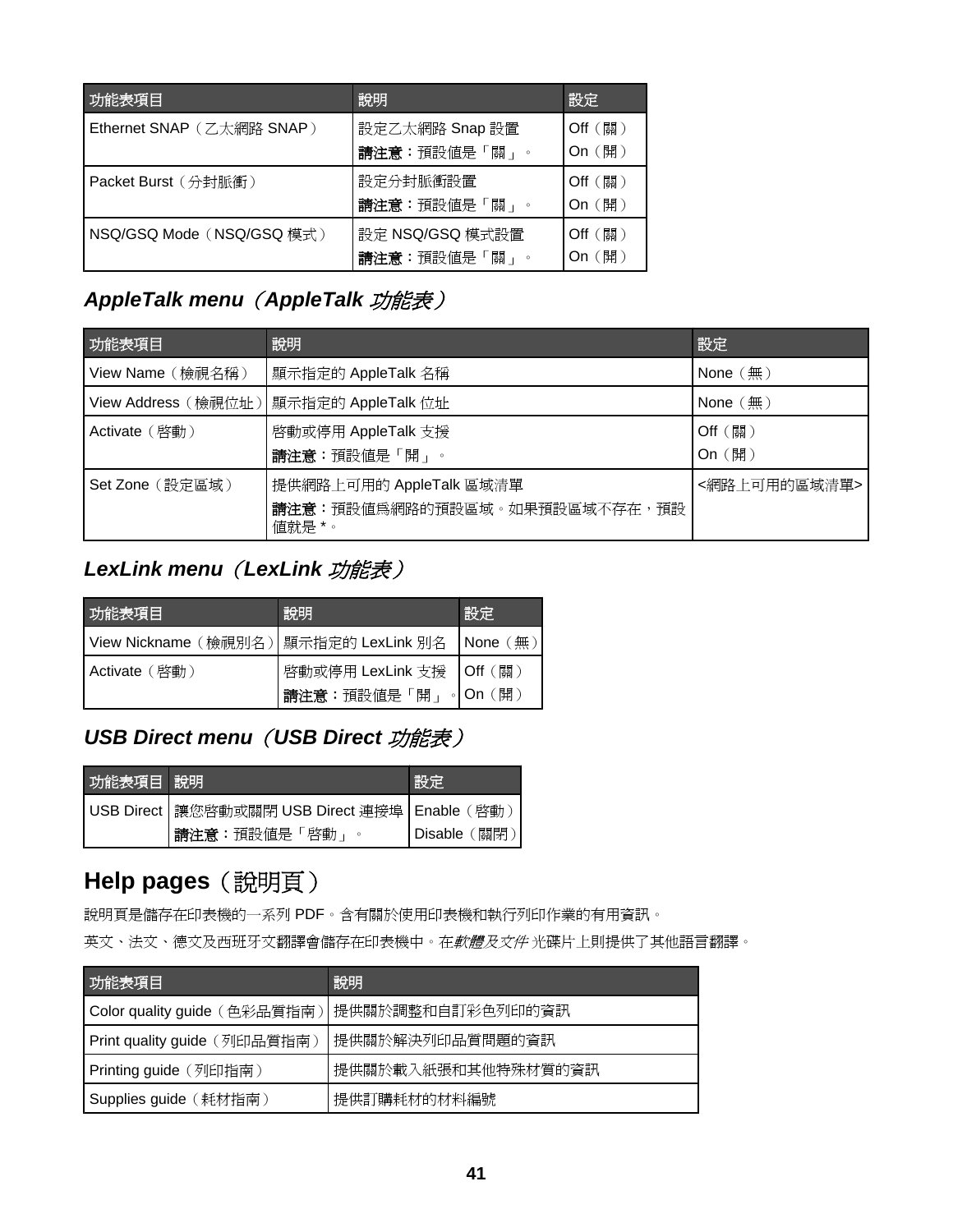| 功能表項目                        | 說明                           |
|------------------------------|------------------------------|
| Media guide (材質指南)           | 提供送紙匣、裝紙器,和送紙器所支援的紙張尺寸清單     |
| Print defects guide (列印瑕疵指南) | 提供判別導致重複瑕疵的印表機零件之說明          |
| Menu map (功能表圖)              | 提供控制面板功能表和設定的清單              |
| Information guide (資訊指南)     | 提供尋找其他資訊的說明                  |
| Connection guide (連線指南)      | 提供關於在本端 (USB) 或透過網路連線至印表機的資訊 |
| Moving guide (移動指南)          | 提供安全移動印表機的指示                 |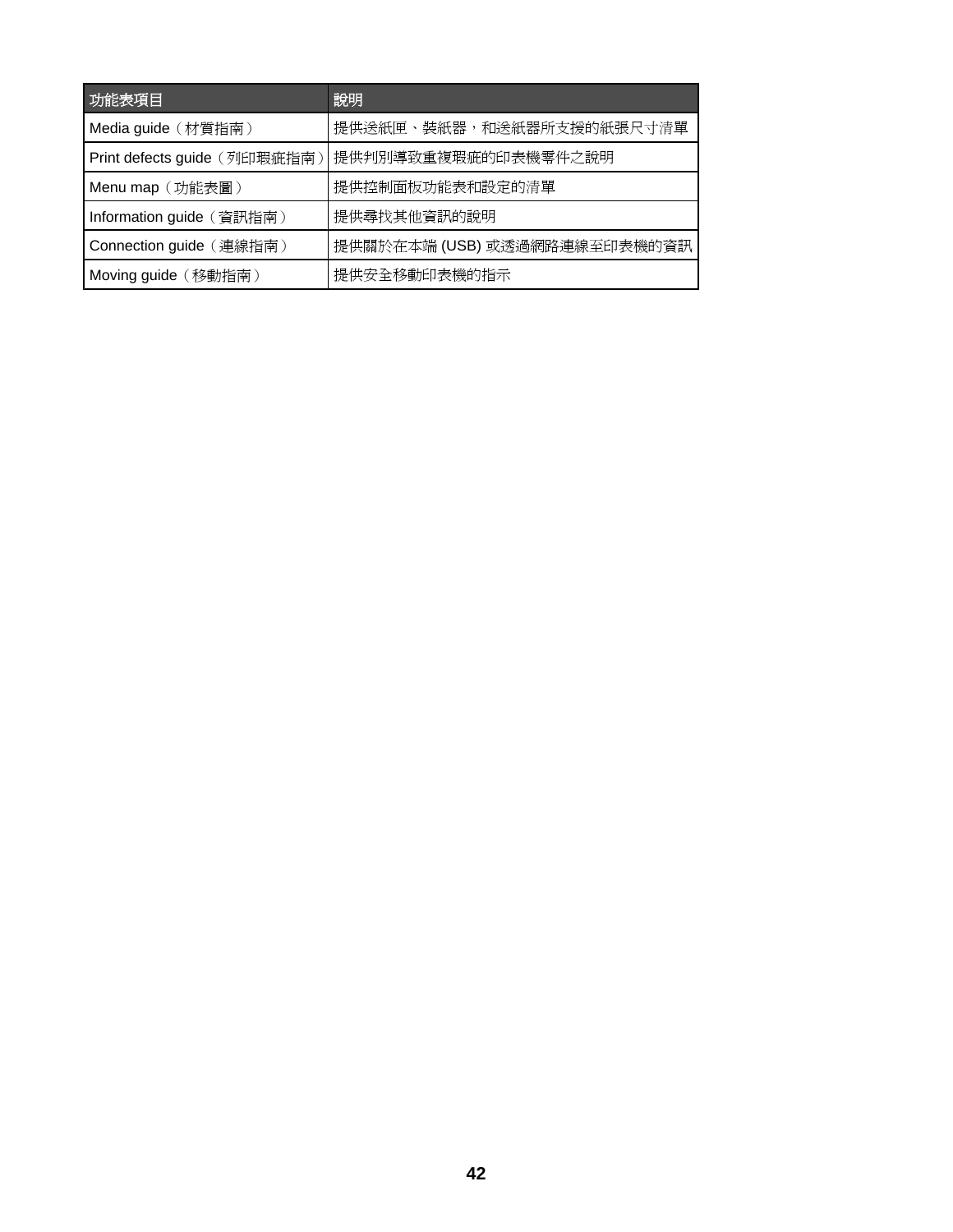# <span id="page-42-0"></span>瞭解印表機訊息

## 狀態和錯誤訊息清單

### **Activating Menu Changes**(正在啟動功能表變更)

印表機正在儲存功能表中所做的變更。請等候訊息清除。

## **Busy**(忙碌狀態)

印表機正忙於接收、處理或列印資料。請等候訊息清除。

## **Calibrating**(正在校正)

印表機正在執行校正作業來調整色彩。請等候訊息清除。

### **Cancel not available**(無法取消)

無法取消所選取的列印工作。請等候訊息清除。

## **Canceling**(正在取消)

印表機正處於取消工作的忙碌狀態。請等候訊息清除。

#### **Change <src> to <x>**(將**<src>**變更為 **<x>**)

請嘗試下列其中一種方法:

- 如果紙張已變更,請按下 ▼ 直到 ✔ continue (繼續) 出現,然後按下 <sup>① 。</sup>
- 若要在印表機現用紙張上列印,請按下 ▼ 直到 ✔ use Current(使用現用)出現,然後按下 ▼ 。
- 按下 2 來取消目前的列印工作。
- **•** 按下 直到 **Show Me**(告訴我)出現,然後按下 。

### **Clearing job accounting statistics**(正在清除工作統計記錄)

印表機正在清除儲存在磁碟上的所有工作統計記錄。請等候訊息清除。

### **Close lower door. Close upper door.**(關閉下層門。關閉上層門。)

請關閉下層門及上層門,以清除訊息。

## **Copies**(列印份數)

請使用下列其中一種方法來輸入所要的列印份數:

- **•** 利用鍵台輸入所要的列印份數。
- 按下 **▲** 直到您要的列印份數出現,然後按下 <sup>7</sup>。

#### **Defragmenting Flash**(正在重組快閃記憶體),請勿關機

印表機正在重組快閃記憶體,以取回由已刪除的資源所佔用的儲存空間。請等候訊息清除。

**警告:**顯示這則訊息時,請勿關閉印表機。請等候訊息清除。

## **Deleting <x>**(正在刪除 **<x>**)

印表機正在刪除所選取的工作。請等候訊息清除。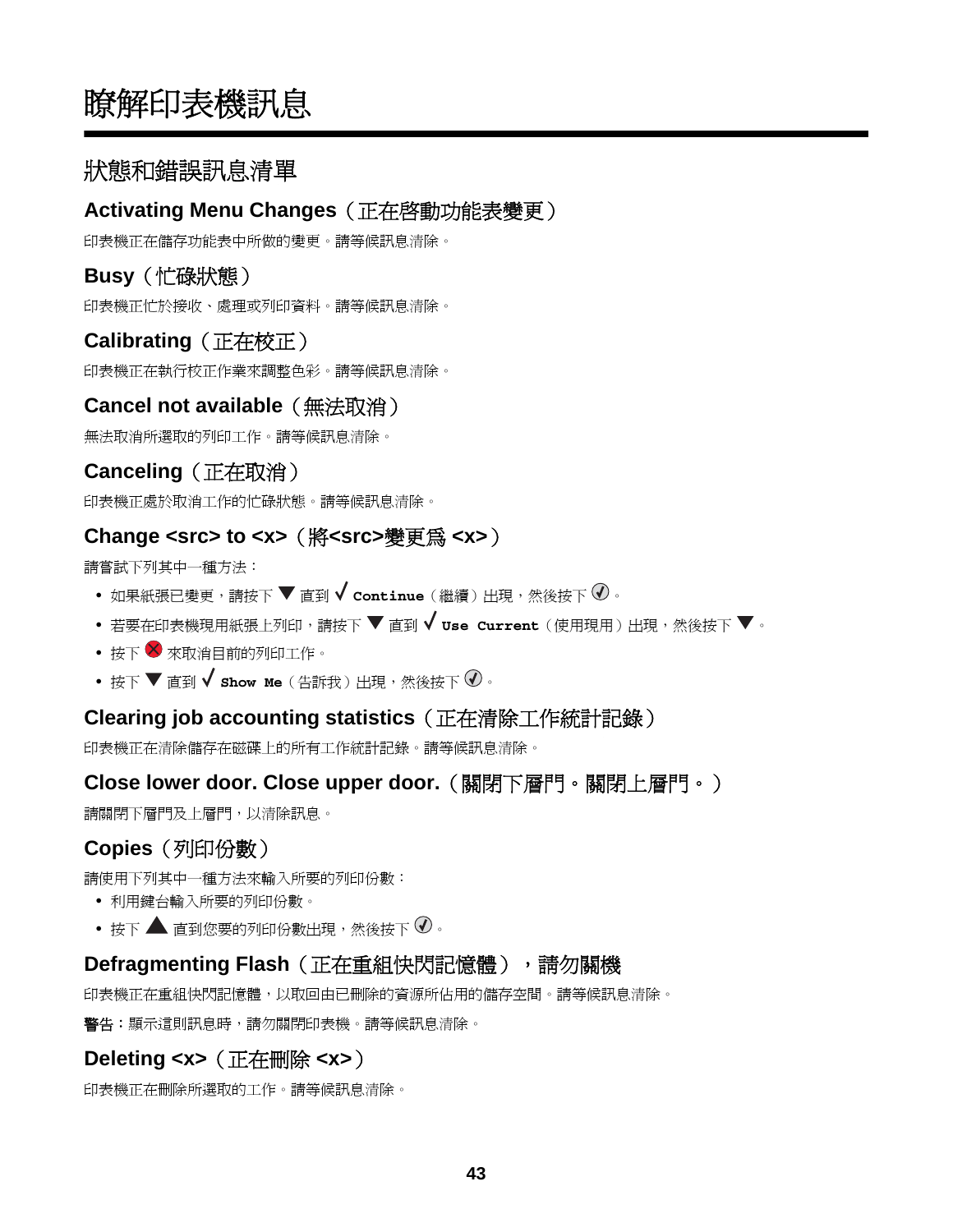### <span id="page-43-0"></span>**Disabling DLEs**(正在停用 **DLE**)

印表機正在停用「下載模擬器」。請等候訊息清除。

#### **Disabling Menus**(正在關閉功能表)

印表機正在將 Menu Lockout(功能表鎖定)打開,以回應一個關閉功能表的要求。請等候訊息清除。 請注意:當功能表關閉時,無法從控制台變更印表機設定。

#### **Disk Corrupted** (磁碟損毀)

印表機嘗試回復磁碟,但無法回復。會顯示 **Reformat**(重新格式化)訊息。按下 以重新格式化磁碟。 請注意:重新格式化磁碟會刪除所有目前儲存在磁碟上的檔案。

#### **Disk recovery x/5 yyy%**(磁碟回復 **x/5 yyy%**),請勿關機

磁碟回復有五個階段。在每一個階段中,顯示幕上會顯示完成的百分比。

#### 請注意:**x** 代表階段數;**yyy** 代表完成的百分比。

請等候訊息清除。

警告:當顯示幕上出現 Disk recovery x/5 yyy% (磁碟回復 x/5 yyy%) 時,請勿關閉印表機。

#### **Enabling Menus**(正在啟動功能表)

印表機正在將「功能表鎖定」關閉,以回應一個啓動功能表的要求。請等候訊息清除。

#### **Encrypting disk yyy%**(正在加密磁碟 **yyy%**),請勿關機

印表機正在加密印表機硬碟。顯示幕上會顯示完成的百分比(**yyy%**)。請等候訊息清除。

警告:當顯示幕上出現 **Encrypting disk yyy%**(正在加密磁碟 yyy%)時,請勿關閉印表機。

#### **Enter PIN**(請輸入密碼)

列印機密工作時,請輸入在「列印內容」中建立的密碼。 如需在列印機密工作時建立密碼的相關資訊,請參閱*軟體及文件* 光碟片上的*用戶手冊*。

#### **Enter PIN to lock**(請輸入密碼來鎖定)

請輸入您建立的密碼來鎖定控制台,並防止功能表變更。 如需使用密碼鎖定控制台的相關資訊,請參閱*軟體及文件* 光碟片上的*用戶手冊*。

#### **Flushing buffer**(把緩衝區清光)

印表機正在清除損毀的資料,並捨棄目前的列印工作。請等候訊息清除。

#### **Formatting Disk yyy%** (正在格式化磁碟 yyy%), 請勿關機

印表機正在格式化磁碟。顯示幕上會顯示完成的百分比 (yyy%)。請等候訊息清除。

警告:當顯示幕上出現 Formatting Disk yyy% (正在格式化磁碟 yyy%)時,請勿關閉印表機。

#### **Formatting Flash**(正在格式化快閃記憶體),請勿關機

印表機正在格式化快閃記憶體。請等候訊息清除。

警告:當顯示幕上出現 **Formatting Flash**(正在格式化快閃記憶體)時,請勿關機。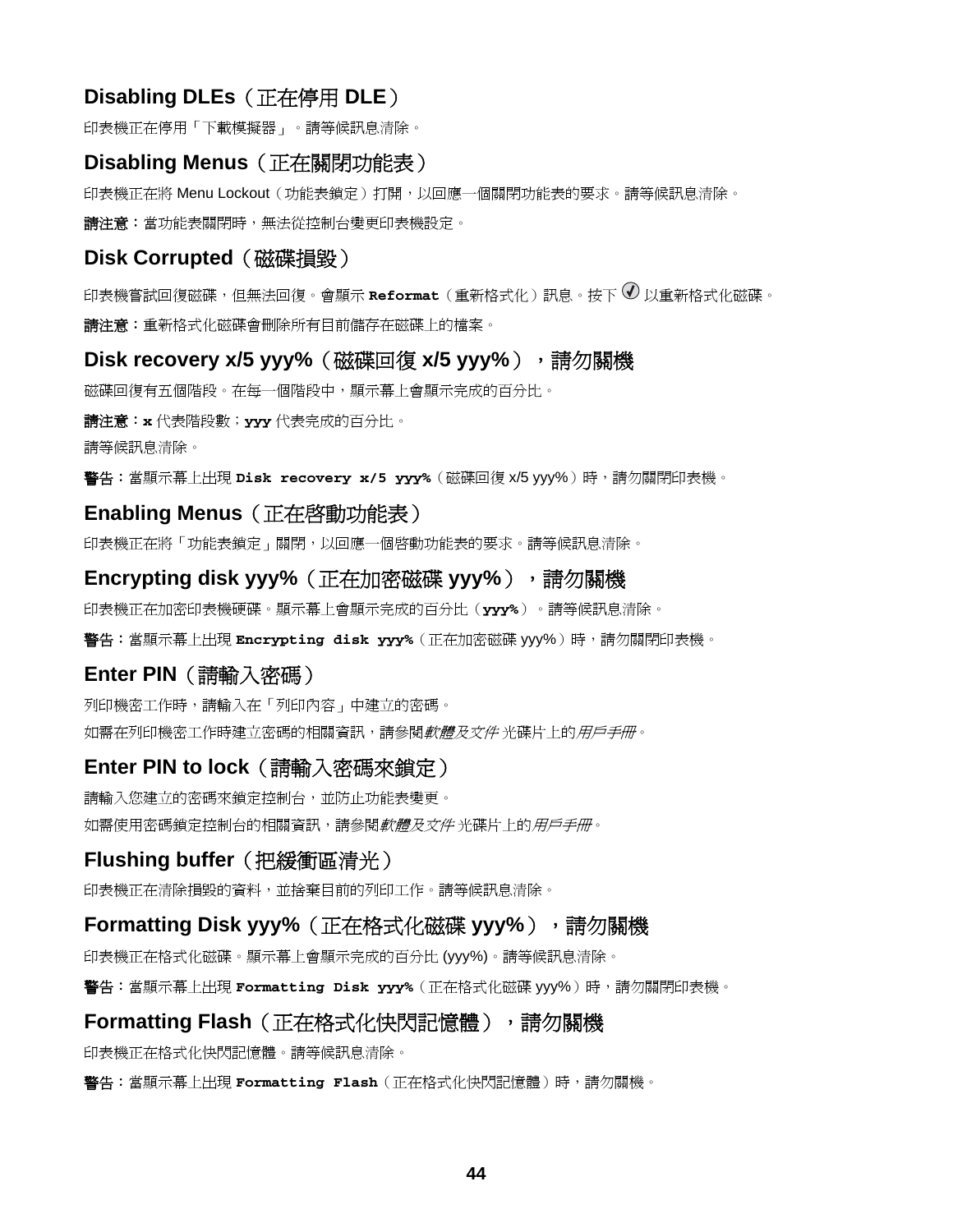## <span id="page-44-0"></span>**Insert Tray <x>**(插入送紙匣 **<x>**)

將所指定的送紙匣插入印表機。

#### **Internal System Error, Reload Bookmarks** (內部系統錯誤,重新載入書籤)

- 1 按下 ▼,等 ✔ continue (繼續) 出現時,再按下 亚,來清除訊息及繼續列印。
- **2** 將書籤重新載入。

### **Internal System Error, Reload Security Certificates**(內部系統錯誤,重新載入安全 性憑證)

- 1 按下 ▼,等 ✔ continue (繼續)出現時,再按下 亚,來清除訊息及繼續列印。
- **2** 將安全性憑證重新載入

### **Invalid Engine Code**(無效的引擎程式碼)

您必須為印表機下載有效的引擎程式碼。

如需下載程式碼的相關資訊,請參閱*軟體及文件* 光碟片上的*用戶手冊*。

請注意:顯示幕上出現此訊息時會下載程式碼。

#### **Invalid Network Code**(無效的網路程式碼)

您必須為內接式列印伺服器下載有效的網路列印程式碼。內接式列印伺服器是安裝在印表機內部的硬體選購品。 如需下載程式碼的相關資訊,請參閱*軟體及文件* 光碟片上的*用戶手冊*。

請注意:顯示幕上出現此訊息時會下載網路程式碼。

### **Invalid PIN**(無效密碼)

請使用下列其中一種方法來輸入有效的密碼:

- 按下 ▼,等 ✔ **Try again**(重試)出現時,再按下 ⑦ 來輸入其他密碼。
- 按下 ▼,等 √ cancel (取消) 出現時,再按下 ⑦ 來結束。

如需建立密碼的相關資訊,請參閱*軟體及文件* 光碟片上的*用戶手冊*。

### **Load manual feeder with <x>**(在手動送紙器裝入**<x>**)

- **1** 將指定的紙張載入手動輔助式送紙器或多用途送紙器。
- $\mathbf 2$  按下 ▼,等 ✔  $\mathbf c$ ancel(取消)出現時,再按下 ⑦,來清除訊息及繼續列印。

若印表機找到內含正確的紙張類型和尺寸的送紙匣,便會從該送紙匣送紙。若印表機找不到內含正確的紙張類型和尺 寸的送紙匣,便會從預設來源列印。

### **Load <src> with <x>**(在**<src>**中載入 **<x>**)

請嘗試下列其中一種方法:

- **•** 在送紙匣或其他來源中載入正確的紙張類型和尺寸。
- **•** 按下 直到 **Cancel**(取消)出現,然後按下 來取消目前的工作。

#### **Menus are disabled**(功能表已關閉)

印表機功能表已關閉。您不能從控制面板變更印表機設定。請聯絡您的系統支援人員,以尋求協助。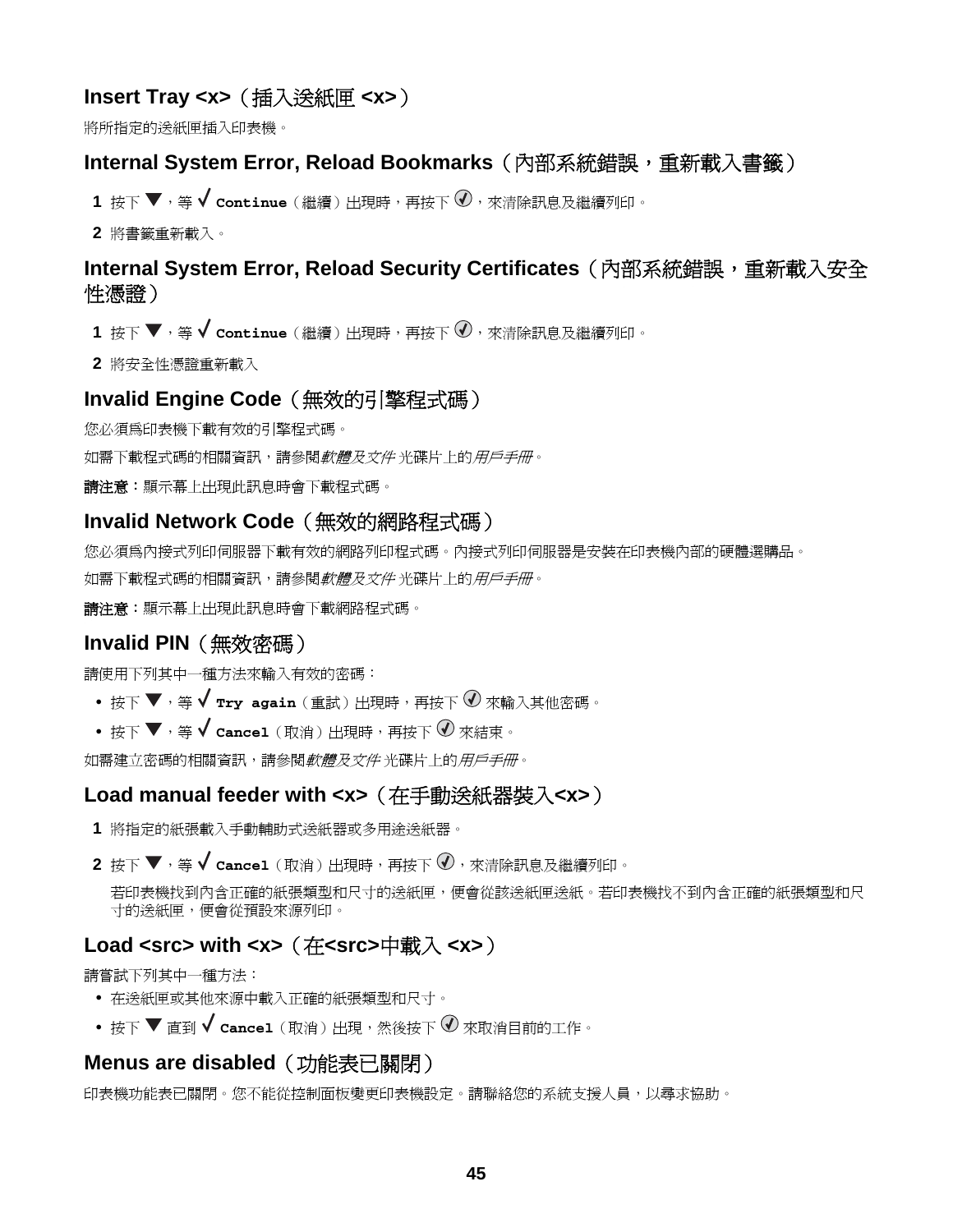<span id="page-45-0"></span>**請注意:**當功能表已關閉時,它仍可取消列印工作、列印機密工作或列印保留工作。

### **No held jobs**(沒有保留工作)

印表機記憶體沒有任何保留工作。請等候訊息清除,或按 5。

### **No jobs to cancel**(沒有要取消的工作)

印表機記憶體沒有任何工作。請等候訊息清除。

### **Power Saver**(省電模式)

印表機在等待下一份列印工作時,它會處於省電模式。請嘗試下列其中一種方法:

- **•** 送出列印工作。
- 按下  $\overline{\mathcal{O}}$ ,即可讓印表機暖機,以達到正常的操作溫度。之後,會出現 Ready(備妥)。

#### **Printer locked, enter PIN to unlock** (印表機已鎖定,請輪入密碼來解除鎖定)

控制面板已鎖定。請輸入正確的密碼來解除它的鎖定。

### **Printing** (列印)

印表機目前正在列印工作。請等候訊息清除。

### **Programming disk** (正在寫入磁碟),請勿關機

印表機正在將資料儲存至磁碟。請等候訊息清除。

警告:當顯示幕上出現 **Programming disk**(正在寫入磁碟)時,請勿關閉印表機。

#### **Programming flash** (正在寫入快閃記憶體), 請勿關機

印表機正在將資源(如字型或巨集)儲存在快閃記憶體中。請等候訊息清除。

警告:當顯示幕上出現 **Programming flash** (正在寫入快閃記憶體)時,請勿關閉印表機。

#### **Programming system code**(正在寫入系統碼),請勿關機

印表機正在寫入新系統碼。請等候訊息清除。

警告:當顯示幕上出現 **Programming system code**(正在寫入系統碼)時,請勿關閉印表機。

#### **Ready**(備妥)

印表機已備妥,可接收列印工作,並且可以從控制面板變更功能表設定。

#### **Remote Management Active** (遠端管理作用中),請勿關機

正在設定印表機設定。等待訊息清除。

警告:顯示幕上出現 Remote Management Active (遠端管理作用中)時,請勿關機。

### **Remove all color supplies**(移除所有彩色耗材)

在 Config(配置)功能表中,印表機設為 Color Lock Out(色彩鎖定)。請嘗試下列其中一種方法:

**•** 移除所有彩色碳粉匣和感光鼓組件。

請注意:請勿 移除黑色碳粉匣。

• 按下 ▼,等 ✔ continue (繼續) 出現時,再按下 亚,來清除訊息並以 Color Lock Out (色彩鎖定) 模式列印。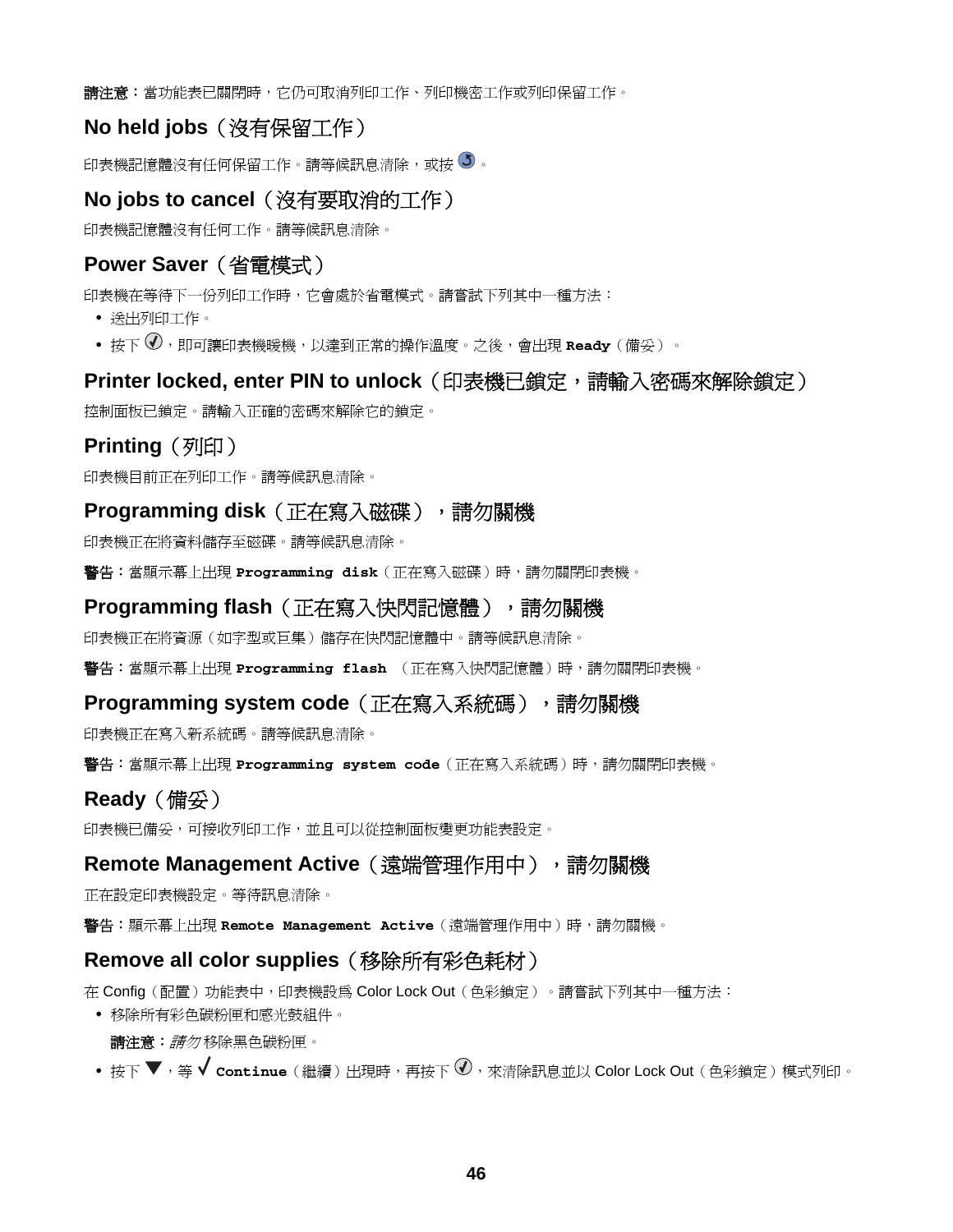### <span id="page-46-0"></span>**Remove paper from standard output bin**(從標準出紙槽移除紙張)

從印表機的標準出紙(退紙)槽移除紙張。請等候訊息清除。

### **Resetting Fuser Count**(正在重設加熱組件計數器)

正在重設加熱組件計數器請等候訊息清除。

### **Resetting the printer**(正在重設印表機)

印表機正在重設目前的預設值。任何作用中的列印工作都會被取消。請等候訊息清除。

## **Restore Held Jobs?**(回復保留的工作?)

- 按下 ▼,等 √ continue (繼續)出現時,再按下 ◇ 來回復儲存在印表機硬碟上的所有保留工作。
- 按下 ▼,等 √ **Do not restore**(不要回復)出現時,再按下 ⑦ 來刪除儲存在印表機硬碟上的所有保留工作。

## **Restoring Factory Defaults**(正在回復出廠預設值)

請等候訊息清除。

回復出廠預設值設定時:

- **•** 刪除印表機記憶體中所有已下載的資源。這包括字型、巨集及符號集。
- **•** 所有設定都會回復為出廠預設值,但以下各項除外:Setup(設定)功能表中的 Display Language(顯示語言)設 定,以及 Parallel(平行)、Serial(序列)、Network(網路)、Infrared(紅外線)、LocalTalk、USB 及 Fax(傳 真)功能表中的自訂設定。

## **Restoring Held Job(s) x/y**(正在回復保留工作 **x/y**)

- **•** 請等候訊息清除。
- 按下 ▼,等 ✔ Quit restoring (結束回復)出現時,再按下 ♥ 來刪除未回復的保留工作。

請注意:**x** 代表正在回復的工作數。**y** 代表要回復的工作總數。

## **Serial <x>**(序列 **<x>**)

印表機使用序列電纜連線。序列埠是作用的通訊鏈結。

## **Setup Required**(必須安裝)

- **1** 將印表機的包裝材料全部移除。
- **2** 確定加熱組件、轉印帶裝置、送紙匣,和所有耗材都已正確安裝。
- 3 按下 ▼,等 show Areas (顯示區域)出現時,再按下 ⊙。 顯示幕上會出現指導教學,指出完成安裝所需執行的動作。

### **Some held jobs were lost**(有些保留工作已遺失)

- **•** 若要清除訊息並回復列印,請按下 直到 **Continue**(繼續)出現為止,然後再按下 。
- **•** 取消目前的工作。

### **Submitting Selection**(正在送出選擇)

請等候訊息清除。

## **Tray <x> Empty**(送紙匣 **<x>** 用完)

將送紙匣載入紙張,以清除訊息。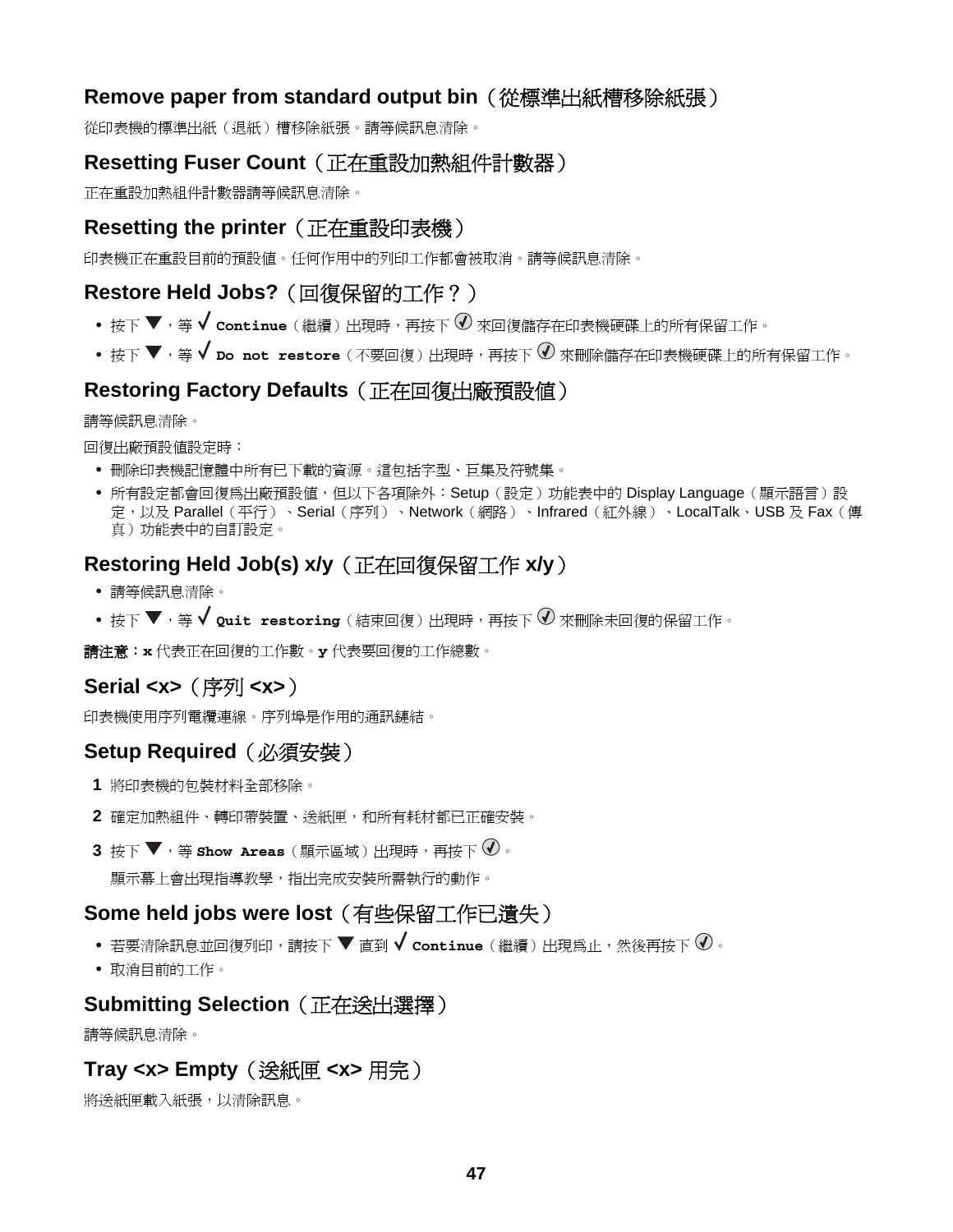## <span id="page-47-0"></span>**Tray <x> Low**(送紙匣 **<x>** 紙張不足)

將所指定的送紙匣載入紙張,以清除訊息。

## **Tray <x> Missing**(找不到送紙匣 **<x>**)

將所指定的送紙匣插入印表機。

### **USB/USB <x>**

印表機使用 USB 電纜連線。USB 連接埠是作用的通訊鏈結。

# **Waiting**(等待中)

印表機已接收列印資料,但是在等待「工作結束」指令、「換頁」指令,或其他資料。

- 按下 $\bigcirc$  來列印緩衝區的內容。
- **•** 取消現在的列印工作。

### **1565 Emulation error, load emulation option**(**1565** 模擬模式錯誤,載入模擬模式選 項)

30 秒後印表機會自動清除本訊息,然後關閉韌體卡上的下載模擬器。

若要修正此問題,請從 Lexmark 網站下載正確的下載模擬器,網址如下:**[www.lexmark.com](http://www.lexmark.com)**。

### **31.72 Missing or Defective <color> Cartridge**(**31.72** 找不到 **<**某顏色**>** 碳粉匣或該 碳粉匣不良)

找不到指定的碳粉匣,或指定的碳粉匣無法正常運作。

- **•** 請取出指定的碳粉匣,然後重新安裝。
- **•** 請取出指定的碳粉匣,然後安裝新碳粉匣。

### **32 Replace unsupported <color> cartridge**(**32** 更換不支援的 **<**某顏色**>** 碳粉匣)

請取出指定的碳粉匣,然後安裝支援的碳粉匣。

### **34 Incorrect media**(**34** 材質不正確)

- **•** 請將適當的紙張或其他材質載入送紙匣。
- 按下 ▼,等 ✔ continue (繼續)出現時,再按下 ♥,來清除訊息並利用不同的送紙匣列印工作。

#### **34 Short Paper**(**34** 紙張頁面小於列印區域)

- **•** 請將適當的紙張或其他材質載入適當的送紙匣。
- 按下 ▼,等 √ continue(繼續)出現時,再按下 ⊙,來清除訊息並利用不同的送紙匣列印工作。
- **•** 請檢查送紙匣的長度和寬度導引夾,確定紙張已適當的載入送紙匣中。
- **•** 請檢查「列印內容」設定,確定列印工作要求的是正確的紙張尺寸和類型。
- 請檢查紙張尺寸是否已正確設定。例如,如果將 MP Feeder Size (多用途送紙器尺寸)設定為 Universal (通用尺 寸),請確定您的紙張夠大,可完整列資料。
- **•** 取消目前的列印工作。

### **37 Insufficient memory for Flash Memory Defragment operation**(**37** 記憶體不 足,無法進行快閃記憶體重組作業)

- 按下 ▼,等 ✔ continue (繼續) 出現時,再按下 亚,來停止重組作業並繼續列印。
- **•** 請刪除印表機記憶體中的字型、巨集,以及其他資料。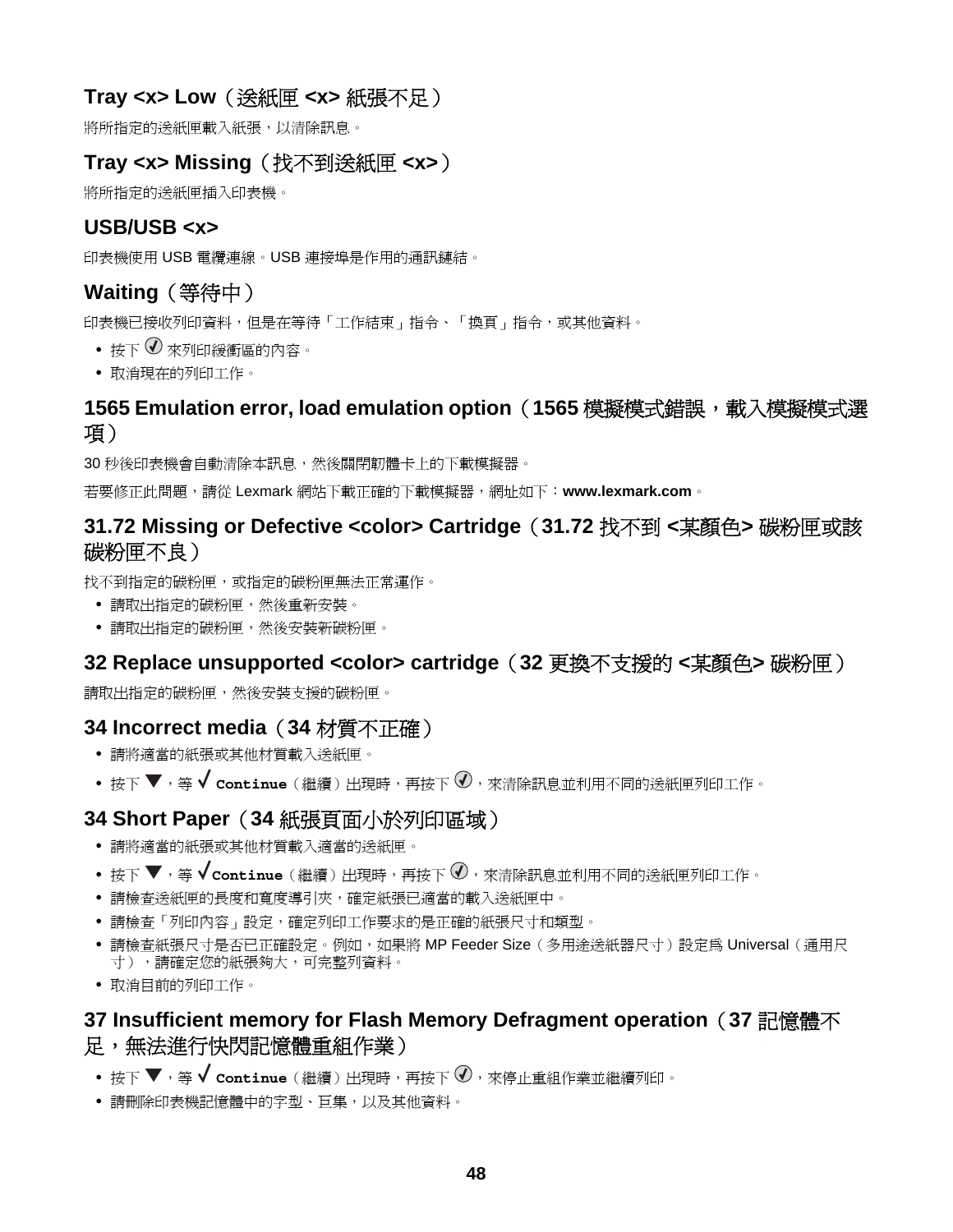<span id="page-48-0"></span>**•** 安裝額外的印表機記憶體。

### **35 Insufficient memory to support Resource Save feature**(**35** 記憶體不足,無法 支援節省資源功能)

- 按下 ▼,等 ✔ continue (繼續) 出現時,再按下 <sup>① ,</sup>來關閉 Resource Save (節省資源) 並繼續列印。
- 若要在接收此訊息之前啓動 Resource Save (節省資源),請確定鏈結緩衝區已設爲 Auto (自動),然後結束功能表 來啟動鏈結緩衝區變更。當 **Ready**(備妥)出現時,便會啟動 Resource Save(節省資源)。
- **•** 安裝額外的記憶體。

### **37 Insufficient memory to collate job (37 記憶體不足,無法逐份列印工作)**

- 按下 ▼, 等 √ continue (繼續)出現時,再按下 ⊙, 來列印已儲存工作的某部分,並開始逐份列印列印工作的其 餘部分。
- **•** 取消目前的列印工作。

### **37 Insufficient memory, some held jobs were deleted**(**37** 記憶體不足,已刪除某 些保留工作)

請嘗試下列其中一種方法:

- 按下 ▼,等 ✔ continue (繼續) 或 ✔ cancel job (取消工作) 出現時,再按下 ⑦,來清除訊息。
- **•** 安裝額外的印表機記憶體。

### **37 Insufficient memory, some held jobs will not be restored**(**37** 記憶體不足,有 些保留工作無法回復)

請嘗試下列其中一種方法:

- 按下 ▼,等 ✔ **continue** (繼續) 出現時,再按下 ⑦ 來清除訊息。
- **•** 請安裝額外的印表機記憶體或刪除列印工作。

### **38 Memory Full**(**38** 記憶體已滿)

- 按下 ▼,等 ✔ continue (繼續) 出現時,再按下 ⑦ 來清除訊息。
- **•** 取消目前的列印工作。
- **•** 安裝額外的印表機記憶體。

#### **39 Page is too complex to print**(**39** 頁面太複雜,無法列印)

- 按下 ▼,等 ✔ continue (繼續)出現時,再按下 ♥,來清除訊息並繼續列印。
- **•** 取消目前的列印工作。
- **•** 安裝額外的印表機記憶體。

### **50 PPDS font error**(**50 PPDS** 字型錯誤)

- 按下 ▼,等 ✔ continue (繼續)出現時,再按下 <sup>①,</sup>來清除訊息並繼續列印。
- **•** 取消目前的列印工作。

### **51 Defective flash detected**(**51** 偵測到不良的快閃記憶體)

- 按下 ▼,等 ✔ continue (繼續) 出現時,再按下 ♥,來清除訊息並繼續列印。
- **•** 取消目前的列印工作。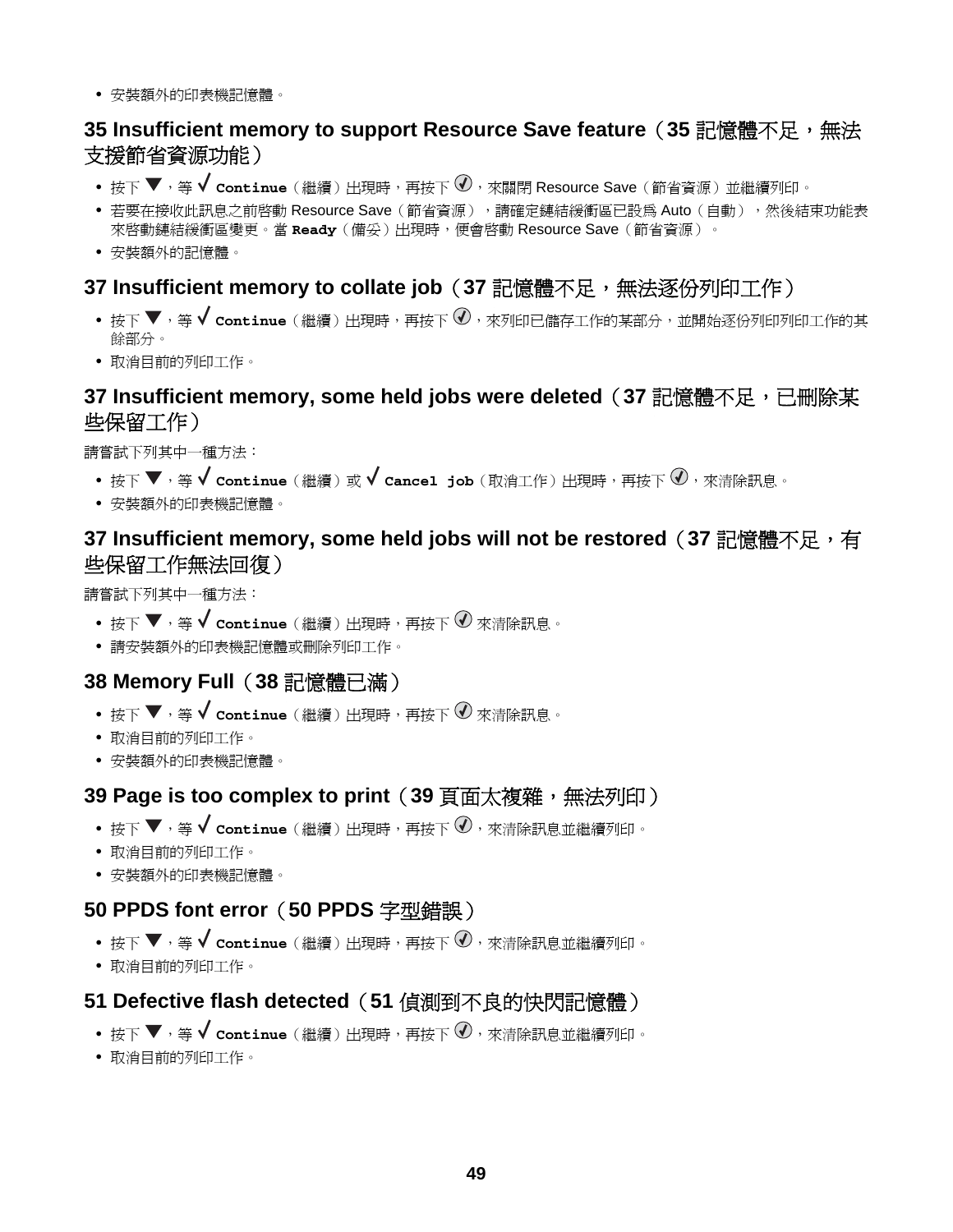## <span id="page-49-0"></span>**52 Not enough free space in flash memory for resources**(**52** 快閃記憶體中,供資 源使用的可用空間不足)

- 按下 ▼,等 √ **continue**(繼續)出現時,再按下 ◇,來停止重組作業並繼續列印。 先前未儲存在快閃記憶體中的下載字型與巨集都會被刪除。
- **•** 請刪除儲存在快閃記憶體中的字型、巨集,以及其他資料。
- **•** 請升級至較大容量的快閃記憶卡。

## **53 Unformatted flash detected**(**53** 偵測到未格式化的快閃記憶體)

- 按下 ▼,等 ✔ continue (繼續) 出現時,再按下 亚,來停止重組作業並繼續列印。
- **•** 格式化快閃記憶體。如果錯誤訊息仍未消失,表示快閃記憶體可能是不良品,必須加以更換。

#### **54 Serial option <x> error**(**54** 序列選項 **<x>** 錯誤)

- **•** 確認序列電纜已正確連接,且適用於序列埠。
- **•** 確認印表機和主電腦上的序列介面參數(通訊協定、鮑率、同位元檢查及資料位元)的設定是正確的。如需有關序列 列印的其他資訊,請插入*軟體和說明文件* 光碟片,然後按一下**檢視用戶手冊和說明文件**。
- 按下 ▼,等 ✔ continue (繼續) 出現時,再按下 亚,來停止重組作業並繼續列印。
- **•** 請關閉印表機電源,然後重新開啟電源來重設印表機。

### **54 Standard network/Network <x> software error**(**54** 標準網路**/**網路 **<x>** 軟體錯 誤)

- 按下 ▼,等 ✔ continue (繼續)出現時,再按下 ⑦ 來繼續列印。
- **•** 請關閉印表機電源,然後重新開啟電源來重設印表機。
- **•** 升級(更新)印表機或列印伺服器中的網路韌體。

如需有關更新網路印表機韌體的資訊,請插入*軟體和說明文件* 光碟片,然後按一下**檢視用戶手冊和說明文件**。如需有 關更新列印伺服器韌體的資訊,請參閱隨同列印伺服器出貨的說明文件。

### **55 Unsupported option in slot**(**55** 插槽中有不支援的選購品)

- **1** 關閉印表機電源。
- **2** 從牆上插座拔掉電源線。
- **3** 從印表機主機板移除不支援的選購性介面或內接式列印伺服器。如需其他資訊,請參閱軟體和說明文件 光碟片上的用 戶手冊。
- **4** 將電源線連接到妥善接地的插座。
- **5** 將印表機重新開機。

#### **56 Parallel port <x> disabled**(**56** 平行埠 **<x>** 已關閉)

- 按下 ▼,等 ✔ continue (繼續) 出現時,再按下 ⑦ 來清除訊息。 印表機隨即捨棄透過平行埠所接收的任何資料。
- **•** 確定 Parallel Buffer(平行緩衝區)功能表項目未設為 Disabled(關閉)。

### **56 Serial port <x> disabled**(**56** 序列埠 **<x>** 已關閉)

- 按下 ▼,等 ✔ **continue** (繼續) 出現時,再按下 ⑦ 來清除訊息。 印表機隨即捨棄透過序列埠所接收的任何資料。
- **•** 確定 Serial Buffer(序列緩衝區)功能表項目未設為 Disabled(關閉)。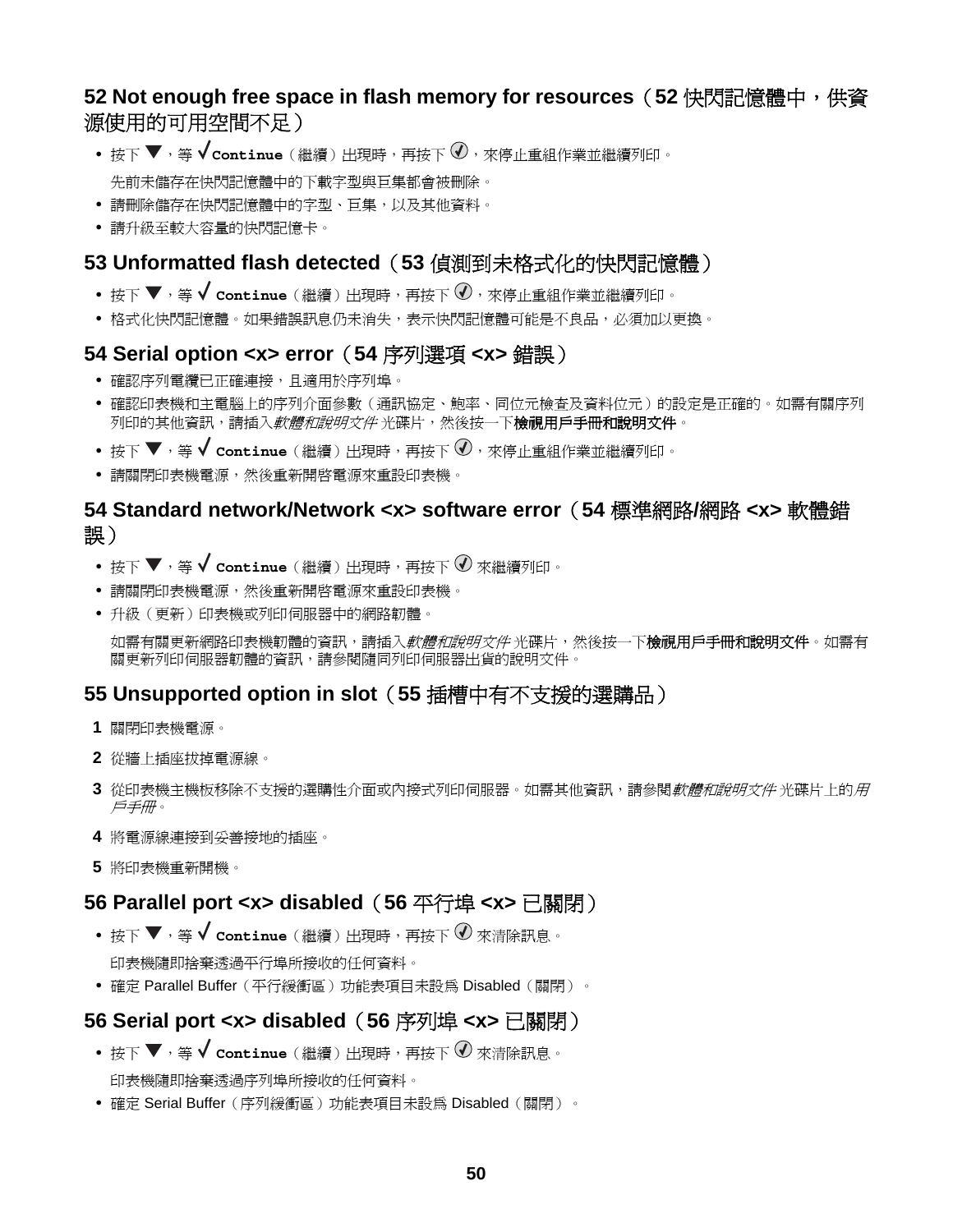### <span id="page-50-0"></span>**56 Standard USB port disabled**(**56** 標準 **USB** 連接埠已關閉)

- 按下 ▼,等 ✔ **continue** (繼續) 出現時,再按下 ⑦ 來清除訊息。 印表機隨即捨棄透過 USB 連接埠所接收的任何資料。
- **•** 確定 USB Buffer(USB 緩衝區)功能表項目未設為 Disabled(關閉)。

### **58 Too many flash options installed**(**58** 安裝了太多快閃記憶體選購品)

- **1** 關閉印表機電源。
- **2** 從牆上插座拔掉電源線。
- **3** 移除過多的快閃記憶體。
- **4** 將電源線連接到妥善接地的插座。
- **5** 將印表機重新開機。

#### **61 Remove defective hard disk**(**61** 移除不良的硬碟)

- 按下 ▼,等 ✔ continue (繼續)出現時,再按下 ♥,來清除訊息及繼續列印。
- **•** 請先安裝其他硬碟,再執行需要使用硬碟的任何操作。

### **62 Disk full**(**62** 磁碟已滿)

- 按下 ▼,等 ✔ continue (繼續) 出現時,再按下 亚,來清除訊息及繼續處理。
- **•** 刪除硬碟中儲存的字型、巨集,以及其他資料。
- **•** 安裝容量較大的硬碟。

#### **63 Unformatted disk**(**63** 未格式化的磁碟)

- 按下 ▼,等 ✔ continue (繼續) 出現時,再按下 ♥ ,來清除訊息及繼續列印。
- **•** 將磁碟格式化。

如果錯誤訊息仍未消失,表示硬碟可能是不良品,必須加以更換。

### **80 Fuser life warning**(**80** 加熱熔合組件使用期限警告)

- 按下 ▼,等 ✔ continue (繼續) 出現時,再按下 <sup>①,</sup>來清除訊息及繼續列印。
- **•** 將磁碟格式化。

#### **80 Replace fuser**(**80** 更換加熱熔合組件)

利用隨同替換組件出貨的指示表,來更換加熱熔合組件。

#### **82 Waste toner box nearly full**(**82** 廢棄碳粉盒幾乎已滿)

- 按下 ▼,等 ✔ continue (繼續) 出現時,再按下 亚,來清除訊息及繼續列印。
- **•** 立即訂購市售廢棄碳粉盒。

#### **82 Replace waste toner box**(**82** 更換廢棄碳粉盒)

利用隨同替換組件出貨的指示表,來更換廢棄碳粉盒。

#### **82 Waste toner box missing**(**82** 找不到廢棄碳粉盒)

插入廢棄碳粉盒。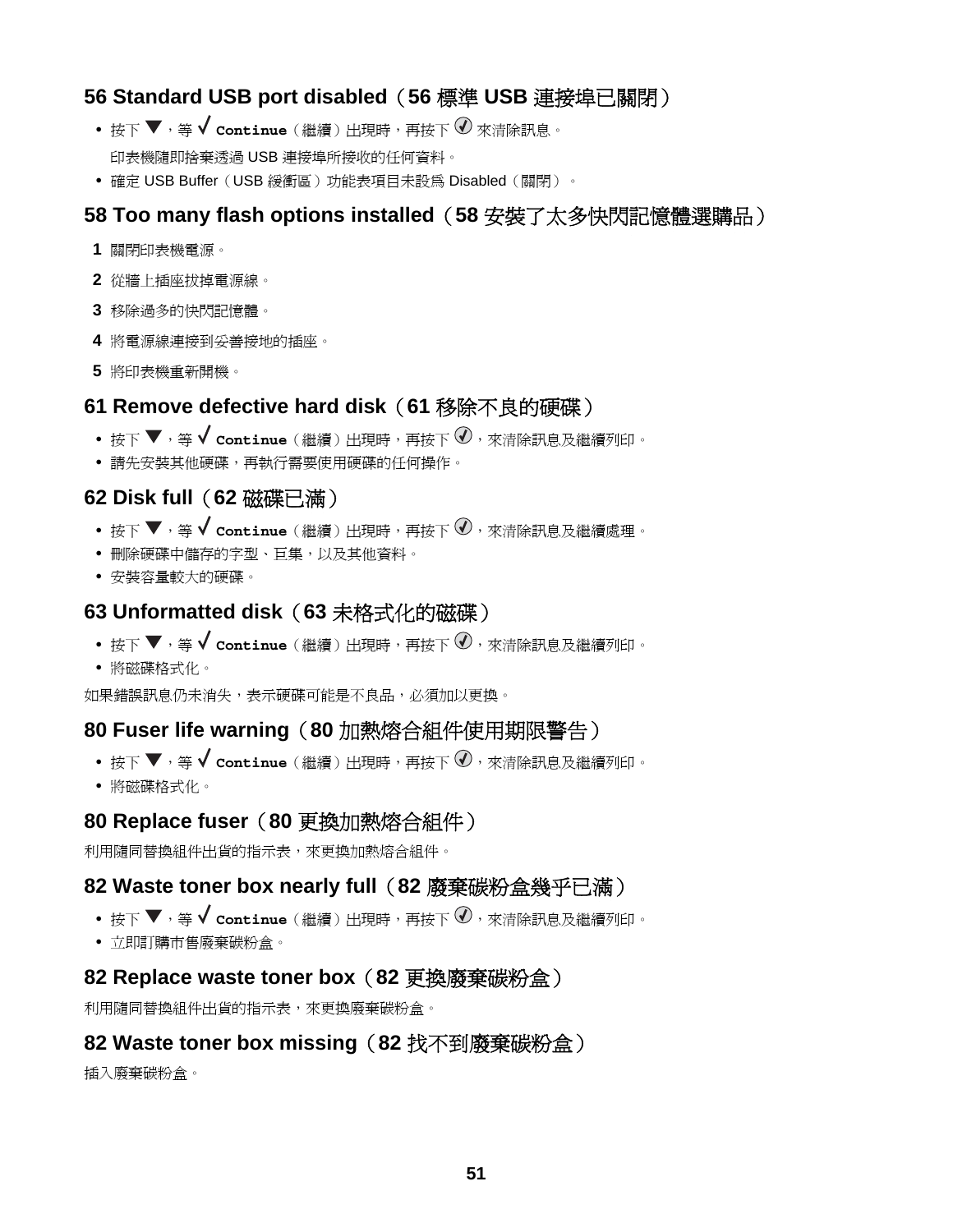### <span id="page-51-0"></span>**83 Transfer belt missing**(**83** 找不到轉印帶裝置)

插入轉印帶裝置。

### **83 Transfer belt life warning**(**83** 轉印帶裝置使用期限警告)

- 按下 ▼,等 ✔ continue (繼續) 出現時,再按下 <sup>①,</sup>來清除訊息及繼續列印。
- **•** 立即訂購替換轉印帶裝置。當列印品質降低時,請利用隨同替換組件出貨的指示表來安裝新的轉印帶裝置。

#### **83 Replace transfer belt**(**83** 更換轉印帶裝置)

利用隨同替換組件出貨的指示表,來更換轉印帶裝置。

#### **84 <color> PC Unit life warning**(**84 <**某顏色**>** 感光鼓套件使用期限警告)

- 按下 ▼,等 ✔ continue (繼續) 出現時,再按下 亚,來清除訊息及繼續列印。
- **•** 訂購指定的感光鼓(只訂購黑色或四種顏色全部訂購)。當列印品質降低時,請遵循隨同新感光鼓一起包裝的指示表 來安裝新感光鼓。

#### **84 Replace <color> PC Unit**(**84** 更換 **<**某顏色**>** 感光鼓套件)

利用隨同指定感光鼓一起包裝的指示表來安裝指定感光鼓(只更換黑色或四種顏色全部更換)。

#### **84 <color> PC Unit missing**(**84** 找不到 **<**某顏色**>** 感光鼓套件)

插入指定感光鼓。

#### **87 Fuser missing**(**87** 找不到加熱組件)

插入加熱組件。

#### **88 <color> Cartridge low**(**88 <**某顏色**>** 碳粉匣不足)

若列印顏色變淡,取出碳粉匣,將它上下搖晃然後重新安裝,則可能可以多列印幾頁。若列印顏色持續變淡,建議您更換 碳粉匣。

- 按下 ▼,等 ✔ **continue**(繼續)出現時,再按下 ❤ ,來清除訊息及繼續列印。
- **•** 立即訂購指定的市售碳粉匣。當列印品質降低時,請利用隨同碳粉匣一起包裝的指示表來更換碳粉匣。

#### **88 Replace <color> cartridge**(**88** 更換 **<**某顏色**>** 碳粉匣)

- **•** 更換指定碳粉匣。
- 按下 ▼,等 ✔ continue (繼續)出現時,再按下 亚,來清除訊息及繼續列印。

### **200**–**250.yy Paper jam**(**200**–**250.yy** 夾紙)

- **1** 清除送紙路徑。
- 2 清除送紙路徑後,請按下 2 來回復列印。

若需尋找夾紙的說明,按下 ,等 **Show <x>**(顯示 <x>)(其中 <x> 指出夾紙的區域)或 **Show all**(顯示全 部)出現時,再按下 $\overline{\mathcal{U}}$ 。

顯示幕上會出現指導教學,指出夾紙的位置。

#### **900**–**999 Service <message>**(**900**–**999** 維修服務 **<**訊息**>**)

- **1** 關閉印表機電源。
- **2** 從牆上插座拔掉電源線。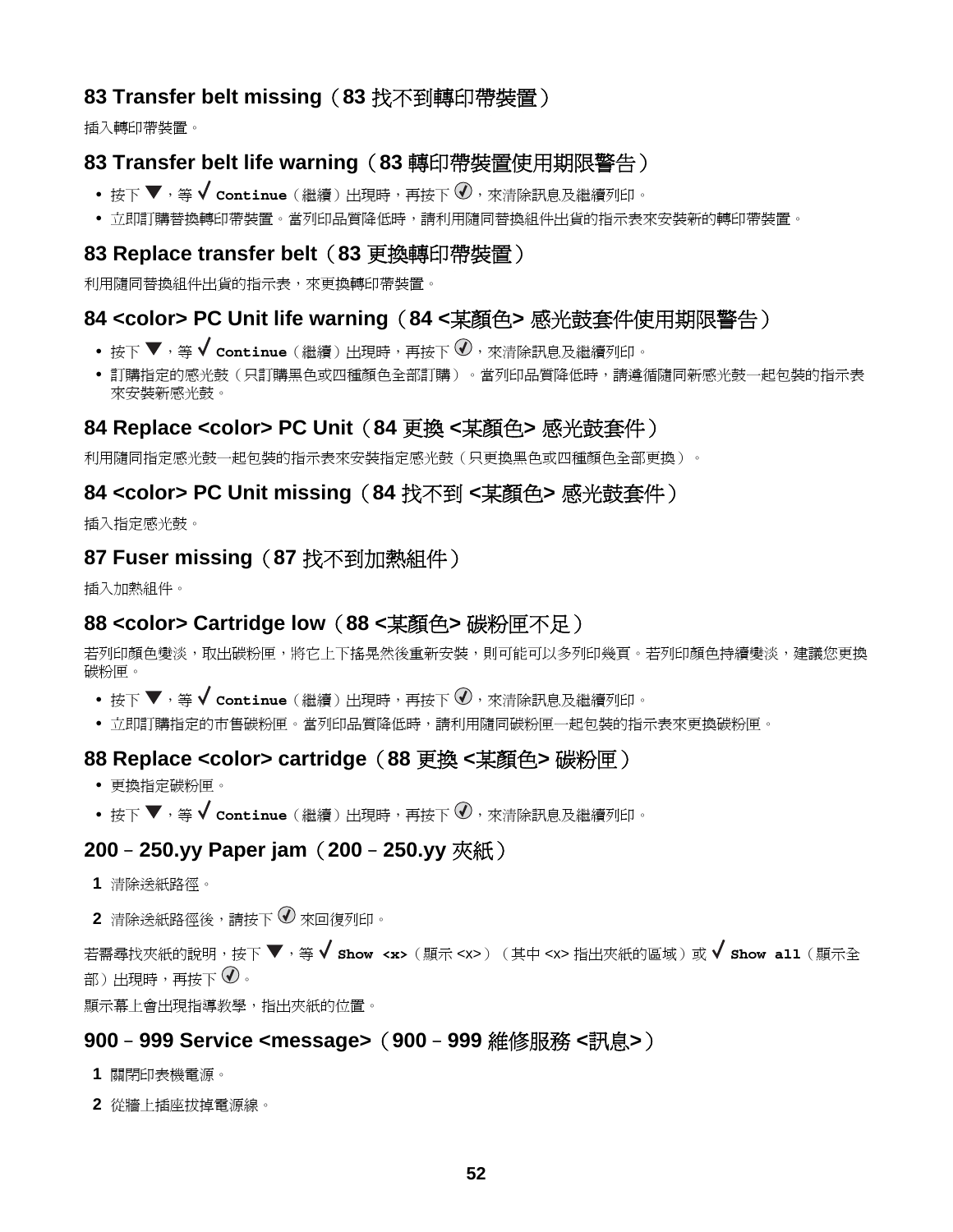- <span id="page-52-0"></span>**3** 檢查所有電纜連線。
- **4** 將電源線連接到妥善接地的插座。
- **5** 將印表機重新開機。

若重複出現維修服務訊息,請電洽維修服務事宜並告知此訊息。

# **PC Unit Exposure Warning**(感光鼓組件曝露警告)

關上下層門,然後按下 $\overline{\mathcal{O}}$ 。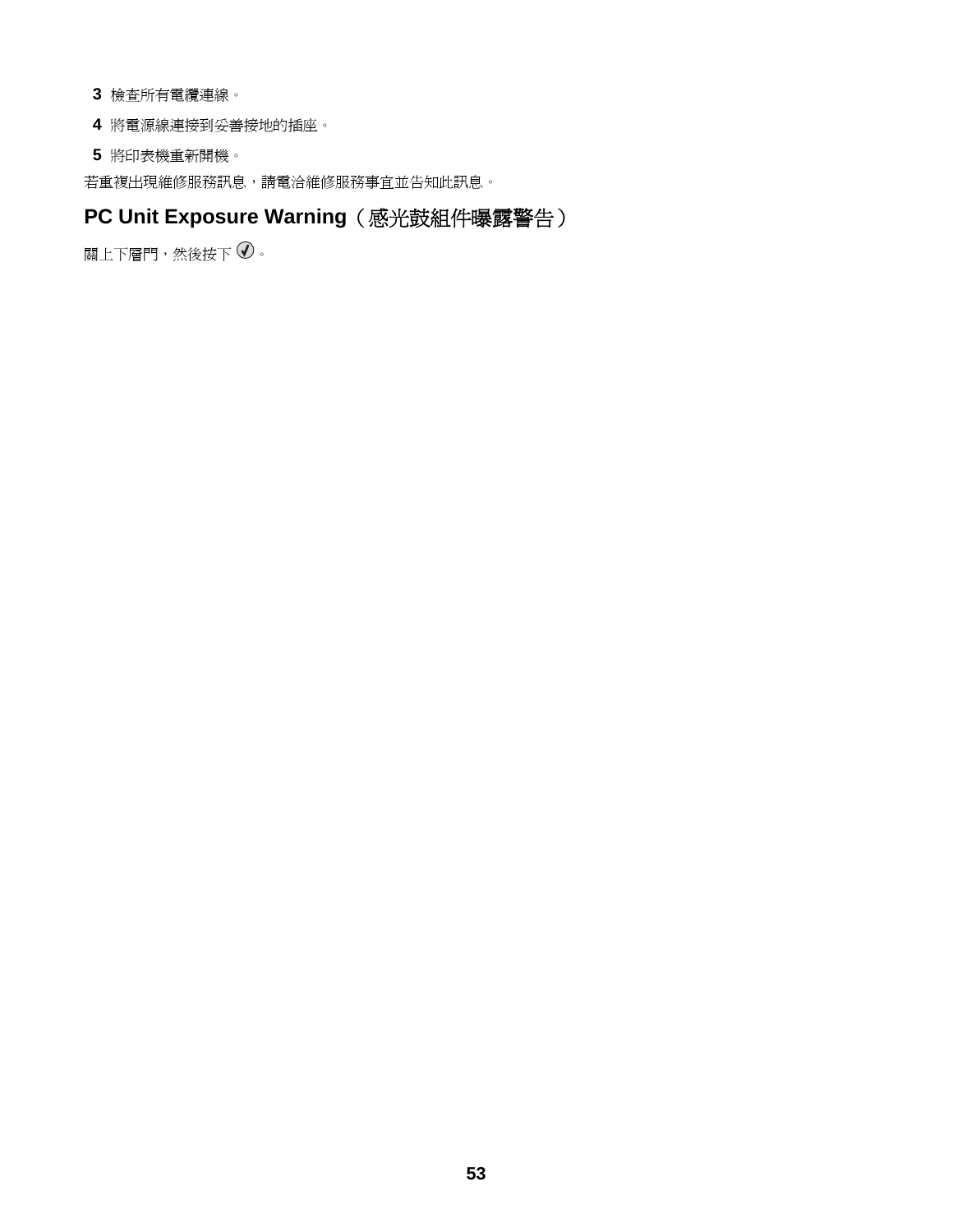<span id="page-53-0"></span>索引

**Numerics**(數字) 1565 Emulation error, load emulation option (1565 模擬模式錯誤,載入模擬模 式選項) [48](#page-47-0) 200 - 250.yy Paper jam (200 - 250.yy 夾 紙) [52](#page-51-0) 31.72 Missing or Defective <color> Cartridge(31.72 找不到 <某顏色> 碳粉匣 或該碳粉匣不良) [48](#page-47-0) 32 Replace unsupported <color> cartridge (32 更換不支援的 <某顏色> 碳粉匣) [48](#page-47-0) 34 Incorrect media (34 材質不正確) [48](#page-47-0) 34 Short Paper (34 紙張頁面小於列印區 域) [48](#page-47-0) 35 Insufficient memory to support Resource Save feature (35 記憶體不足, 無法支援節省資源功能) [49](#page-48-0) 37 Insufficient memory for Flash Memory Defragment operation (37 記憶體不足, 無法進行快閃記憶體重組作業) [48](#page-47-0) 37 Insufficient memory to collate job (37 記憶體不足,無法逐份列印工作) [49](#page-48-0) 37 Insufficient memory, some held jobs were deleted (37 記憶體不足,已刪除某 些保留工作) [49](#page-48-0) 37 Insufficient memory, some held jobs will not be restored (37 記憶體不足, 有些 保留工作無法回復) [49](#page-48-0) 38 Memory Full(38 記憶體已滿) [49](#page-48-0) 39 Page is too complex to print (39 頁面 太複雜,無法列印) [49](#page-48-0) 50 PPDS font error (50 PPDS 字型錯 誤) [49](#page-48-0) 51 Defective flash detected (51 偵測到不 良的快閃記憶體) [49](#page-48-0) 52 Not enough free space in flash memory for resources (52 快閃記憶體中,供資源 使用的可用空間不足) [50](#page-49-0) 53 Unformatted flash detected (53 偵測到 未格式化的快閃記憶體) [50](#page-49-0) 54 Network <x> software error (54 網路 <x> 軟體錯誤) [50](#page-49-0) 54 Serial option <x> error (54 序列選項 <x> 錯誤) [50](#page-49-0) 54 Standard network software error (54 標準網路軟體錯誤) [50](#page-49-0) 55 Unsupported option in slot (55 插槽中 有不支援的選購品) [50](#page-49-0) 56 Parallel port <x> disabled(56 平行埠 <x> 已關閉) [50](#page-49-0) 56 serial port <x> disabled (56 序列埠 <x> 已關閉) [50](#page-49-0) 56 Standard USB port disabled (56 標準 USB 連接埠已關閉) [51](#page-50-0) 58 Too many flash options installed (58 安裝了太多快閃記憶體選購品) [51](#page-50-0) 61 Remove defective hard disk(61 移除 不良的硬碟) [51](#page-50-0)

62 Disk full(62 磁碟已滿) [51](#page-50-0) 63 Unformatted disk(63 未格式化的磁 碟) [51](#page-50-0) 80 Fuser life warning (80 加熱組件使用期 限警告) [51](#page-50-0) 80 Replace fuser (80 更換加熱組 件) [51](#page-50-0) 82 Replace waste toner box(82 更換廢棄 碳粉盒) [51](#page-50-0) 82 Waste toner box missing (82 找不到廢 棄碳粉盒) [51](#page-50-0) 82 Waste toner box nearly full (82 廢棄碳 粉盒幾乎已滿) [51](#page-50-0) 83 Replace transfer belt (83 更換轉印帶 裝置) [52](#page-51-0) 83 Transfer belt life warning (83 轉印帶裝 置使用期限警告) [52](#page-51-0) 83 Transfer belt missing (83 找不到轉印 帶裝置) [52](#page-51-0) 84 <color> PC Unit life warning (84 <某顏 色> 感光鼓套件使用期限警告) [52](#page-51-0) 84 <color> PC Unit missing (84 找不到 < 某顏色> 感光鼓套件) [52](#page-51-0) 84 Replace <color> PC unit (84 更換 <某 顏色> 感光鼓套件) [52](#page-51-0) 87 Fuser missing (87 找不到加熱組 件) [52](#page-51-0) 88 <color> Cartridge low (88 <某顏色> 碳 粉匣不足) [52](#page-51-0) 88 Replace <color> cartridge (88 更換 < 某顏色> 碳粉匣) [52](#page-51-0) 900–999 Service <message>(900– 999 維修服務 <訊息>) [52](#page-51-0)

#### **A**

Activating Menu Changes (正在啓動功能 表變更) [43](#page-42-0) AppleTalk menu (AppleTalk 功能 表) [41](#page-40-0)

**B** Busy(忙碌狀態) [43](#page-42-0)

#### **C**

Calibrating(正在校正) [43](#page-42-0) Cancel not available(無法取消) [43](#page-42-0) Canceling(正在取消) [43](#page-42-0) Change <src> to <x>(將<src>變更為 <x>) [43](#page-42-0) checking (正在檢查) 耗材 [13](#page-12-0) Clearing job accounting statistics(正在清 除工作統計記錄) [43](#page-42-0) Close lower door(關上下層門) [43](#page-42-0) Close upper door(關閉上層門) [43](#page-42-0) configuring(配置) MP Feeder(多用途送紙器) [10](#page-9-0) control panel (控制面板) [5](#page-4-0)

Copies(列印份數) [43](#page-42-0) custom paper type(自訂紙張類型) [12](#page-11-0)

#### **D**

default paper tray (預設裝紙匣) 設定 [8](#page-7-0) Defragmenting Flash (正在重組快閃記憶 體) [43](#page-42-0) Deleting (正在刪除) [43](#page-42-0) Disabling DLEs(正在停用 DLE) [44](#page-43-0) Disabling Menus(正在關閉功能表) [44](#page-43-0) Disk Corrupted (磁碟損毀) [44](#page-43-0) Disk recovery x/5 yyy%(磁碟回復 x/5 yyy %) [44](#page-43-0)

#### **E**

Enabling Menus (正在啓動功能表) [44](#page-43-0) Encrypting disk yyy%(正在加密磁碟 yyy  $%$  [44](#page-43-0) Enter PIN to lock (請輸入密碼來鎖 定) [44](#page-43-0) Enter PIN(請輸入密碼) [44](#page-43-0)

#### **F**

Finishing menu(輸出處理功能表) [19](#page-18-0) Flushing buffer(把緩衝區清光) [44](#page-43-0) Formatting Disk yyy%(正在格式化磁碟 yyy%) [44](#page-43-0) Formatting Flash (正在格式化快閃記憶 體) [44](#page-43-0)

#### **H**

HTML Menu (HTML 功能表) [30](#page-29-0)

#### **I**

Image Menu(影像功能表) [31](#page-30-0) Insert Tray <x>(插入送紙匣 <x>) [45](#page-44-0) Internal System Error, Reload Bookmarks (內部系統錯誤,重新載入書籤) [45](#page-44-0) Internal System Error, Reload Security **Certificates**(內部系統錯誤,重新載入安 全性憑證) [45](#page-44-0) Invalid Engine Code (無效的引擎程式 碼) [45](#page-44-0) Invalid Network Code(無效的網路程式 碼) [45](#page-44-0) Invalid PIN(無效密碼) [45](#page-44-0) IPv6 menu (IPv6 功能表) [32](#page-31-0)

#### **L**

LexLink menu (LexLink 功能表) [41](#page-40-0) Load <src> with <x> (在<src>中載入  $< x > 0$  [45](#page-44-0) Load manual feeder with <x> (在手動送 紙器裝入<x>) [45](#page-44-0)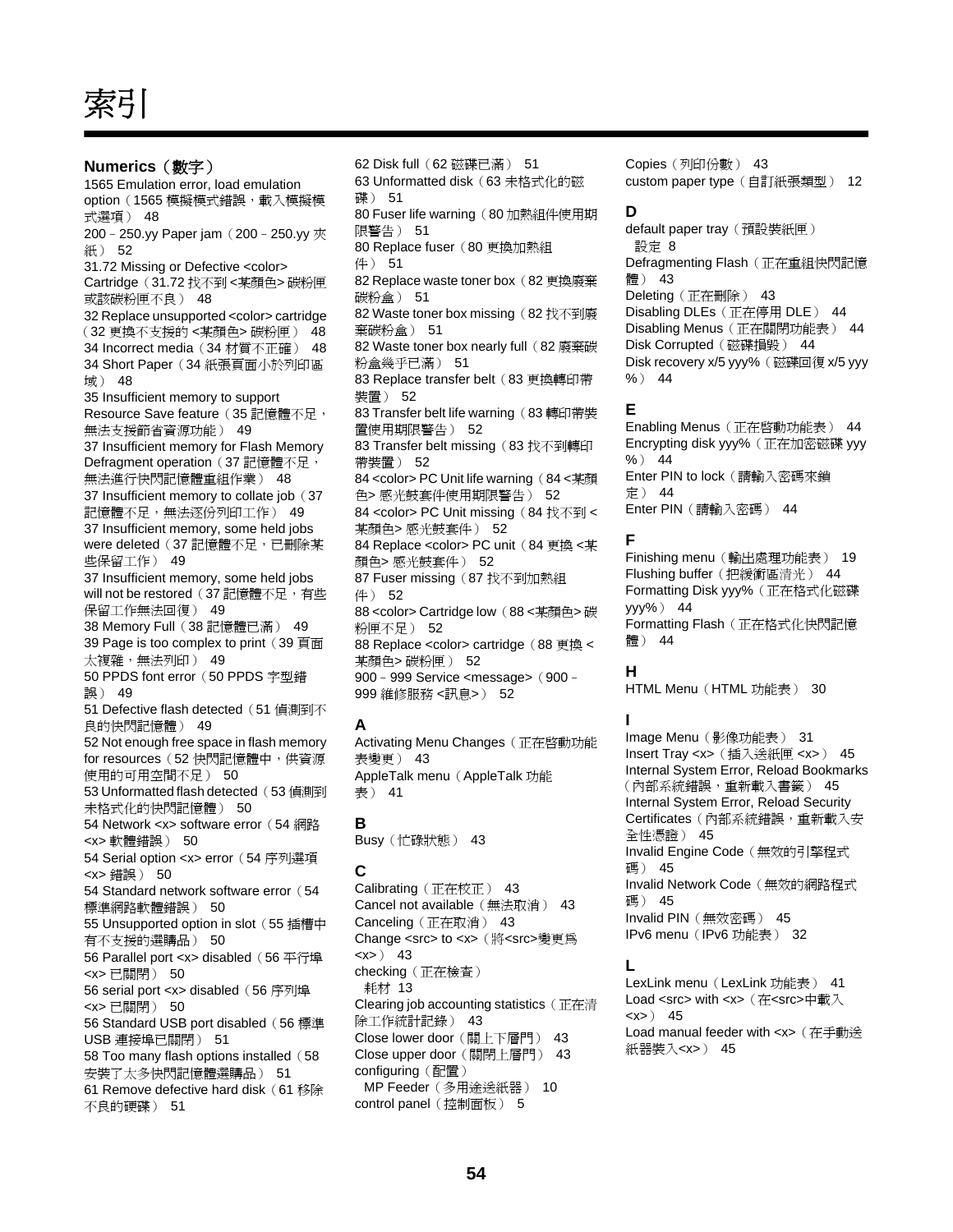#### **M**

Menu Settings Page menu (功能表設置頁 功能表) [13](#page-12-0) Menus are disabled (功能表已關 閉) [45](#page-44-0)

#### **N**

**NetWare menu (NetWare 功能表) [40](#page-39-0)** NetWare Setup Page (NetWare 設定 頁) [14](#page-13-0) Network <x> Setup Page menu (網路 <x> 設定頁功能表) [13](#page-12-0) Network Setup Page menu (網路設定頁 功能表) [13](#page-12-0) No held jobs(沒有保留工作) [46](#page-45-0) No jobs found (找不到工作) [47](#page-46-0) No jobs to cancel (沒有要取消的工 作) [46](#page-45-0)

#### **P**

Paper Texture menu (紙張材質功能 表) [11](#page-10-0) PC Unit Exposure Warning (感光鼓組件 曝露警告) [53](#page-52-0) PCL Emul menu (PCL 模擬模式功能 表) [28](#page-27-0) PDF Menu (PDF 功能表) [27](#page-26-0) PostScript Menu (PostScript 功能 表) [28](#page-27-0) Power Saver(省電模式) [46](#page-45-0) Print Directory menu (列印目錄功能 表) [14](#page-13-0) Print Fonts menu (列印字型功能表) [14](#page-13-0) Printer locked, enter PIN (印表機已鎖 定,請輸入密碼) [46](#page-45-0) Printing(列印) [46](#page-45-0) Profile List menu (設定檔清單功能 表) [14](#page-13-0) Programming disk(正在寫入磁碟) [46](#page-45-0) Programming flash (正在寫入快閃記憶 體) [46](#page-45-0) Programming system code (正在寫入系 統碼) [46](#page-45-0)

#### **Q**

Quality menu(品質功能表) [23](#page-22-0)

#### **R**

Ready(備妥) [46](#page-45-0) Remote Management Active (遠端管理作 用中) [46](#page-45-0) Remove all color supplies(移除所有彩色 耗材) [46](#page-45-0) Remove paper from standard output bin (從標準出紙槽移除紙張) [47](#page-46-0) Resetting Fuser Count (正在重設加熱組 件計數器) [47](#page-46-0) Resetting the printer (正在重設印表 機) [47](#page-46-0) Restore Held Jobs?(回復保留的工 作?) [47](#page-46-0)

Restoring Factory Defaults (正在回復出 廠預設值) [47](#page-46-0)

#### **S**

Security menu (安全功能表) [32](#page-31-0) Serial <x> (序列 <x>) [47](#page-46-0) Serial menu (序列功能表) [38](#page-37-0) Setup menu(設定功能表) [15](#page-14-0) Setup Required (必須安裝) [47](#page-46-0) Some held jobs were lost (有些保留工作 已遺失) [47](#page-46-0) Standard Network and Network <x> menu (標準網路及網路 <x> 功能表) [33](#page-32-0) Standard Parallel and Parallel <x> menu (標準平行埠及平行埠 <x>)功能表 [36](#page-35-0) Standard USB and USB <x> menu (標 進 USB 埠及 USB 埠 <x>) 功能表 [34](#page-33-0) Submitting Selection (正在提出選 項) [47](#page-46-0)

#### **T**

Tray <x> Empty(送紙匣 <x> 用完) [47](#page-46-0) Tray <x> Low(送紙匣 <x> 紙張不 足) [48](#page-47-0) Tray <x> Missing (找不到送紙匣  $< x > 0$  [48](#page-47-0)

#### **U**

USB Direct menu (USB Direct 功能 表) [41](#page-40-0) USB Direct 連接埠 [5](#page-4-0) USB/USB <x> [48](#page-47-0) Utilities menu(公用程式功能表) [26](#page-25-0)

#### **W**

Waiting(等待中) [48](#page-47-0) Wireless Setup Page (無線設定頁) [14](#page-13-0)

#### 五劃

功能表, 圖示 [6](#page-5-0)

#### 六劃

列印 裝置統計記錄頁 [13](#page-12-0) Menu Settings Page (功能表設定 頁) [13](#page-12-0) **NetWare Setup Page (NetWare 設定** 頁) [14](#page-13-0) Network <x> Setup Page (網路 <x> 設 定頁) [13](#page-12-0) Network Setup Page(網路設定 頁) [13](#page-12-0) 列印目錄清單 [14](#page-13-0) 替代紙張尺寸 [11](#page-10-0) Wireless Setup Page (無線設定 頁) [14](#page-13-0) 印表機訊息:請輸入密碼 1565 Emulation error, load emulation option (1565 模擬模式錯誤,載入模擬 模式選項) [48](#page-47-0) 200–250.yy Paper jam(200–250.yy 夾紙) [52](#page-51-0)

31.72 Missing or Defective <color> Cartridge(31.72 找不到 <某顏色> 碳粉 匣或該碳粉匣不良) [48](#page-47-0) 32 Replace unsupported <color> cartridge(32 更換不支援的 <某顏色> 碳 粉匣) [48](#page-47-0) 34 Incorrect media (34 材質不正 確) [48](#page-47-0) 34 Short Paper (34 紙張頁面小於列印區 域) [48](#page-47-0) 35 Insufficient memory to support Resource Save feature (35 記憶體不 足,無法支援節省資源功能) [49](#page-48-0) 37 Insufficient memory for Flash Memory Defragment operation (37 記憶體不 足,無法進行快閃記憶體重組作 業) [48](#page-47-0) 37 Insufficient memory to collate job (37 記憶體不足,無法逐份列印工作) [49](#page-48-0) 37 Insufficient memory, some held jobs were deleted (37記憶體不足,已刪除某 些保留工作) [49](#page-48-0) 37 Insufficient memory, some held jobs will not be restored (37 記憶體不足,有 些保留工作無法回復) [49](#page-48-0) 38 Memory Full(38 記憶體已滿) [49](#page-48-0) 39 Page is too complex to print  $(39 \overline{\text{H}}\overline{\text{m}})$ 太複雜,無法列印) [49](#page-48-0) 50 PPDS font error (50 PPDS 字型錯 誤) [49](#page-48-0) 51 Defective flash detected (51 偵測到 不良的快閃記憶體) [49](#page-48-0) 52 Not enough free space in flash memory for resources (52 快閃記憶體 中,供資源使用的可用空間不足) [50](#page-49-0) 53 Unformatted flash detected (53 偵測 到未格式化的快閃記憶體) [50](#page-49-0) 54 Network <x> software error (54 網 路 <x> 軟體錯誤) [50](#page-49-0) 54 Serial option <x> error (54 序列選 項 <x> 錯誤) [50](#page-49-0) 54 Standard network software error (54 標準網路軟體錯誤) [50](#page-49-0) 55 Unsupported option in slot (55 插槽 中有不支援的選購品) [50](#page-49-0) 56 Parallel port <x> disabled(56 平行 埠 <x>已關閉) [50](#page-49-0) 56 serial port <x> disabled (56 序列埠 <x> 已關閉) [50](#page-49-0) 56 Standard USB port disabled (56 標 準 USB 連接埠已關閉) [51](#page-50-0) 58 Too many flash options installed (58 安裝了太多快閃記憶體選購品) [51](#page-50-0) 61 Remove defective hard disk (61 移除 不良的硬碟) [51](#page-50-0) 62 Disk full(62 磁碟已滿) [51](#page-50-0) 63 Unformatted disk(63 未格式化的磁 碟) [51](#page-50-0) 80 Fuser life warning (80 加熱組件使用 期限警告) [51](#page-50-0) 80 Replace fuser(80 更換加熱組 件) [51](#page-50-0)